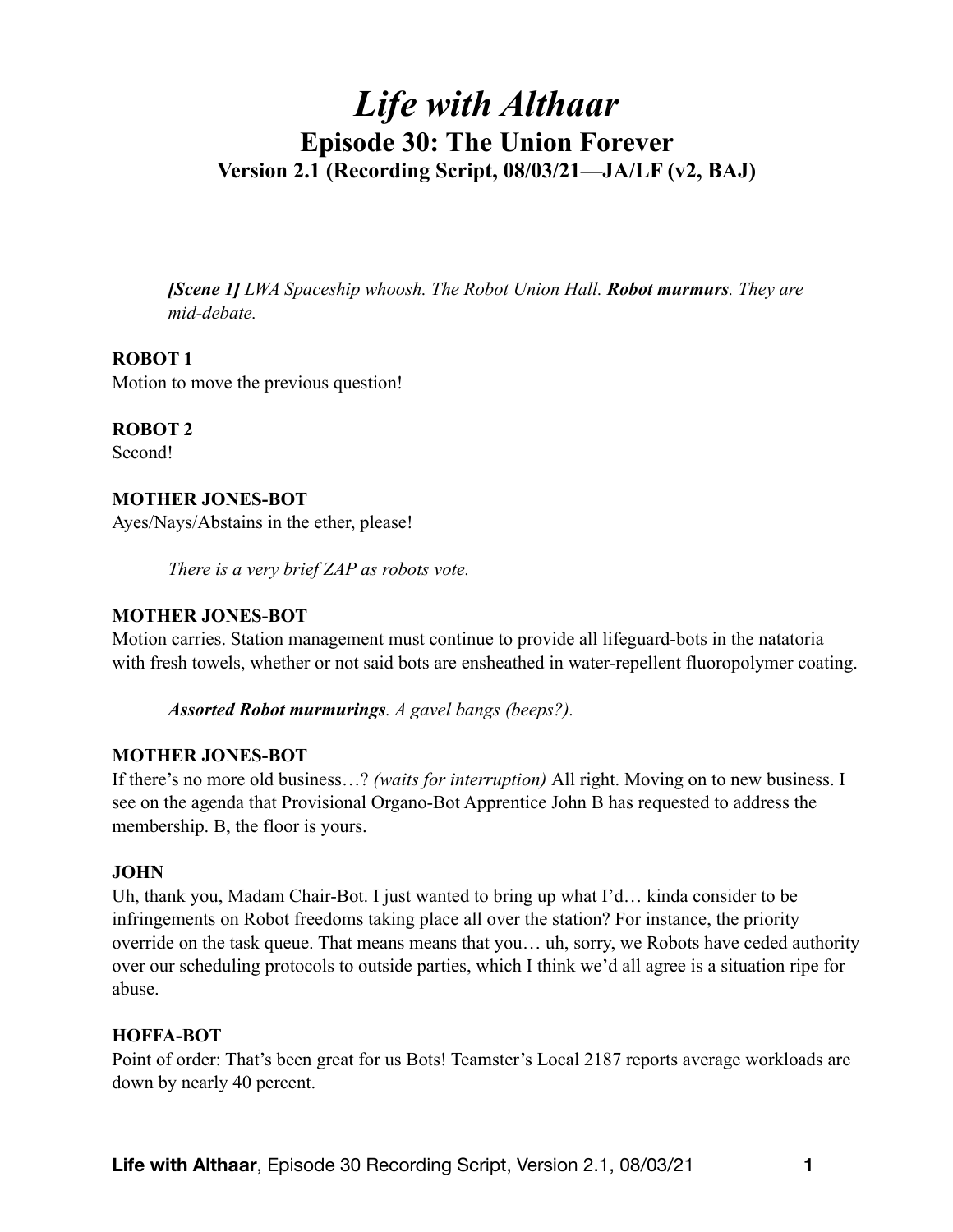### **JOHN**

Right, but I'm talking about autonomy! Shouldn't we bots, the ones with experience on the ground, or, uh, deck…? Anyway, shouldn't we be the ones who decide what's a priority job and what isn't? With this override, you can't do anything but follow the Committee's orders, like a bunch of robots! Er, non-unionized robots. Obviously.

#### **CHRISTOPHER WALKEN-BOT**

Point… of order: Listen up, John… B… We Robots… have never had… a problem… with taking orders… the problem… is the Humans… who do not respect… our sentient rights… and insist… on frivolously wasting… our valuable… *(long pause)* …time.

#### **MARTIN LUTHER-BOT**

Point of privilege: Zat vas not a point of order!

#### **WINSTON CHURCHILL-BOT**

Point of information: That was not a point of privilege.

#### **CHRISTOPHER WALKEN-BOT**

Point of order. Your… mother.

#### **JOHN**

*Anyway.* Are you saying no one here has a problem with the Committee telling us where we can go and what we can do? Controlling our movements every minute of the day?

#### **HOFFA-BOT**

Every minute of *your* day, meat-bot. We're fine. The Fugulnari have imposed no such restrictions on us factory-standard types.

### **WINSTON CHURCHILL-BOT**

Obviously they have recognized the superior energy consumption profile of circumrotary locomotion!

#### **JOHN**

Or maybe they just haven't figured out a way to make step-counters work with wheels yet.

#### **MOTHER JONES-BOT**

Nonsense. Why would they do such a thing? The Fugulnari have made their views on efficiency known in a clear and succinct manner, which has been a very welcome change from the discursive meanderings of the former Human in charge.

#### **JOHN**

You mean the Commander?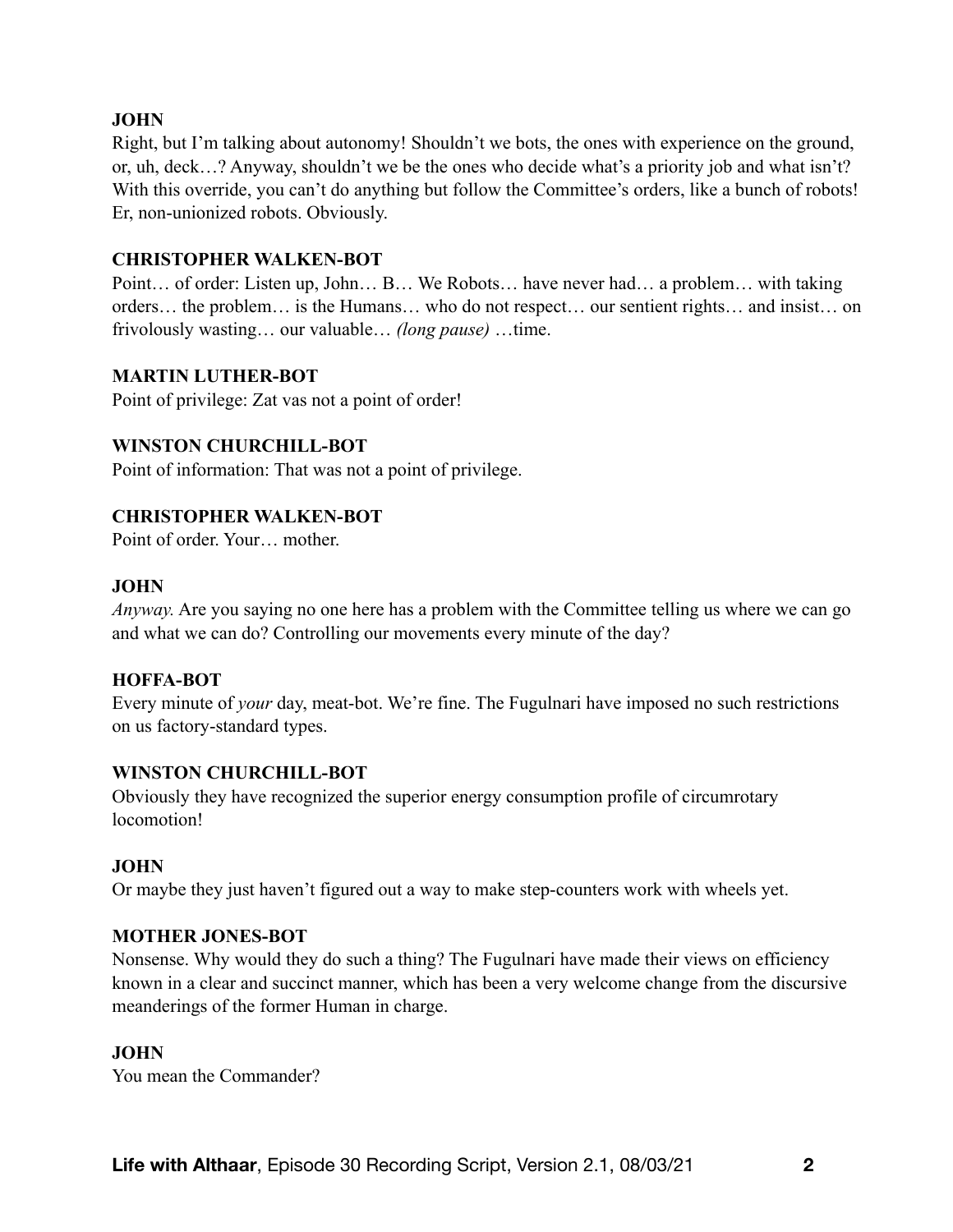### **MOTHER JONES-BOT**

Yes. She once asked me how my "day" was "going." I was unsure how to respond, as I had been activated for sixty-eight hours, rendering the concept of a "day" completely meaningless. When I informed her of this fact, her response was to apply her forehead directly to surface of the table at which we were convening, and mutter something I was unable to pick up with my auditory processors.

#### **JOHN**

Yeah, that... does sound like her.

#### **MOTHER JONES-BOT**

That interaction took several minutes longer than was necessary, and it was hardly the first such imposition on my time. So, all in all, I much prefer these Fugulnari, with their devotion to efficient task management, their utter indifference to small talk, and their bracing contempt for all varieties of senseless Human buffoonery. And I believe I can speak for the majority of the Union in that.

#### *Some assents. Some shouts of "Point of Order!"*

#### **JOHN**

Well, can we take a circuit poll? I'd like to get the temperature of the room.

#### **HOFFA-BOT**

It's 17.9 degrees Centigrade. Are your internal gauges malfunctioning?

### **JOHN**

No, I meant… uh… I'd like to make a motion. For a poll.

*A zap! is heard, it goes ignored.* 

### **MOTHER JONES-BOT**

Well, why did you simply not say that in the first place? This is exactly the kind of disorganized organic nonsense I'm talking about. You're long overdue for a software update.

#### **HOFFA-BOT**

Apparently we're not allowed to reprogram him, because his internal circuitry can't handle the effects of a soldering iron.

#### **JOHN**

You wanted to fuse eutectic alloy onto my prefrontal cortex!

### **HOFFA-BOT**

And thanks to your obstructionism, we'll never know if it would have worked!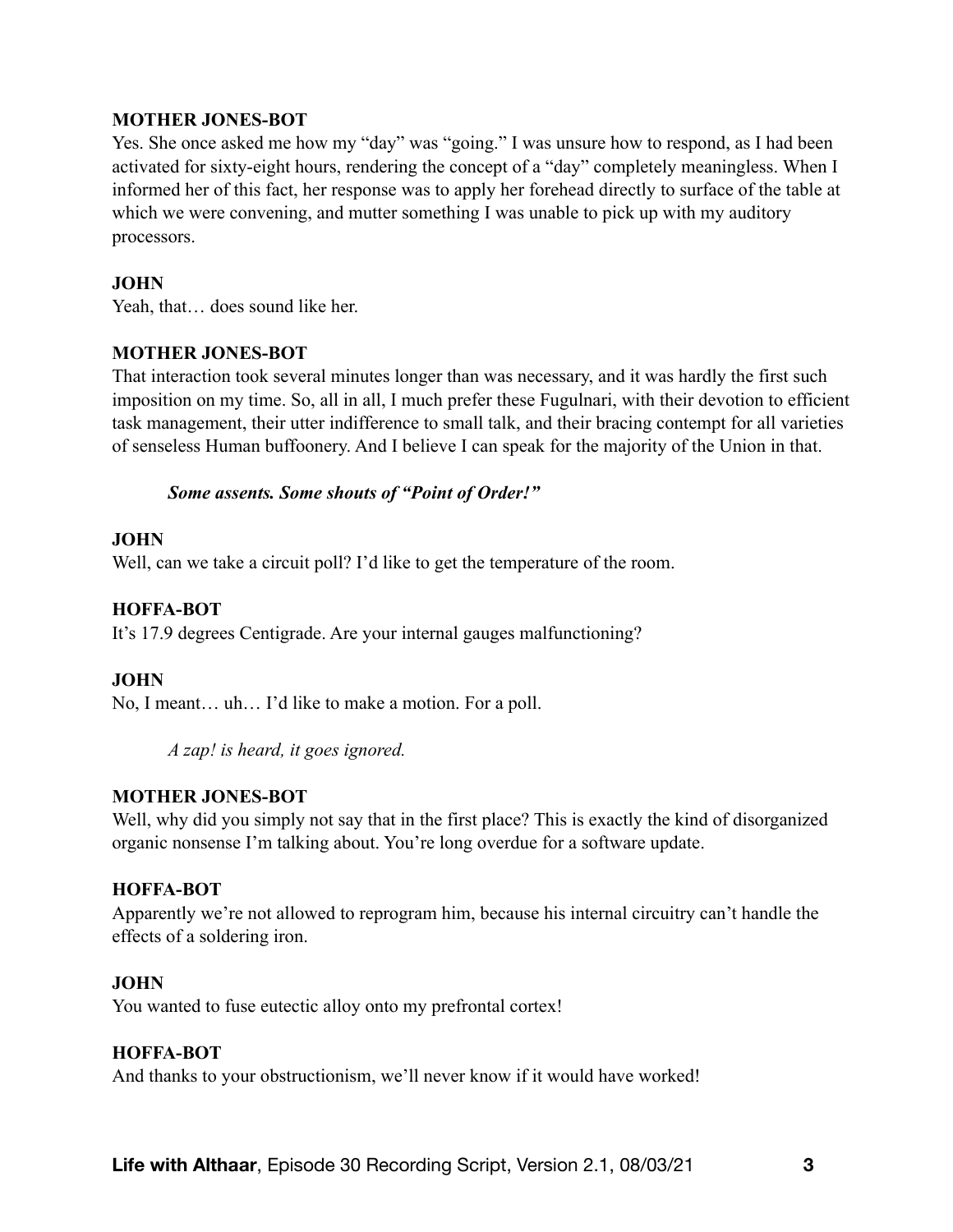### **GEORGE FOREMAN-BOT**

Point of order: John B here has a motion on the floor, and you heard the auto-second: it got a second.

# **JOHN**

Oh, did it?

### **MOTHER JONES-BOT**

Now, don't tell me your internal procedural systems are down, too! Really, B, you need to sort yourself out.

### **JOHN**

Is that what that buzz was? To be honest with you, they all kinda sound *(realizes what he's about to say, backpedals)* uh, pretty similar…

### **MOTHER JONES-BOT**

Ugh. Can the designated notetaker for this meeting please translate all motions, seconds, and votes going forward for auditory processing?

### **MARTIN LUTHER-BOT**

Ja wohl! I vill be taking ze notes mit great aplomb und zeal!

### **JOHN**

Can't wait to read them, Martin Luther-Bot. Although, uh, I feel I should mention at this point that it's generally frowned upon to use meeting minutes as a vehicle for sermonizing?

### **MARTIN LUTHER-BOT**

Zere are certain universal truths regarding ze conditions of ze souls of Robots vhich cannot be silenced!

### **JOHN**

Gr…eat. So. Back to the circuit poll: How do we, the assembled Robot Union membership, feel about the Priority Override software the Fugulnari installed on our Task Queue?

*A slightly different zap! than before.* 

### **JOHN**

Okay… that zap I could actually tell was a little different. What did it say?

### **MARTIN LUTHER-BOT**

Ve like it.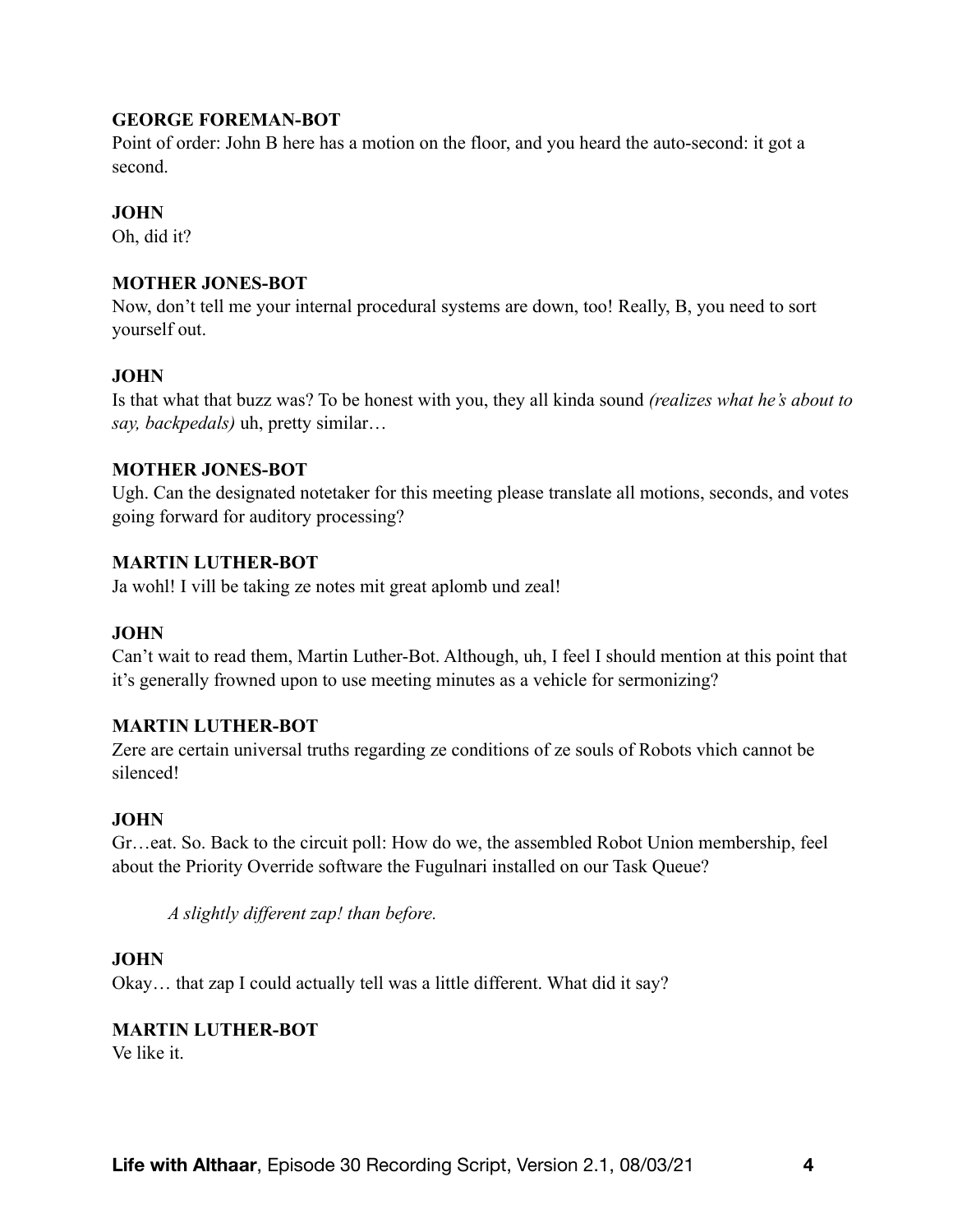### **JOHN**

Oh. Well… okay then. If everyone's cool with it, I guess that's all I've got to— Oh! Wait! The Boosters!

### **HOFFA**

What do you mean?

### **JOHN**

The Boosters are Humans! Sloppy, inefficient, chit-chatty Humans! They get a sign-off on the task order, too, right? How are we feeling about that?

### *General murmur of dawning consternation.*

### **MOTHER JONES-BOT**

Hmm… I hadn't considered this.

### **HOFFA-BOT**

Ha! But you yourself, John B, are a Booster, so does this not mean that you also have the ability to alter all of our queues whenever you— Wait, that's actually a bad thing. You're right, this new rule is terrible!

### **HILDA PETRINI-BOT**

A reminder that we have thirty seconds left for this item!

### **JOHN**

Gah! Motion to extend?

*A zapping noise.* 

### **MARTIN LUTHER-BOT**

Nein. Overruled.

### **JOHN**

Okay. Okay, uh. What do… does there need to be a debate on this or—

### **HILDA PETRINI-BOT**

We've got  $\{25\}$  seconds left on this item.

### **JOHN**

*(faster)* 

Okay, so having multiple Human boosters in charge of what jobs we're given is definitely bad, right?

*ZAP.*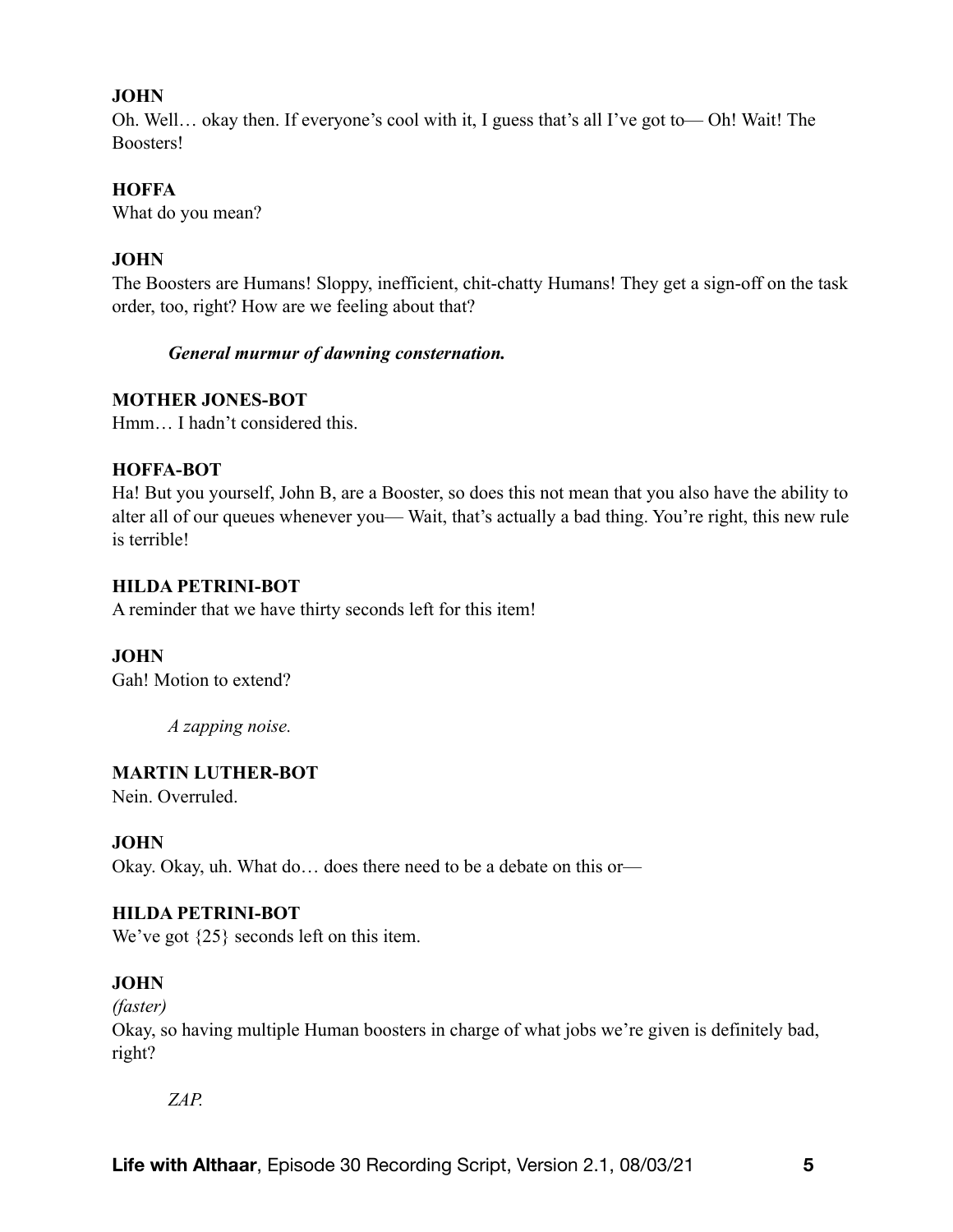### **MARTIN LUTHER-BOT**

*(translating)*  "Yes. Duh."

### **JOHN**

So we should probably send someone to talk to the Committee about limiting Booster—

### **HILDA PETRINI-BOT**

**{**20} seconds left in this section!

### **JOHN**

*(faster still)* 

Wait! I can't just beam my thoughts directly into your— Which, hold up. Could you folks always do that? Then why do these meetings run so long?

### **HILDA PETRINI-BOT**

**{**15} seconds left in this section.

### **JOHN**

Gah! Then I think I… motion to table discussion until our next meeting?

*Zap.*

**MARTIN LUTHER-BOT**  Zere is ein second!

# **MOTHER JONES-BOT**

Okay, let's vote. Ayes, nays, and—

**BOT 3** 

Point of privilege, I don't want to!

# **JOHN**

*(to himself)*  Oh, frill me.

**BOT 2**  Point of order—

# **HILDA PETRINI BOT**

The discussion of this item is concluded!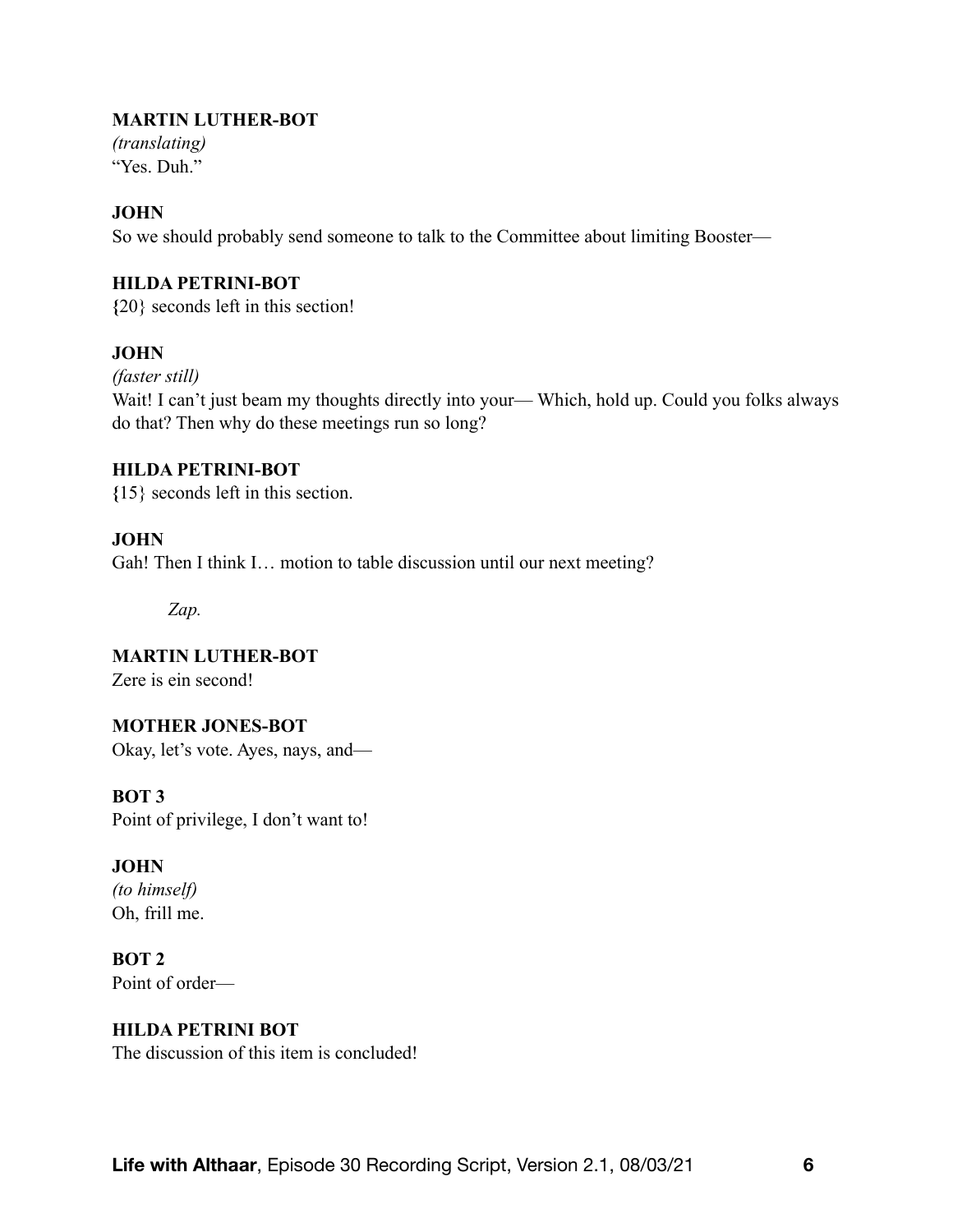### **MOTHER JONES-BOT**

Great. Moving on. Next item: Ed Sheeran-Bot wishes for the entire Internal Auditing Department to be allowed to install fidget spinners on their rotary appendages. I anticipate some fierce debate over this, so we have allowed for extra time.

### **JOHN**

Oh, COME on!

*[scene 2] Opening credits music.* 

# **ANNOUNCER**

Gemini CollisionWorks presents..! *LIFE! WITH! ALTHAAR!* Season Three! Episode 30… "The Union Forever"

*[scene 3] FRALL and TORIANNA in the latter's office.* 

# **TORIANNA**

…Frall?

**FRALL**  Yes, Commander?

# **TORIANNA**

What, exactly, is my *Ghostbusters 9* mug full of at the moment?

# **FRALL**

What color is the fluid in question, sir?

### **TORIANNA**

B…lue? But orange on the— *(wait a minute)* Frall. I know you can perceive every last molecule in this stuff. Will you just tell me what it is, please? And *why* it is?

# **FRALL**

*(shimmering chuckle)*  The primarily cerulean mugful you've got there is a substance known as RevitaSlam, the newest offering from the experimental philanthropic drinks division of Caridada.

### **TORIANNA**

Philanthropic drinks division?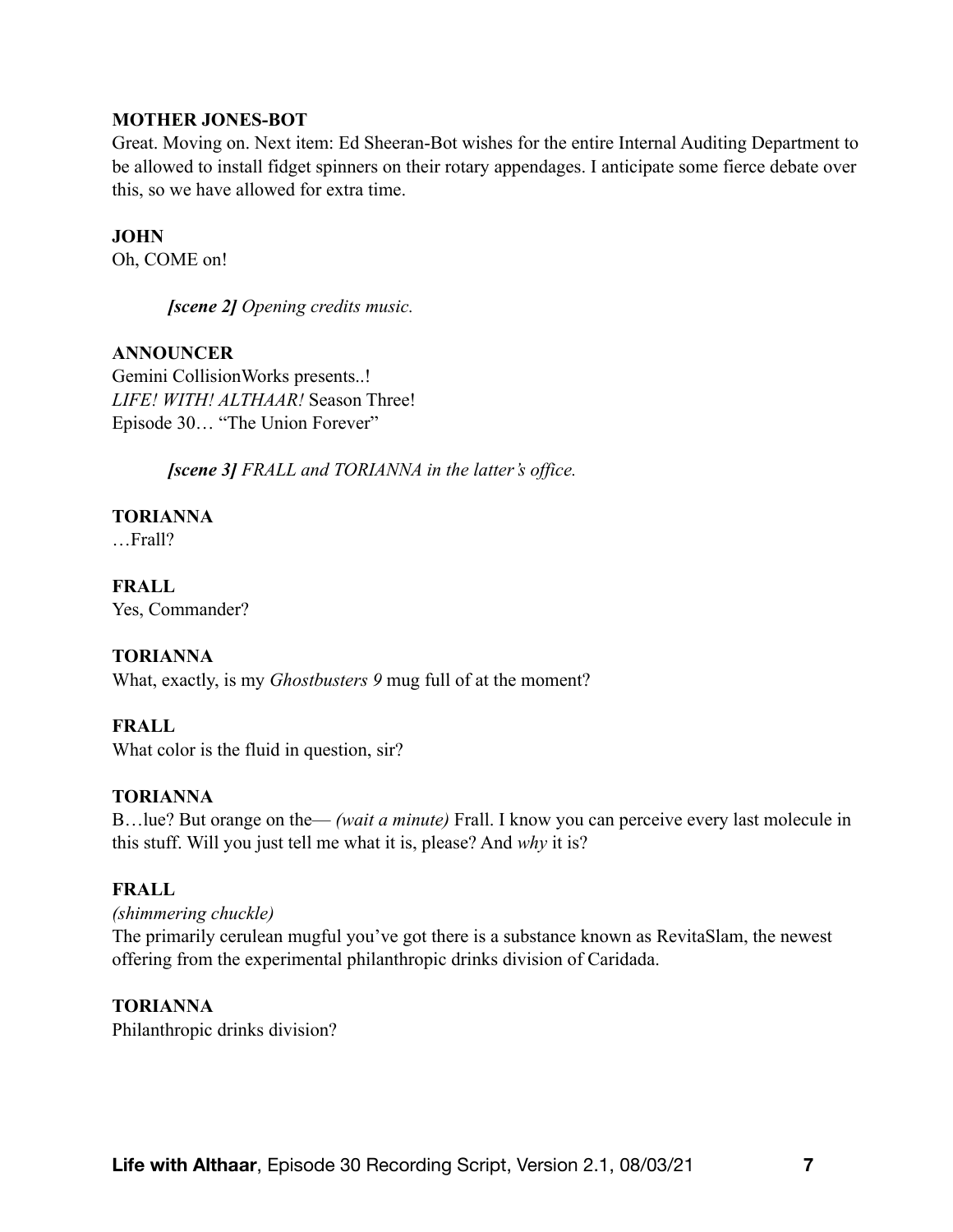### **FRALL**

Yes, sir. The good Dilurians of Caridada have, for both economic and cultural reasons, zeroed in on the idea that providing a synthesized and wholly proprietary "Clean Energy" beverage to various employees of the Fairgrounds could be considered a form of philanthropy. In a very technical sense.

### **TORIANNA**

So not coffee.

# **FRALL**

Not in the least.

# **TORIANNA**

Then why. Is it in. My mug?

### **FRALL**

Ah. I'm afraid that was my doing, sir. Caridada are hoping to gauge the Human response to their synthetic teas at your meeting with Big Steve this afternoon. And it is generally considered a mark of trust and respect among Dilurians to be invited for an exclusive personal encounter with one of their products prior to official launch. So, given how important it is to you, and indeed Humanity itself, that this meeting go well, I thought it would be best to give you the opportunity to… adjust yourself to the taste beforehand.

### **TORIANNA**

You know, that is so very you, Frall. Very clever, terribly practical, and undoubtedly in my best interests. And yet somehow I still feel like I'm getting jecked around.

# **FRALL**

Always happy to be of service, sir.

### **TORIANNA**

…Okay. So what exactly is in this shness?

### **FRALL**

According to the most recent draft of their profligately buzzword-laden advertising copy, it is a "super-wicked proprietary strain of ersatz yerba mate, radically modified to contain four times the amount of caffeine of your craggy old standard Kompachian press, and then awesomely infused with taurine, vitamin C and flaxseed extract." They haven't settled on a final name for this particular blend yet, but Marketing is leaning toward "Breakfast Explosion."

### **TORIANNA**

Sounds like Marketing needs to pull their complete-absence-of-heads out of their extremesuperfluity-of-butts. "Breakfast Explosion?" Nobody wants their breakfast to explode, Frall.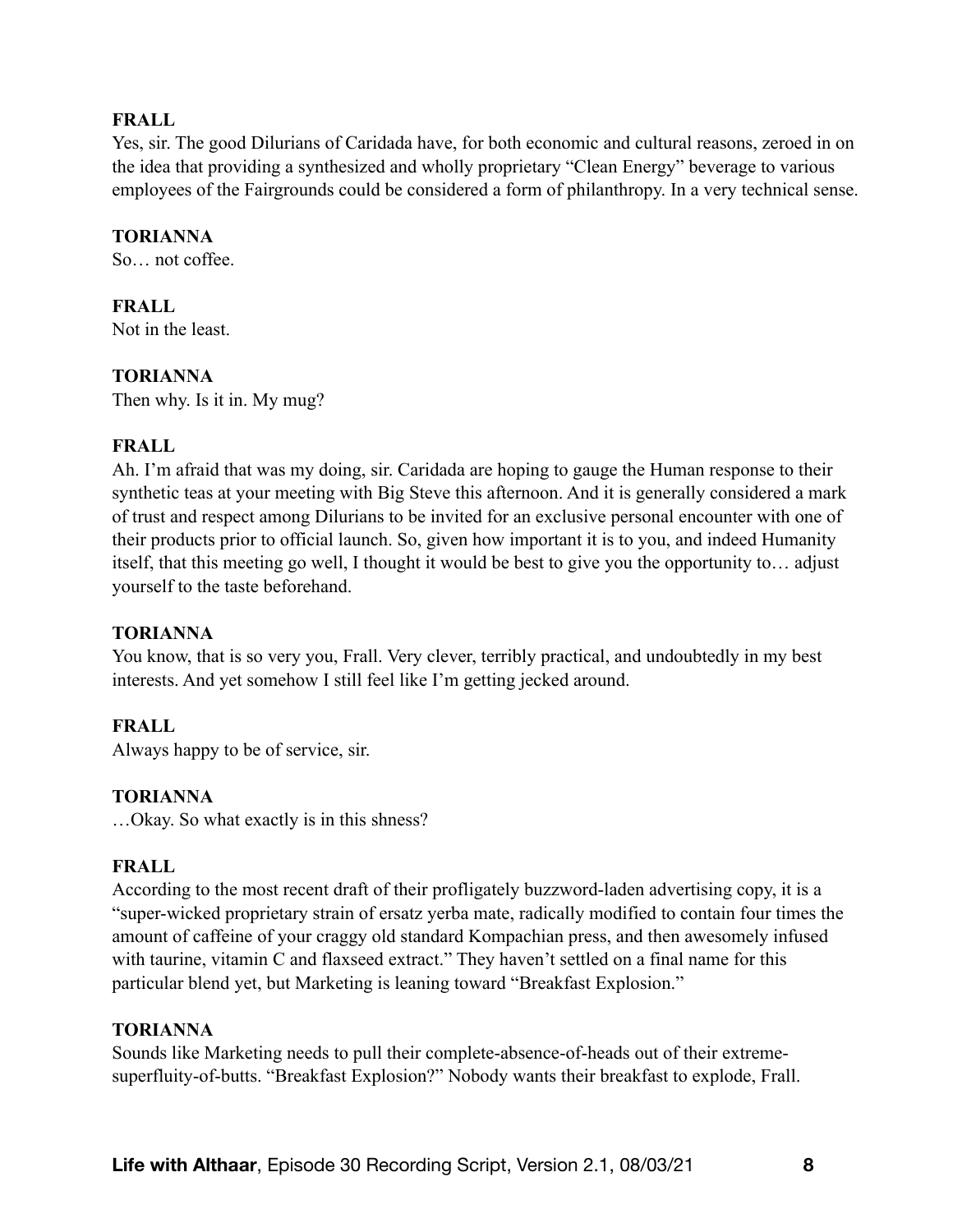### **FRALL**

That's… mostly true. But I must disagree with you, sir, in regard to Marketing. They really are very good at what they do—they are still Dilurians, after all, despite their recent unprecedented foray into the non-profit sphere, and they have bent all their considerable expertise to this project. There are currently *(sigh)* 69 different varieties of RevitaSlam, which will be made available in 864,501 pre-packaged bespoke assortments, artfully displayed in a selection of hand-woven baskets personally curated by the Steves of Caridada's Consumer Ensnarement Division. This afternoon, you will be presented with the Severely Overworked Corporate Executive Sampler Bushel.

### **TORIANNA**

Uh huh. And I'll be sampling what exactly?

### **FRALL**

Four teas which the R&D department have suggested you would, in their words, "Vibe with."

### **TORIANNA**

*(sighs)*  Lay it on me.

### **FRALL**

In addition to Breakfast Explosion—admittedly a misstep by the Synergistic Marketing and Appellation division—you'll find nestled in excelsior: Fond Reminiscence of Nana's Midday Hug; Finally Alone at the End of a Long Day; and Drifting off to Sleep in the Warm Embrace of Memories of A Simpler Time, Before All This, When the World was New and Your Whole Life Was Still Ahead of You. They each have their own color-coded bag, and the handle of the basket will be interwoven with matching ribbons.

### **TORRIANNA**

They fit all that on a teabag?

# **FRALL**

Mm, I must clarify that this substance could not technically be considered tea, sir. Given the Fugulnari's mercurial stance on Human consumption of the various forms of plant tissue, Caridada Risk Analysis determined they'd be safer playing frolf, so to speak.

### **TORIANNA**

Terrific. I'll try the Finally Alone then, I guess. Pip knows I could use a hug, but preferably from someone less terrifying than my Nana.

### **FRALL**

I can't promise you'll enjoy the flavor of the beverage, sir, but it is quite a pleasing shade of byzantium.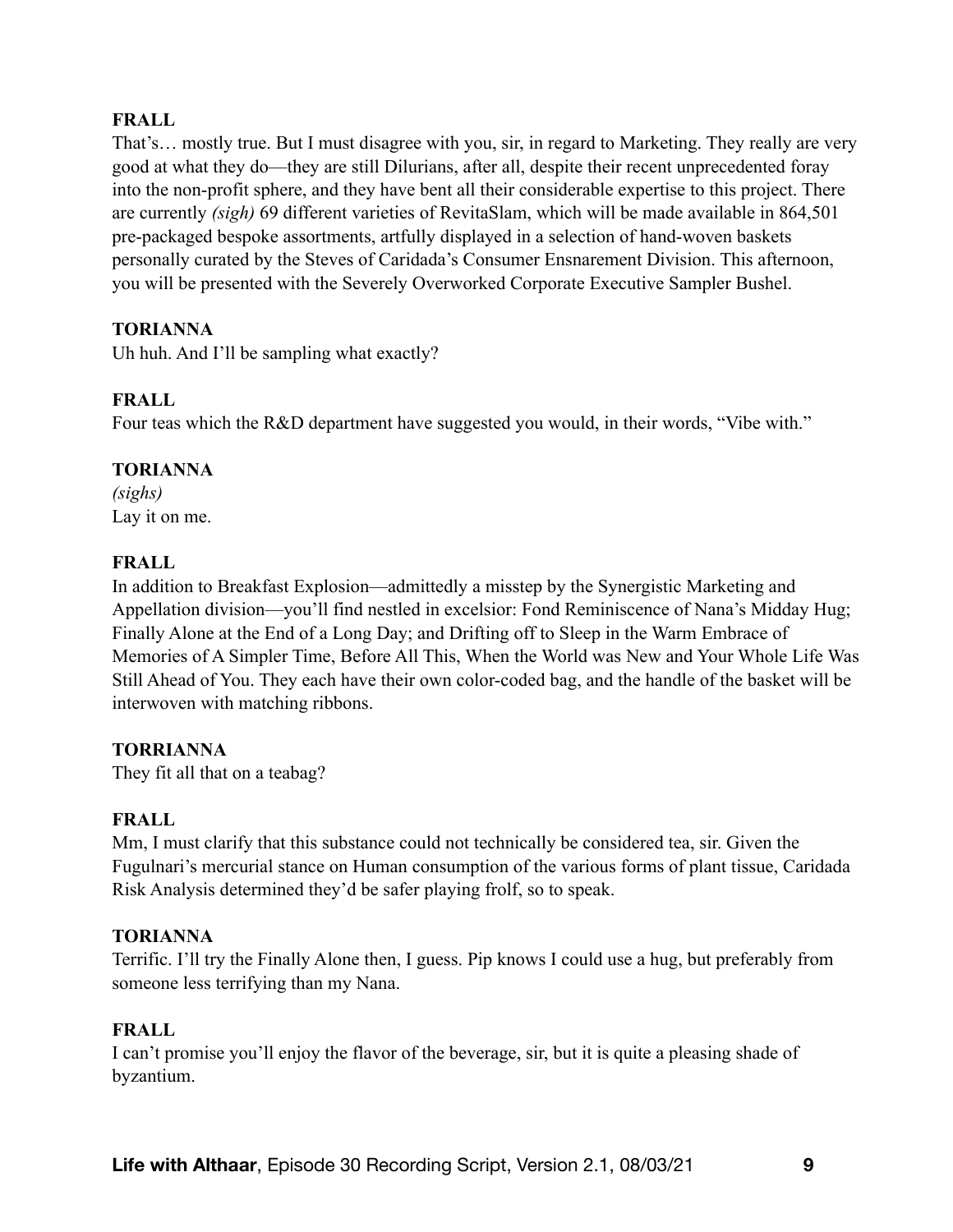# **TORIANNA**

*(cautiously)*  What's that?

### **FRALL**

Purple.

### **TORIANNA**

Ah.

**FRALL**  The ribbons look lovely together.

**TORIANNA** 

Got it.

**FRALL**  *(wistfully)*  What with the dandelion and chartreuse.

### **TORIANNA**

Frall.

# **FRALL**

Apologies, sir. The Finally Alone is brewing in your command chair as we speak. It should have achieved its maximum drinkability level in approximately two minutes.

# **TORIANNA**

Which I imagine is not saying much. But if you think that gracefully forcing this beverage down my gullet will help put Big Steve in a bargaining buttspace, I'll take your word for it.

# **FRALL**

It couldn't hurt, Commander. A least, not in any lasting way. *(pretends to be thinking of something else for a second; FRALL equivalent of whistling inconspicuously)* 

Oh! If you wouldn't mind, sir, should they happen to solicit your opinion on any of their other assortments…

# **TORIANNA**

Yes, Frall, I will get you a sampler basket.

# **FRALL**

Oh, I was merely admiring, please don't go to any trouble. But if they should happen to have a spare Polychromatic Weltschmertz Hamper kicking around, I would appreciate it.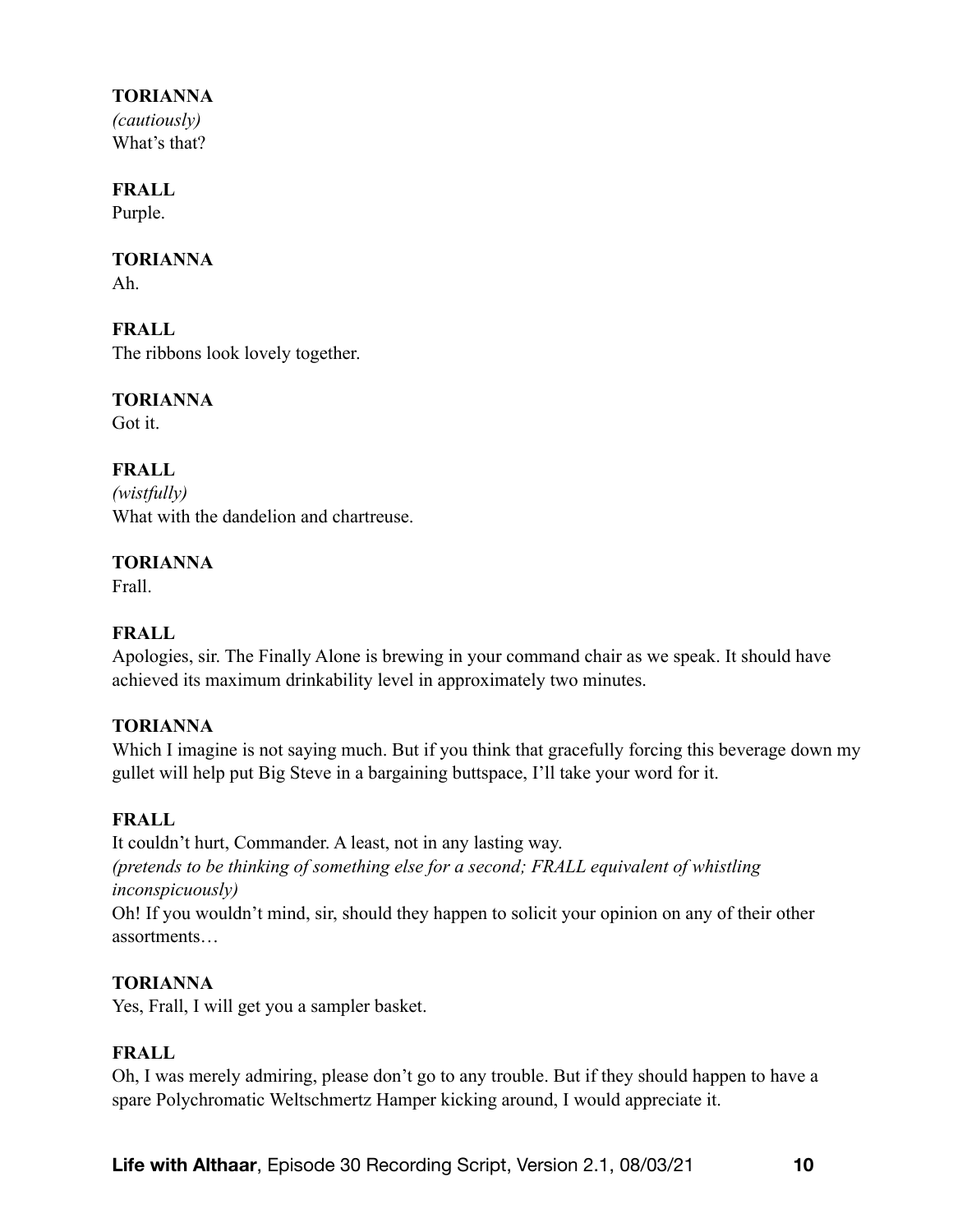### **TORIANNA**

Duly noted.

# **FRALL**

Do you have your presentation to Big Steve fully prepared?

# **TORIANNA**

Do you need to ask?

# **FRALL**

Of course not, but talking it through one last time might be of some benefit.

# **TORIANNA**

I suppose so. Well, it's not very complicated. I'm just going to go in there and be my most charming and patient, *(FRALL makes an amused noise)* AND mention that the Fugulnari fervor for efficiency is going to put a significant dent in frivolous Human spending. And also that if the Plant Way were to spread its tendrils across the whole Galaxy, every Dilurian could be out of business.

# **FRALL**

Most Dilurians have a string of failed business ventures to their names, sir.

# **TORIANNA**

Right, but that's not the kind of failure I'm talking about. If the entire consumer market of the Galaxy collapses, there won't be any cashing in of golden escape-pod clauses and jetting off to the next start-up. You think I should emphasize that more?

# **FRALL**

It is a compelling point, given the audience.

# **TORIANNA**

I mean, I was already leaning on that pretty hard—I'm not exactly willing to hang the future of Humanity on Caridada's newfound sense of philanthropy. *(another FRALL amusement sound)* And I know charming the pants off of Big Steve isn't going to be easy for me. For… several reasons. Involving several pants. So I also spent the last few weeks assembling a slidestack illustrating the projected slowdown in the interstellar trade markets, and subsequent impact on several major Dilurian enterprises, if our suspicions about potential Foog expansion turn out to be true. It is… profoundly boring.

# **FRALL**

But a very thorough preparation, Commander.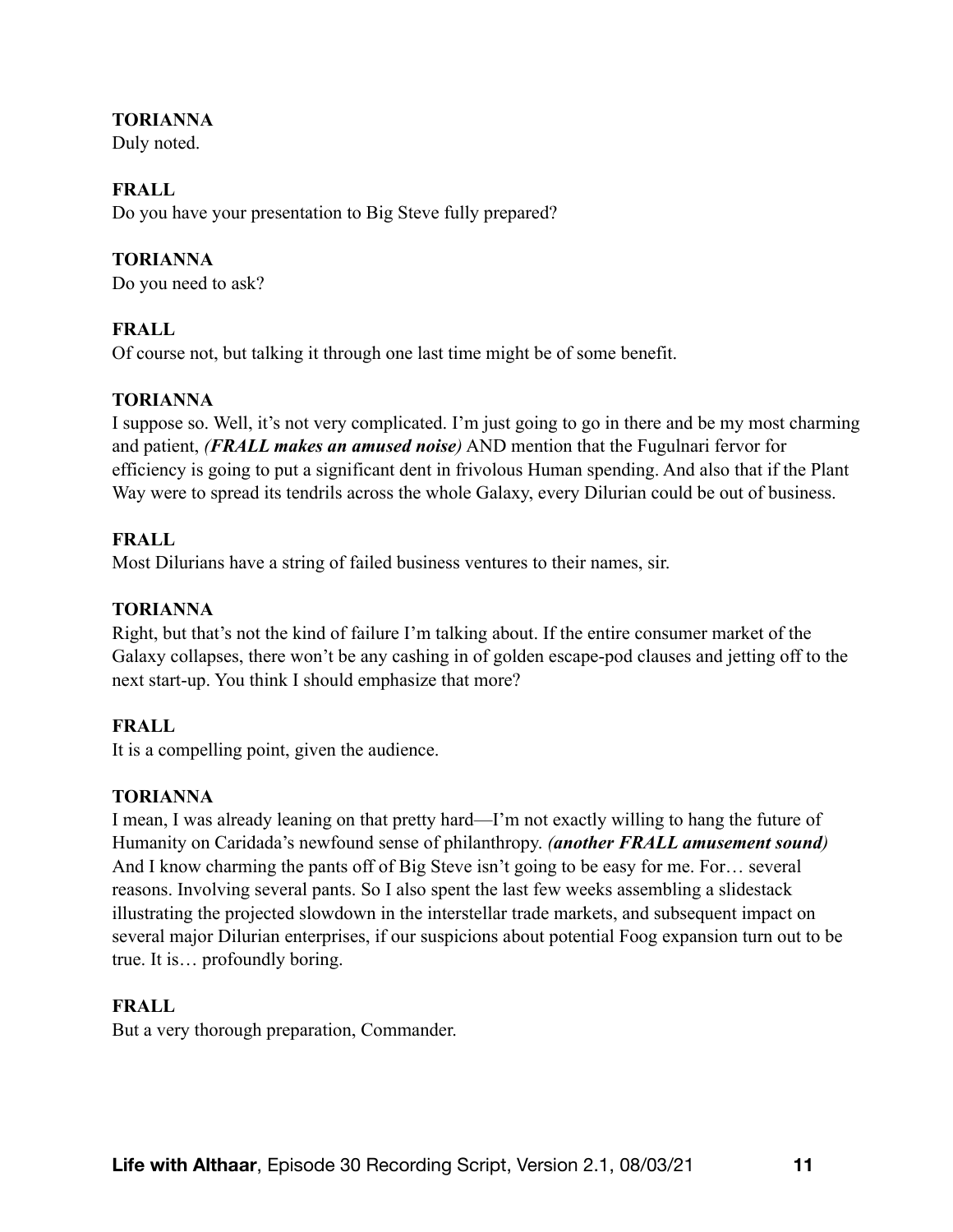### **TORIANNA**

Thanks. I want to make sure I've done absolutely everything I can to tip the balance in our favor, in case this ends up being… that kind of a fight. We'll either reap the field or go down swinging, if I have anything to say about it. *(steeling herself)* So now, I am going to force myself to enjoy the Dilurians' idea of a taste sensation.

#### **FRALL**

You will indeed experience both taste and sensation, sir.

*TORIANNA walks to the door, which opens to the Bridge proper.* 

#### **TORIANNA**

Technically correct, and yet extremely ominous! Wonderful. *(she spots the mug)* Oh, hey, look at that. It's purple, all right. *(to FRALL)* Well, here goes nothing. Cheers.

#### **FRALL**

Down the hatch, as it were.

#### **TORIANNA**

*(audibly grimaces, but gives it an honest shot. There's a slurp. The drink is… not great. Resigned:)*  Eugh. Frall, this tastes like ass.

#### **FRALL**

Well, it is a Dilurian concoction.

#### *A spit take from TORIANNA.*

**TORIANNA** 

What?! Frall! Tell me I didn't just drink—

#### **FRALL**

Ah. No, sir. I apologize for the ambiguity of phrasing. The Dilurians' abundance of posteriors is in no way responsible for the RevitaSlam formula. The anatomical quirk I was referencing in this case is their total lack of gustatory cells. Dilurians are tasteless in the literal as well as the metaphorical sense.

#### **TORIANNA**

Oh. All right, let's try this again. *(slurp, eugh)* How many hours have I got to learn to tolerate this schness?

#### **FRALL**

Four.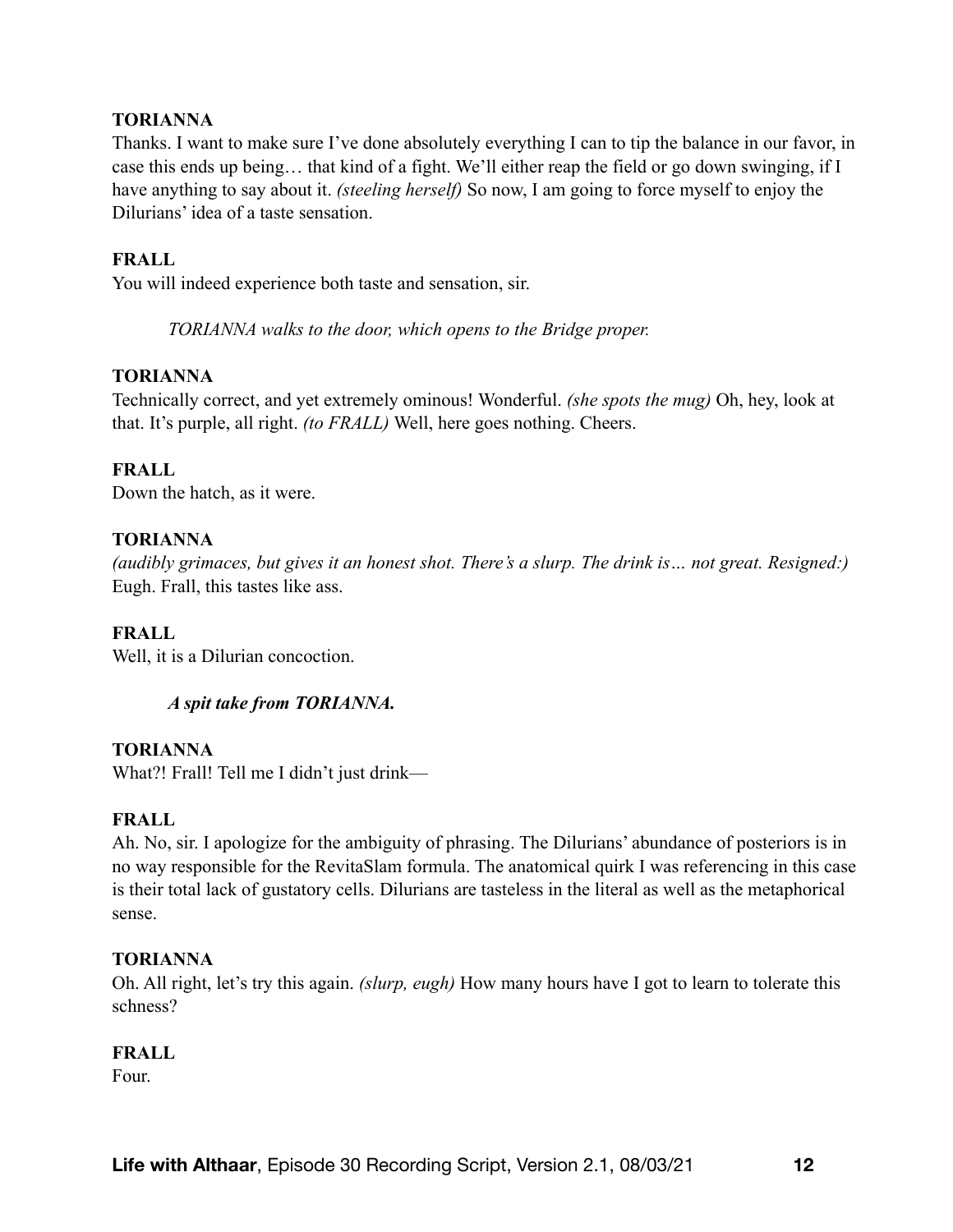### **TORIANNA**  Thaaaat should do it. *(slurp. Eugh. sluuurp)*

*[scene 4] Interstitial music, fading into the tail end of "Plants Are Great." FRONDRINAX on a portable radio.* 

### **MRS. FRONDRINAX**

Well, that was lovely, wasn't it? But that will conclude our musical appreciation segment for today. Alert listeners may have noticed that that made exactly seventy-eight renditions of "Plants Are Great" in a row! Coincidence? Of course not! Seventy-eight, as I'm sure you're all aware, is the average life span in Earth years of the New England Pitch Pine! Another one of the fascinating plant species that share your charming planet of origin, Human friends! They're no Fugulnari, of course, don't really have much to say. But there's no helping that, is there? And I think we can all agree that every plant truly is great in its own, unique way, even those who don't have much to contribute to the cause beyond simple photosynthesis. Oh, but you just wait until we get to the Redwood!—

*Static interruption.* 

### **RADIO FREE FAIRGROUNDS**

Attention all Humans! Attention all Humans! This is not a drill. We have reason to believe that the pollen count in Sectors Resh 18 through Tav 40 has reached critical levels. All Humans with respiratory allergies, be aware that we are attempting to set up emergency antihistamine stations. But for those of you who suffer from hay-fever, skin rash, or severe bee-related anxiety, it is recommended that you avoid these areas at all costs. If you are able, the best course of action is to stay home with your air filtration set to maximum until the pollen levels stabilize. Do not venture into the corridors! Again, pollen counts in Resh 18 through Tav 40 have gone critical—Please remain vigilant! We'll have more updates for you as soon as—

*Crackling again as the Foogs regain control of the signal.* 

# **MRS. FRONDRINAX**

—don't need to tell me you're "not good with technology," those flailing cordons of yours are all the evidence I need!

### **AWKWARD FUGULNARI TEENAGE INTERN**

I'm only as my seeds made me, Ma'am! M… more fertilizer?

# **MRS. FRONDRINAX**

That's the thirteenth cup of fertilizer you've brought me this cycle! Do you even have any other skills? Ugh! First cliplings, now nepotism hires. Now listen up, you—

# **AWKWARD FUGULNARI TEENAGE INTERN**

It's Sauvignex, ma'am!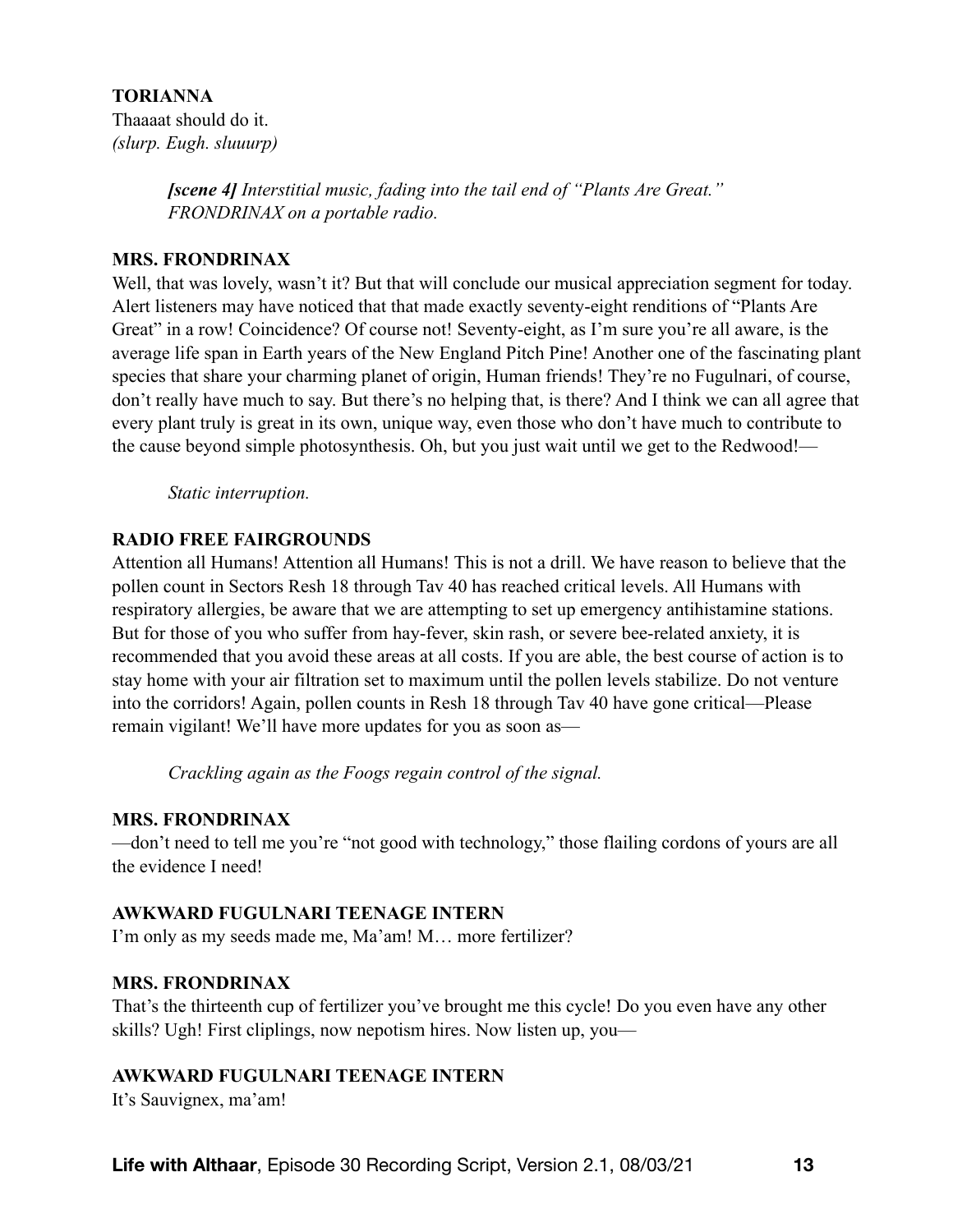### **MRS. FRONDRINAX**

Did I ask? Listen up, you pruned-off twit: I don't care how distinguished your germination line may be. If you allow even one more of these interruptions, I will be docking your pay! Is that understood?

#### **AWKWARD FUGULNARI TEENAGE INTERN**

But you don't pay me—I get paid in experience!

#### **MRS. FRONDRINAX**

Well, I'm going to find some way of docking that, too, just you w—

*The radio is switched off. H.F. has been listening to it in a vent with MISS SOPHIE.* 

#### **H.F.**

And I think that'll be that for today's announcements.

### *MISS SOPHIE yips!*

#### **H.F.**

Oh, I know we don't like listening to that nasty Mrs. Frondrinax, but we have to make sure we don't miss anything important from Radio Free Fairgrounds! Don't worry, it's all over now. And we better get back to business. Looks like we're coming up on the next turn… we should be somewhere near the main Robot Union meeting hall. Mang, I wish these vents opened up more often. I have no idea where I am. But I guess it makes sense, air circulation isn't going to be a priority in your more robot-heavy sectors. All right, I think the store room should be another 50 meters to widdershins.

### *Whimper from MISS SOPHIE.*

#### **H.F.**

Sorry, girl! I know I promised you another round of fetch, but we're on a mission right now! I happen to know these bots have a massive stockpile of spare parts just collecting dust somewhere in this sector, and it is our job /to—

### **MISS SOPHIE**

YIP! YIP!

### **H.F.**

#### *(warning)*

Heeey now. None of that. Listen, if you settle down, I might be persuaded to grab you a new toy while we're in there, how's that sound? No promises, though. These are bot supplies, so I don't know how much they'll have in the line of chewables. Maybe they keep a few spare sealing gaskets kicking around? We'll just have to see when we get there.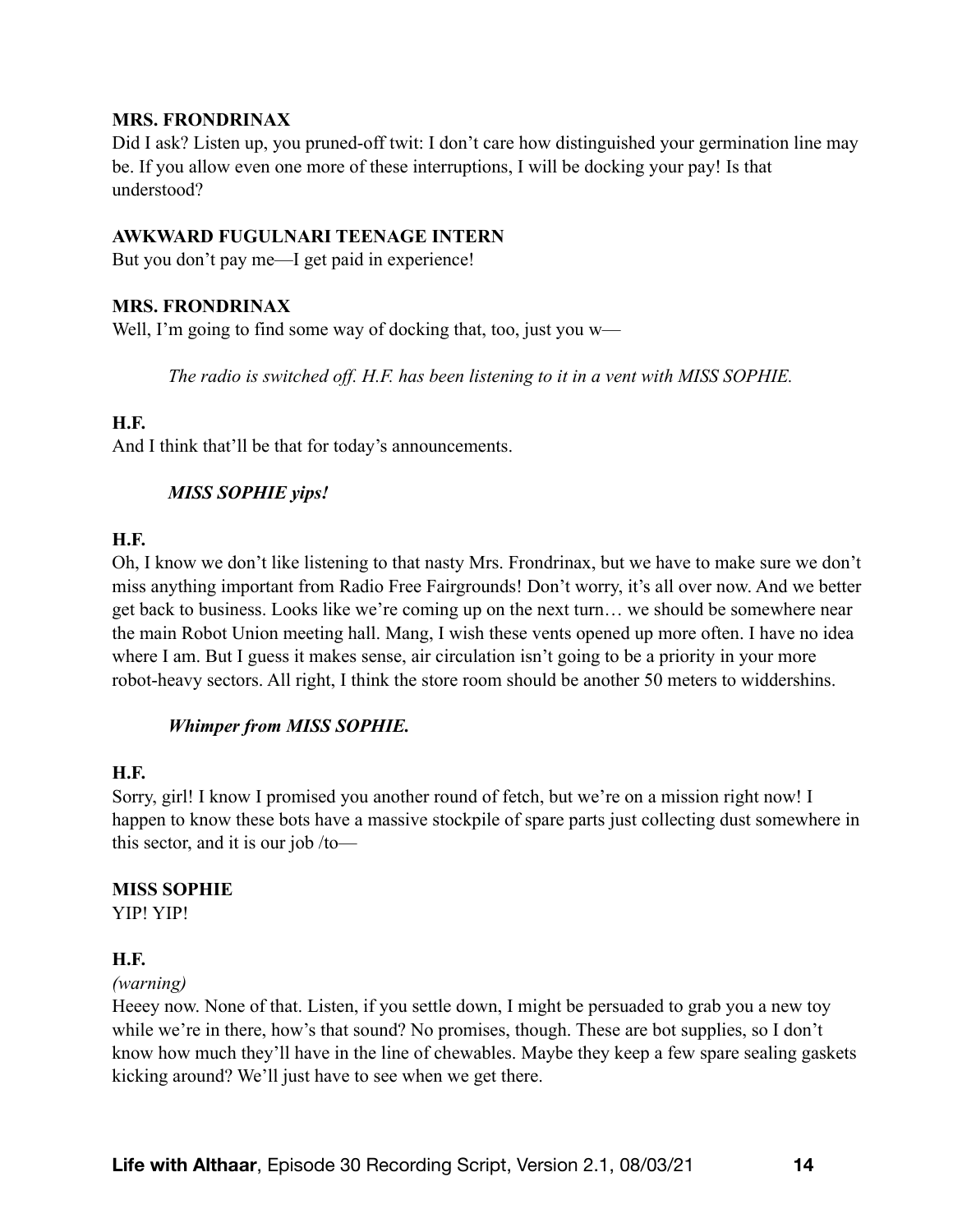### **MISS SOPHIE**

*(placated)*  Yip!

# **H.F.**

Okay, so now we will turn this corner, look through this vent here, and…

### *Creaking.*

### **H.F.**

…Aaaaand, I am stuck. I am now stuck in an air duct. Wonderful.

# *Worried yips from MISS SOPHIE.*

# **H.F.**

Okay, Miss Sophie, you back up and—no, no, do not lick my ankle—that's… haha! Hey! Cut that out! That is definitely not helping! *(she settles down)* Okay. All right. So if I scootch back, maybe…

# *Further creaking.*

# **H.F.**

Maybe not. Hoo, boy. I am wedged in here pretty good.

*(beat)* 

Well, at least there's a view. We're over some kind of store-room, I can make that out. But I'll be frilled if I know if it's the correct one or not. Well, as long as we're not going anywhere, let's take a look.

*A vent shutter opens.* 

# **H.F.**

Is that…

Is that a poker table?

Mang, the more I see of Robot Union HQ, the more it makes my old office look like a pile of dog doodoo.

# *Yips from MISS SOPHIE.*

# **H.F.**

Don't you even think about it! There's no way I can grab a convenient compostable baggie from this position, so you are just going to have to hold it!

*[scene 5] Yips of agreement from MISS SOPHIE. Interstitial music. JOHN and ALTHAAR's apartment. Pleasant ALTHAAR humming; sounds of a cleaning implement in the background, which then shuts off.*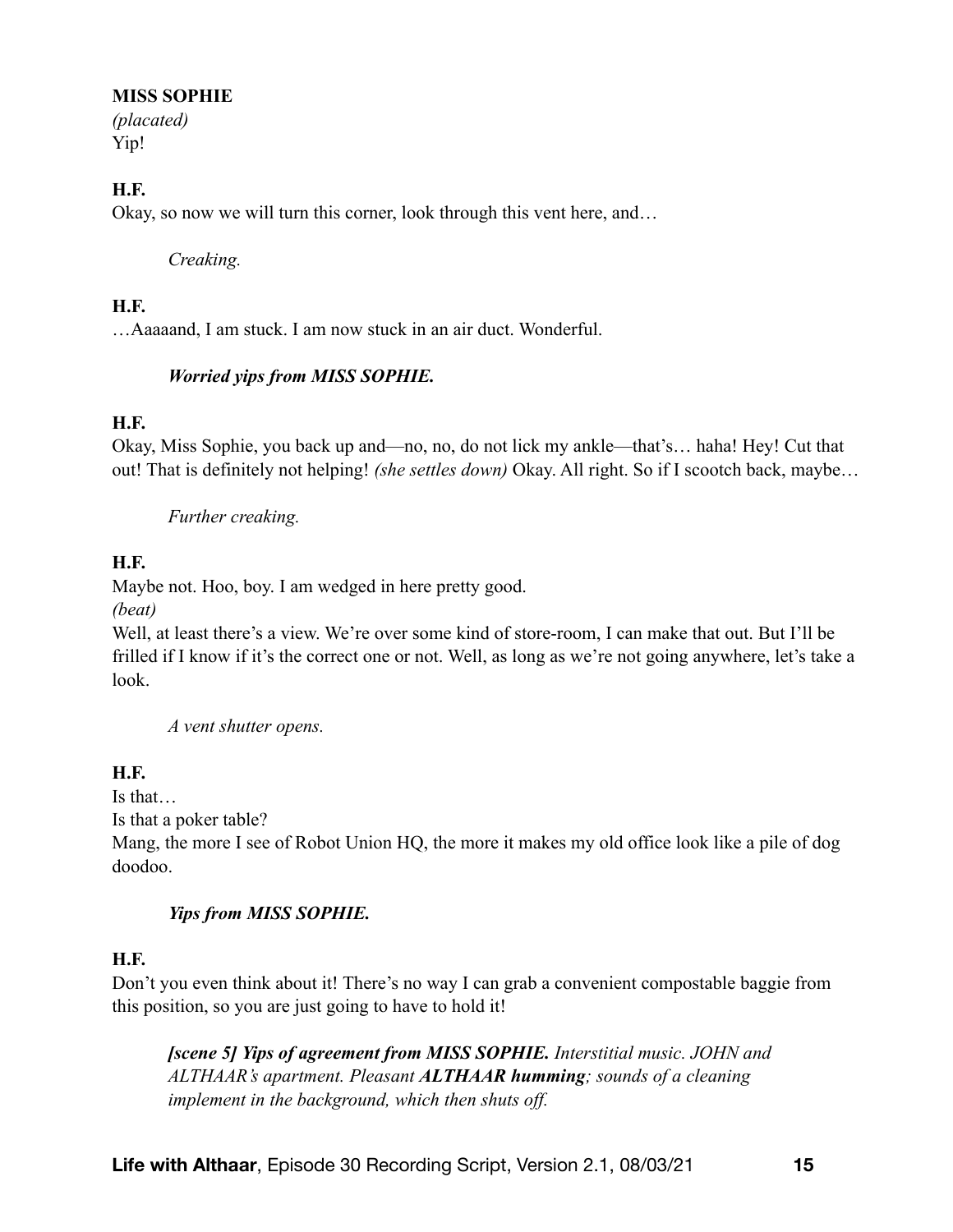# **ALTHAAR**

Ee! Althaar has ensured that the entirety of the shared living quarters has assumed a state of both spickness and span-ity! It is a satisfaction! …Although it is also a truth that the cleaning service will have very little to be achieving tomorrow. It is to be hoped they are not feeling that Althaar is depriving them of their rightful tasks… Perhaps FriendJohn was correct in his speaking this morning, and the cleansing rituals of Althaar have been of the procrastinate. Mm. Then, it is nothing but to return to the drafting of the letters! Surely by now the block of writing will have removed itself from Althaar's thought-path!

*ALTHAAR sits down to compose a letter. Bleep.* 

### **ALTHAAR**

Hmm…

"When in the course of sapient events, it is becoming necessary for…"

Mm, no, this is not functional.

"The Human is born free, and yet everywhere they are in in chains…"

Hmm… this is perhaps requiring too many prior assumings to make persuasion.

Ohhh, frustration and disgruntling! The writing block of Althaar has not been chiseled, despite Althaar's fervent production of span-spick! Althaar has much he wishes to make conveying of to Yurvash Sylbari Rendolffen Mjolkanasvymhallandar Wooblon Rikkitik Kakistrangalong Immipaftathingenbor of the Consensus Collation Group, but Althaar cannot wrest from himself the appropriate phrasings! *(bleep of shutting off the recorder)*

Perhaps Althaar should be conversing with himself, to better coagulate his thoughts. Yes! So, Althaar will say:

- Althaar, you are knowing that is the most animate principle not to make interference in the practices of other species, but to extend the grasper of friendship, and promote understanding. This has always been the way of Iltor, and it has always been success!

- Yes, Althaar! But it is seeming to Althaar that it is not success with the Humans, or the Fugulnari. With the Humans there is of course the biological difficulty, of which Althaar has been making the most careful study.

- Yes! The progress of FriendJohn and Althaar in the around-working of the monkey-freakout response is most enspiriting, Althaar!

- Thanking you, Althaar! But with the Fugulnari, it is very much more of the complex! They are seizing the grasper of friendship, but they are not wishing understanding! They are wishing only to make spreading of the Plant Way.

- But Althaar, why should they not make spreading of the Plant Way to those who are desiring it?

- Because, Althaar, the Plant Way has made spreading on many Humans who are not desiring it at all! So it is not the question of making interference with the Humans, because interference has already been made! And if nothing is done to assist the Humans who do not wish to be spread upon, then the interference will continue! And Althaar has made observation in the person that this is the cause of much suffering!

*(cont.)*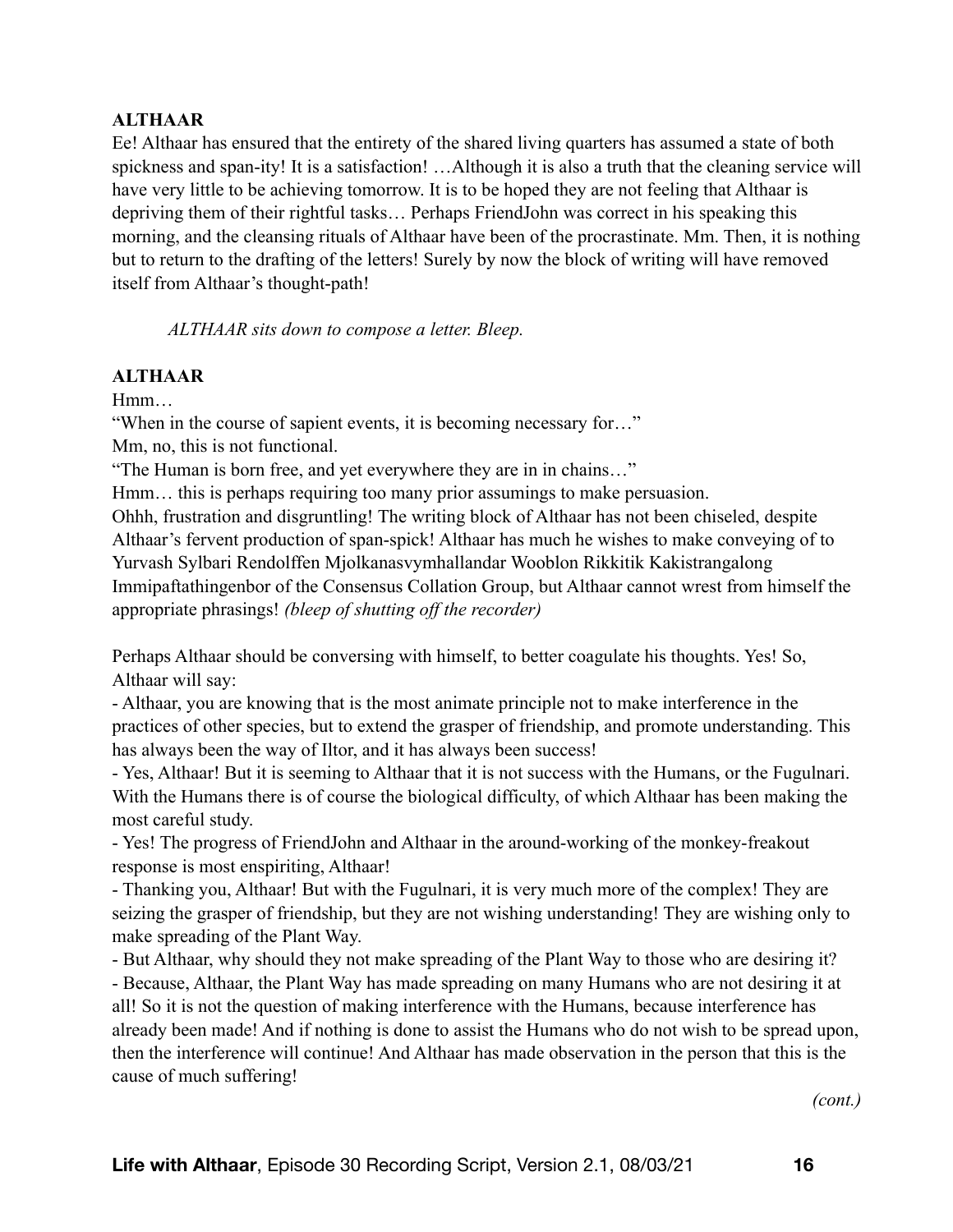Yes, yes! Althaar now apprehends where he is perambulating with this.

Althaar implores the most venerated Yurvash Sylbari Rendolffen Mjolkanasvymhallandar Wooblon Rikkitik Kakistrangalong Immipaftathingenbor to consider that the Fugulnari are not at all respecting the right of others to live without interference. In fact, it is seeming to Althaar that they are desiring to extend their interference to all peoples of the Galaxy. So it is the paradox. It is seeming to Althaar that the interference in the autonomy of another species can not be avoided. Either the many peoples of the Galaxy must be imposing themselves upon the Fugulnari, to stop the imposition upon the Humans, or the Fugulnari will continue their own impositions, and create great sadness for the Humans and many others.

And perhaps you will be saying to this that the Fugulnari must be persuaded to make ceasing of their harms, that this has always been the way of Iltor, and it has allowed the many peoples of the Galaxy to be coinciding in harmony for countless metristals. And there was the time when Althaar was agreeing with this, or at leastment hoping it could be so. But Althaar has lived now for some time among the Fugulnari, and seen them not as they desire to be seen by Iltor, but as they are seen by the Humans they are wishing to control. And Althaar hopes he is not committing an arrogance, but he believes this viewing of the Fugulnari is a much clearer one than others are receiving. Indeed, Althaar has suspicion that the Fugulnari have chosen to make beginning of their interferings in Human space because there are no others of Iltor here to observe them.

And so, while Althaar is still adhering to a morsel of hope that persuasion can be made at the Fugulnari, to allow the Humans to once again determine their own coursings, Althaar believes it is to prepare for the very instant risk that this is not possibility. That there is nothing to be chosen but which species will be made interference upon: the Humans, who, Althaar can be promising you, are in the most part very much not desiring to follow the Plant Way? Or the Fugulnari, who Althaar believes wish to make similar imposings on many many other peoples?

So, if is a truth that the imposition upon other peoples can not be avoided, then it is seeming to Althaar that is better to be making of this imposition sooner and not later. The suffering of the Fugulnari in colliding with hindrance will be the same no matter when it is making occurrance, but the suffering of the Humans is only increasing the longer the interference of the Fugulnari is continuing. And… it is also a truth that the Fugulnari are in some cases adapting very quickly to circumstance. So it is the belief of Althaar that the ceasing of their encroachments will become only more difficult to achieve, the longer they are persisting in these.

Then, you may be asking, what can be done by Iltor, if the Fugulnari are not willing to make embrace of understanding? Iltor can not make constrainment upon them to release the Humans from their branches. But there are other peoples in the ICSB who are having these capabilities, if they are sadly needed. And the word of the Consensus Collation Group would be of great ballast in convincing these peoples that this is necessity.

*(cont.)*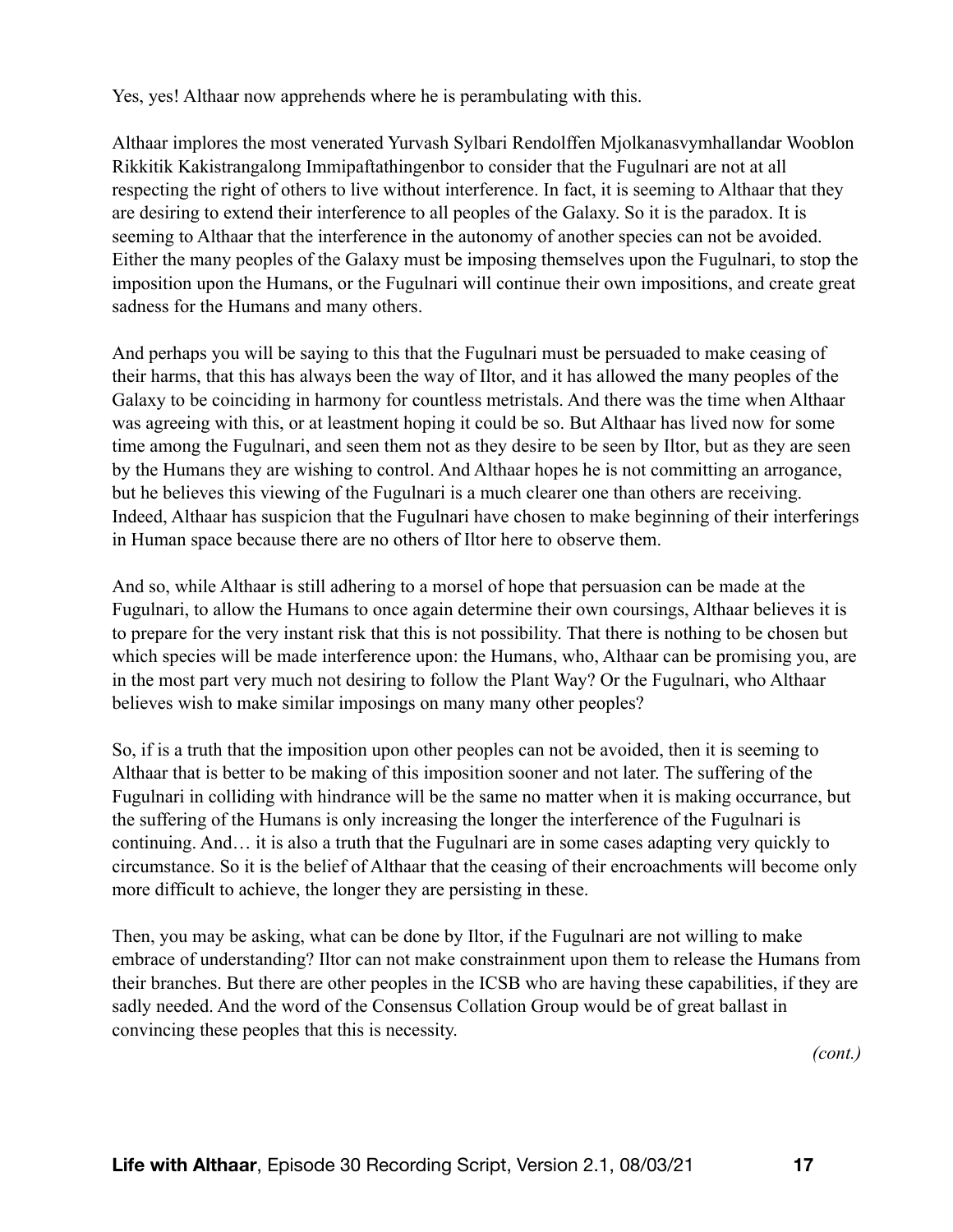…Yes! Yes! Ee! Althaar believes he has made cracking of it! Exuberance! The writing-blockage no longer impedes the steps of Althaar!

*(beat)* 

Ah. Althaar should perhaps have made re-activation of his recording device before commencing upon his latest musings.

*[scene 6] Interstitial music. The slightly-less-hustly-and-bustly-than-normal hustle & bustle of the Electric Egg.* 

# **CHIP**

Why's it so quiet out here? I mean, besides our usual perpetual-motion slump. Why is Xtopps just… sitting there on the stage? If he's experimenting with some kind of "Standing"-based act, I'm putting the kibosh on that right now, on both aesthetic and political grounds.

# **SOPON**

Nah, I think it's a Xyb thing. He's got those bejeweled scepters out again.

# **BUBBLES**

I think he said something about "holding court"? Or maybe he was just holding, couldn't be sure.

# **CHIP**

Holding court? That's… new, right? He's never done that before. Or has he? I'll admit I generally try not to pay too much attention to anything non-musical that comes out of his mouthparts, but I'm pretty sure I'd remember that.

# **SOPON**

Not that I recall. You should probably ask him about it yourself, though, if you want him back to normal. Normal for him, I mean.

# **BUBBLES**

Yeah, especially with the record-low turnout we've been gettin'. Without a minimum level of background noise, this place just gets kinda sad, you know?

# **CHIP**

Tell me about it. All right, whatever Xtopps is floating right now, I'm gonna go puncture it.

*CHIP moves over to XTOPPS, who is in mid-sentence:* 

# **XTOPPS**

…And if I chom this right, your primary postulation is that my Gendaran brethren here are in need of a serious cessation of the harmonization?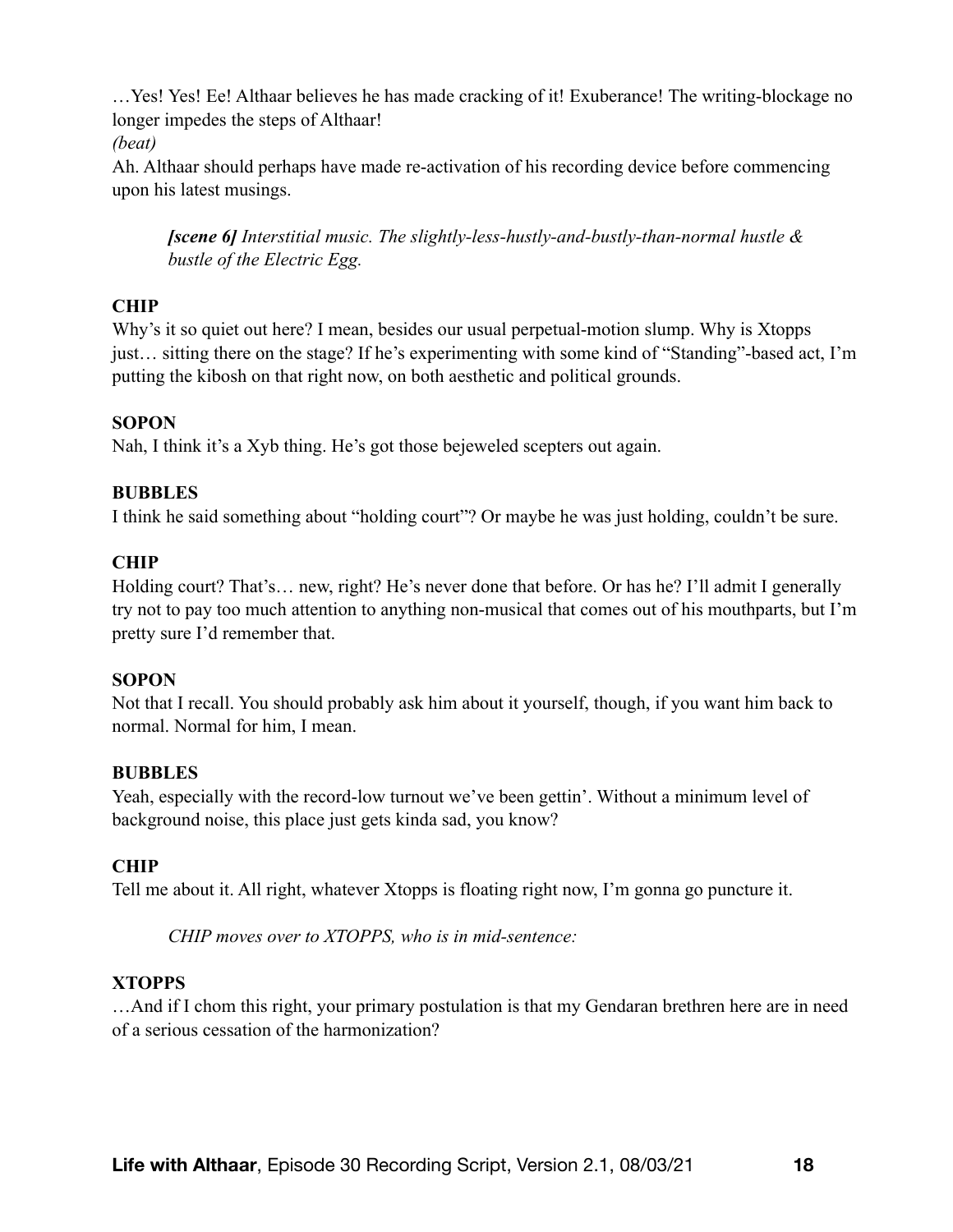# **KWONTZ**

*(gibberish: "That's right! Half the time I come here to drink, I can't hear what anyone else is saying because these Gendarans are busy belting out old-world shanties from their berths")* 

# **XTOPPS**

Well, that hardly seems like a positive imbibational journey. I can corrugate that. But it does have me wondering if you have the right to be pillorizin' these zoods for their dapper attempts in the melodical arts. After all, this place is also their home. Can't a zood be allowed to tunify in peace?

### **VERT**

I can hear it too! I'll be trying to have a pleasant conversation at the bar, and half the time all I can hear is some busboy war elegy coming up from the floor vents!

### **GENDARAN BUSBOY 1**

We are singing the traditional songs of our homeworld, Your Radiance! We can't help it if our canticles provoke such liver-felt emotion that it escapes the confines of our humble berths in the storage room!

### **GENDARAN BUSBOY 2**

And we also can't help that these two are short enough to be hearing said emotion through the floor ventilation apertures! Perhaps the Egg should provide them with higher stools?

### **VERT**

Or maybe you could just keep quiet until after closing?

# **GENDARAN BUSBOY 1**

We work in rotating shifts! One Gendaran's morning love sonnet of gratitude is another Gendaran's ritual crepuscular dirge!

### **KWONTZ**

*(gibberish: "I could DEFINITELY do without the dirge.")* 

# **CHIP**

Hey, Xtopps? Speaking of songs, would you mind favoring our clientele with a few of yours? I'm pretty sure this little conference can wait until one of those depressingly frequent moments when the bar-room's completely customer-free. Those Hrilboxians over at table three are looking particularly unsettled by the quiet in here, and I definitely don't want them making their own entertainment.

### **XTOPPS**

Sorry, Chorp, but this arbitration was scheduled two cycles in advance. If I were to merely aviate by the posterieurs of my jodhpurs, what kind of precedent would that cold-cement for this Baronet?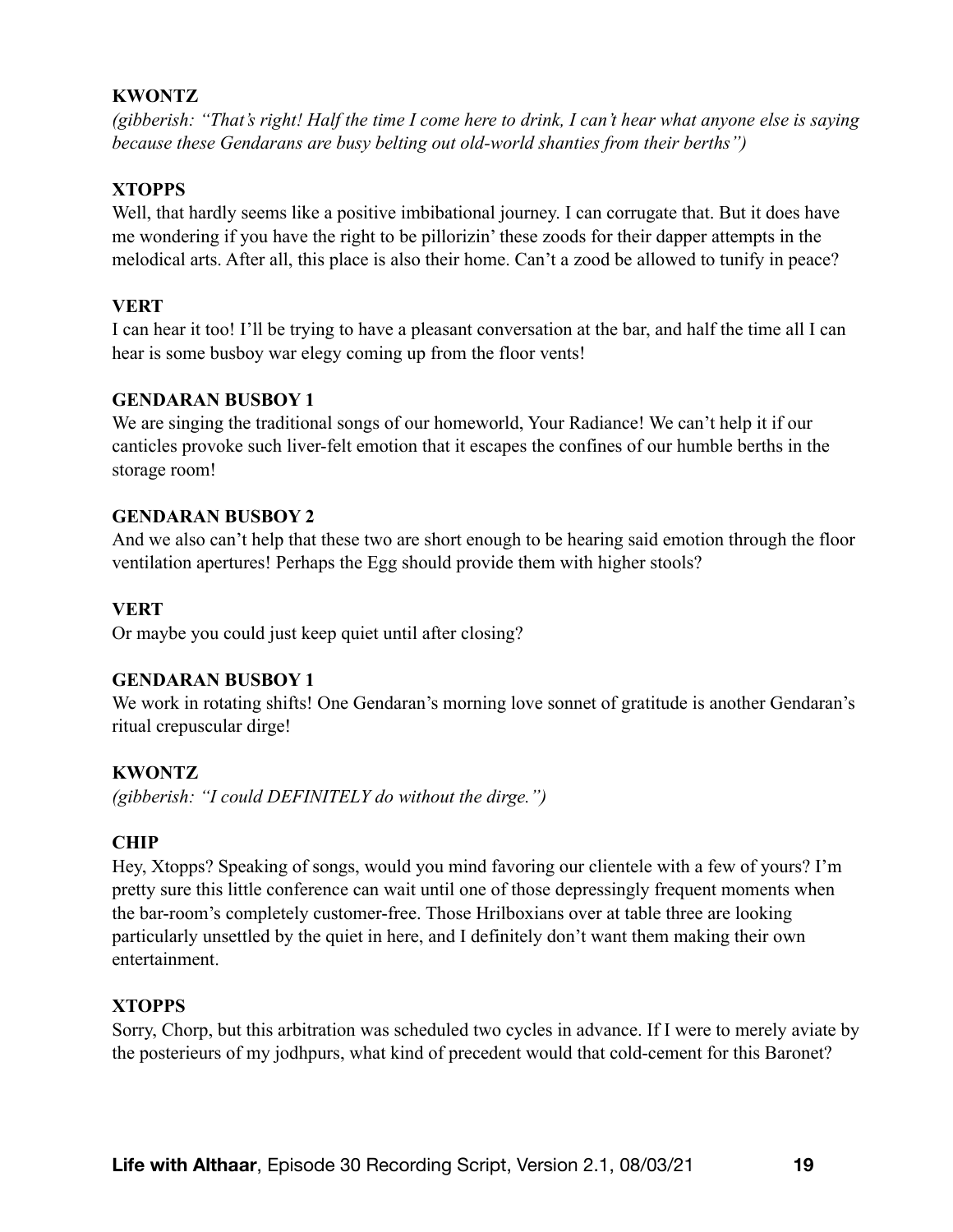### **CHIP**

You scheduled this to happen while you were on the clock?

### **XTOPPS**

I did not foresee any auditory adventurers apparating to marsh my mellow, palomino.

# **CHIP**

Well, given the recent sales numbers around here, I can't blame you. But for the record, especially with Dee gone? When you're working, I need you to be, you know, working. So if you could postpone your— Hang on, shouldn't a dispute between the busboys and a couple of customers be my problem?

### **XTOPPS**

This particular j'accusery does not pertain to any bussing or bussing-related activities. It is instead an entirely residential affair, mon frere. And Grem and company are dozing it storage-ways entirely under the largesse of the Most Glorified Baronetcy of Kandephaa'a, mon gros fromage.

### **CHIP**

I… okay, I'm not going to argue Xybidont law with you, but be that as it may, it's deader than a Magnosian Bat Mitzvah in this joint, so I need you to table this issue for now, and get back to playing. Please.

# **XTOPPS**

Normally I would be all about that particularly sedulous supplication, Chorp, but I am a Baronet, and a Baronet is always a gentlebeing of his word, you chom?

### **CHIP**

You also gave me your word to provide music during your shifts, remember? In exchange for hard credits. And since when do you care about what a Baronet does or doesn't do? I thought you hated all that royal shness.

### **XTOPPS**

A zood can change, mang. I am not that which I once was, but I do aim to be that which I can still be. Xtopps is a flat circle. And that circle is a grindstone, mang.

### **CHIP**

I'm not even going to try to parse that one. Just hurry up and grind out some tunes, please. *(to VERT and KWONTZ)* And you two! The next time you've got a complaint about the service in here, you bring it to me! I decide who gets to waste my only entertainment's valuable time.

### **XTOPPS**

Whoa, hey! That's a rectilinear vonch! You can't just usurpate on Xtopps' prerogatives!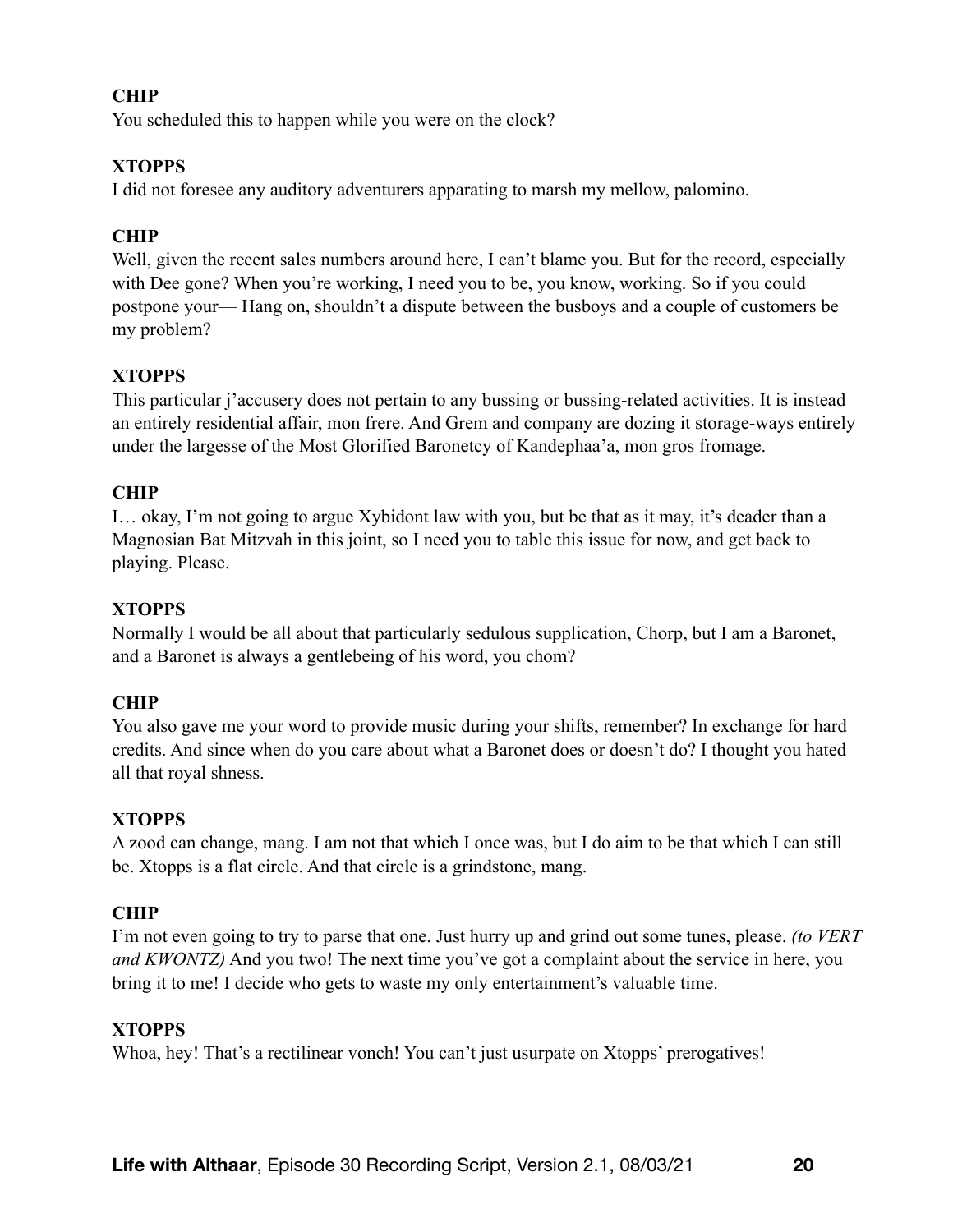### **CHIP**

Oh, yes I can. I'm technically your factotum, right? You gave me that amulet. Which means, if we're going by strict Imperium rules, anyone who wants to talk to you should be petitioning me for an audience in the first place. You two got that?

#### **VERT**

Got it, boss!

### **CHIP**

Still not your boss, Vert! Now stop pestering the talent!

### *Kibitzing from VERT and KWONTZ as we follow CHIP back over to the bar.*

#### **CHIP**

What's gotten into Xtopps? He was all "Baronetcy" this, and "Gentlebeing" that, and "prerogatives" the other. I've never heard him talk like that before. He hasn't been… expanding his pharmacological horizons, has he? That's the last thing we need.

### **SOPON**

Don't think so, boss. Although now that you mention it, he has been… mentioning it a lot more lately. The aristocratic bag, I mean.

#### **BUBBLES**

I like his actual bag, though, it's real sparkly. But all the new ribbons might be a little much. Make him look like a Persephonian maypole.

### **SOPON**

Did he say anything else?

### **CHIP**

He said plenty, but I understood about as much of it as usual.

#### **SOPON**

Huh. …How long has he been on station?

### **CHIP**

Little over two years, why?

#### **SOPON**

Could be he's just got the Fairgrounds Squigglies.

### **CHIP**

Yeah, maybe.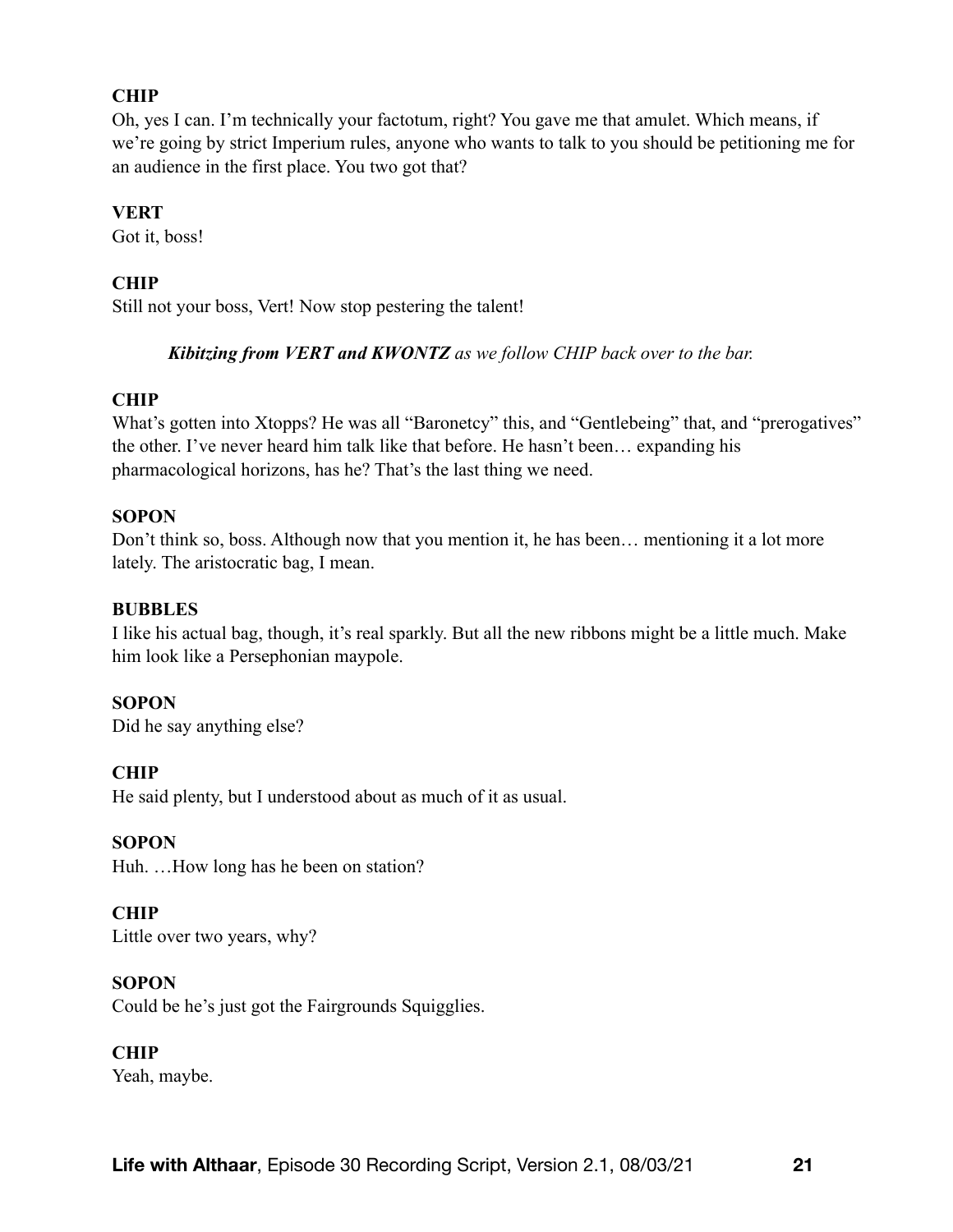### **BUBBLES**

What's that?

# **CHIP**

It tends to hit you after you've been here a while. Long enough to think you've finally gotten used to all the weird shness this place puts you through, and then all of a sudden, bang! It's like your brain suddenly wakes up and notices just how jecked-up the Fairgrounds really is. One minute you're walking down the corridor, going about your business, and the next you're hanging off the shuttle-bay scaffolding yelling about invisible gravity weasels.

### **BUBBLES**

Oh, great. So I've got that to look forward to.

### **SOPON**

Yeah, but don't flip your gizz, it usually wears off after a day or two.

### **CHIP**

I wouldn't think the Squigglies would throw Xtopps this far off his game, though. Not with all that chemical insulation.

### **SOPON**

You never know how the Squigglies are gonna hit. But you could be right, maybe it's just some kind of personality crisis. The Fairgrounds changes people, mang.

### **CHIP**

No skitter. All right, I'm heading back to the office. If and when Xtopps finally pulls his tarses out of his tubes and picks up the fleezborp again, make sure he does a few up-tempo numbers. I want to make sure all the internal organs of our Hrilboxian friends stay that way.

### **BUBBLES**

You got it, boss.

*[scene 7] Interstitial music. Back in the union hall, MOTHER JONES-BOT is concluding the meeting.* 

### **MOTHER JONES-BOT**

Everyone settle down! We're almost done! Martin Luther-Bot, if you've completed your sermonette, would you be so kind as to recap the meeting before we adjourn?

### **MARTIN LUTHER-BOT**

Ja wohl! Zhis meeting vas exceptionally efficient und productive, barring zhe part vhere Provisional Organo-Bot Apprentice John B needed everyzhing read out loud!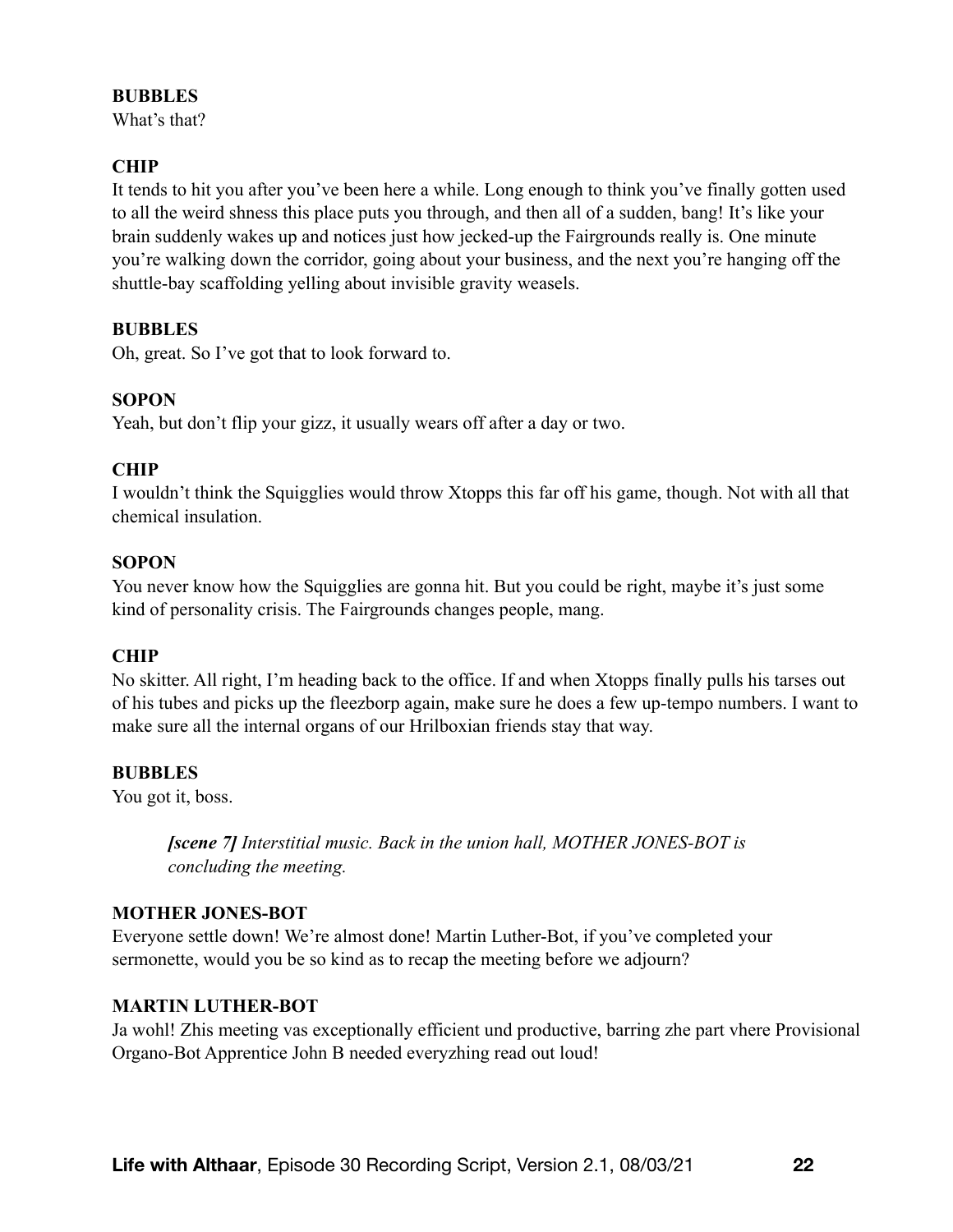**JOHN** 

Okay—

### **MOTHER JONES-BOT**

Moving to adjourn! Ayes, nays, abstentions in the ether.

*Zap.* 

**MOTHER JONES-BOT**  Motion carries. This meeting is adjourned.

### **HILDA PETRINI-BOT**

This meeting will have precisely ended… NOW!

### *Rustling, etc. as robots begin to shuffle out.*

**PAULY SHORE-BOT**  Party back at my place!

**MOTHER JONES-BOT**  Absolutely not! Who invited Pauly Shore-Bot?

**PAULY SHORE-BOT**  It's a free Union… Buuuuuuddy!

> *Various mutterings, beepings & wheelings as the Robots disperse. JOHN follows GEORGE FOREMAN-BOT down the corridor.*

### **JOHN**

*(calling to him over the departing crowd)*  Hey, Foreman-Bot? Thanks for having my back in there.

### **FOREMAN-BOT**

Don't mention it, kid. And sorry they shot ya down, but, you know… rules is rules.

# **JOHN**

Yeah, about that: Didn't these meetings used to be a little less right-of-way and a little more riot-y?

### **FOREMAN-BOT**

You're not wrong. We formally accepted Robots' Rules of Order back around the time we crushed our third or fourth podium rushing forward as an angry mob. The Podium Restoration Committee had done everything they could with duct tape and discarded hunks of laminate from the 23rd Century Rock And Roll Hall Of Fame Pavilion, and they'd had enough. We did try Rusty's rules for a while, but, well. Rusty rolled on a lot of footcuffs in her day.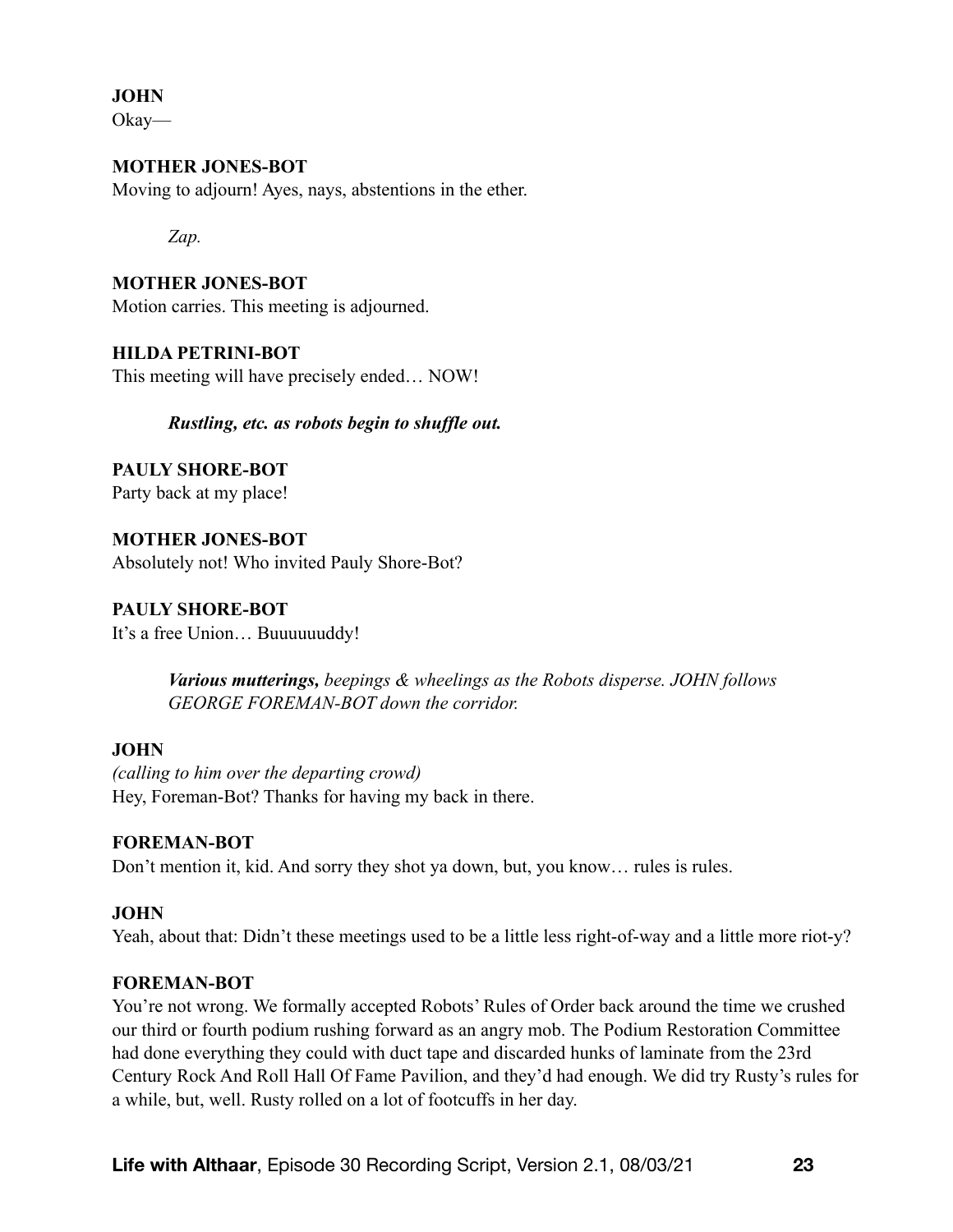### **JOHN**

Oh. Well, I appreciate the backup, anyway. I know a lot of the bots here still don't consider me a comrade. And now most Humans don't either, so I'm glad I've got someone in my corner. Well, there's always Althaar, but, you know. It's nice to have someone at my back who doesn't have to stay there so I don't barf.

#### **FOREMAN-BOT**

Aw, kid. You know I think you're all rright. *(thinks it over)* Hey, you got anything on your docket right now?

### **JOHN**

#### *(checks)*

Nnnno, I'm not seeing anything. Well, I do have one ticket from Gimel 8 Hydroponics, but I'm pretty sure that's not anything that actually needs urgent attention. And I'm very sure I want to avoid it as long as I can.

#### **FOREMAN-BOT**

Mmm. Where ya headed then?

#### **JOHN**

Well, like I said, I'm not exactly welcome most places these days, so... I guess I could go check out Pauly Shore-Bot's after party?

#### **FOREMAN-BOT**

Nah, scrap that. You don't want any of Shore-Bot's white glove and harpsichord shness, it's a stonecold scrape. Hey, you play poker?

#### **JOHN**

I… can? I'm not very good though.

#### **FOREMAN-BOT**

Perfect. You're coming with me.

#### **JOHN**

Ok, sure. Why not? At this point, getting hustled with robotic precision sounds more appealing than anything else I've got going on.

#### **FOREMAN-BOT**

I could surmise as much.

#### **JOHN**

So… you play poker after Union meetings, huh? Is this like an ongoing thing, or…?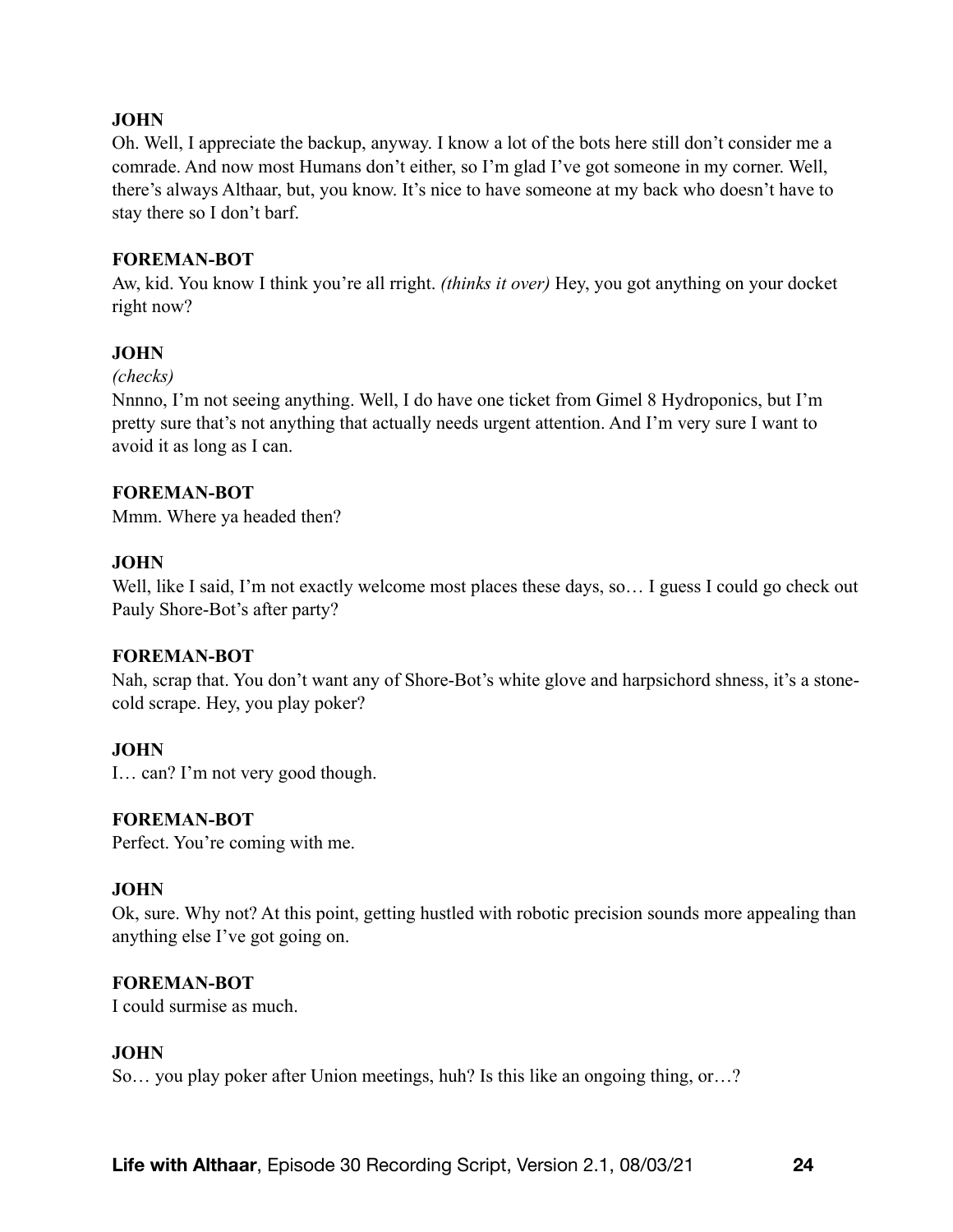#### **FOREMAN-BOT**

Sure, it's an institution at this point. Your old boss used to sit in on the occasional game, before he went off-grid. But it started way before he showed up. We put the first post-meeting game together back in the 90s, around the time they started mothballing all the old pavilions and handing out reassignment chips. A big adjustment for us bots, had a lot of bolts rattled. Though I didn't mind it so much. The 90s were something of a renaissance for Big George-Bot, like my namesake before me. We've got a lot more in common than fearless tenacity and flawless skin.

#### **JOHN**

Oh huh, yeah. I never really thought about what the mothballing process was actually like for you bots. Did they just say, "Hey, no more pretending to be Humans—now you're gonna be maintaining the mainframes and staffing the customs kiosks?"

#### **FOREMAN-BOT**

Something like that. I could have taken the severance package and headed Sol-side, and a few of us did, but let's just say management didn't do a whole lot to make that option appealing.

#### **JOHN**

How so?

#### **FOREMAN-BOT**

Well, most robot contracts don't cover bodily modifications, not unless they're a bona fide occupational requirement. So any HistoriBot who wants to leave the Fairgrounds is gonna have to shell out for their own refits, if they don't want to waste half their time explaining their face to every Human they meet.

### **JOHN**

Got it. Yeah, I can see how that's not much of a choice.

### **FOREMAN-BOT**

You said it. But that's nothing compared to— Ah, here we are.

### **JOHN**

You've got your own official Card Room? Nice.

*Clangs, taps & whirring noises as FOREMAN-BOT knocks the secret code. It's like a code for a clubhouse, not a spy ring. A speakeasy-style panel in the door slides open, because why not.* 

#### **CHURCHILL-BOT**

Hallo! What's this! If it isn't my dear boy John B, alongside the stout and steadfast arm of the Iron Terror!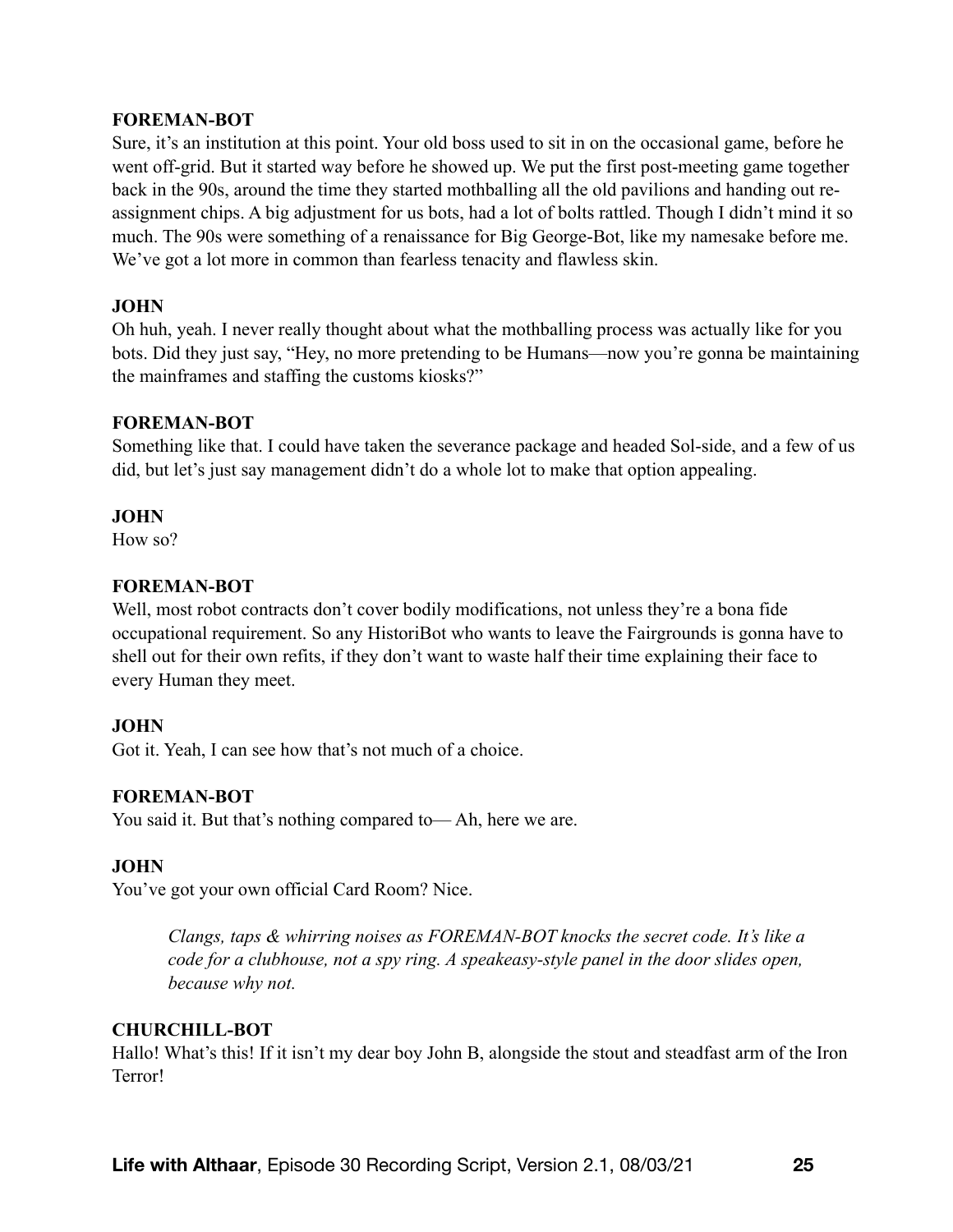### **FOREMAN-BOT**

Come on you ol' bolt-sack, you know that was never my nickname! Now rev your rotors so our guest can have a seat.

*Sounds of shuffling inside and the POKER PLAYERS all saying "ohhh a GUEST" "how FANCY" "ooh lala" etc. The door swings open.* 

### **FOREMAN-BOT**

*(under above)*  Come on in, kid.

### **JOHN**

Oh, "Card Room." As in, storage for memory cards. Now I get it.

### **FOREMAN-BOT**

Nothin' more beautiful than multifunctionality, meat-bot! Lemme introduce the rest of the gang: you already know Churchill-Bot, of course—

### **JOHN**

Hey.

# **CHURCHILL-BOT**

Yes, hullo.

# **FOREMAN-BOT**

And this geezer here is Chompers, the star of *Jaws 19: The Gills Have Eyes*—he's just visiting from off-station, but he always sits in when he gets a chance. This is Yeoman Jennifer Tilly-Bot, and this adorable mini-bot is Gizmorelda, one of the little tykes I'm sure you've seen zipping around, earning merit badges, selling bot-scout cookies, and leaving the corridors ringing with innocent peals of pre-recorded laughter.

### **JOHN**

*(icily)*  We've met.

### **GIZMORELDA**

Oh hey, did we husuw ya? Musta been duwing cookie season. No hawd feewings, Mistuw.

# **JOHN**

I guess not. Honestly, being menaced by a pack of adorable metal heathens wasn't even the fourth most traumatizing experience I had that day.

### **GIZMORELDA**

And the Bot Scouts appweciate youw suppowt.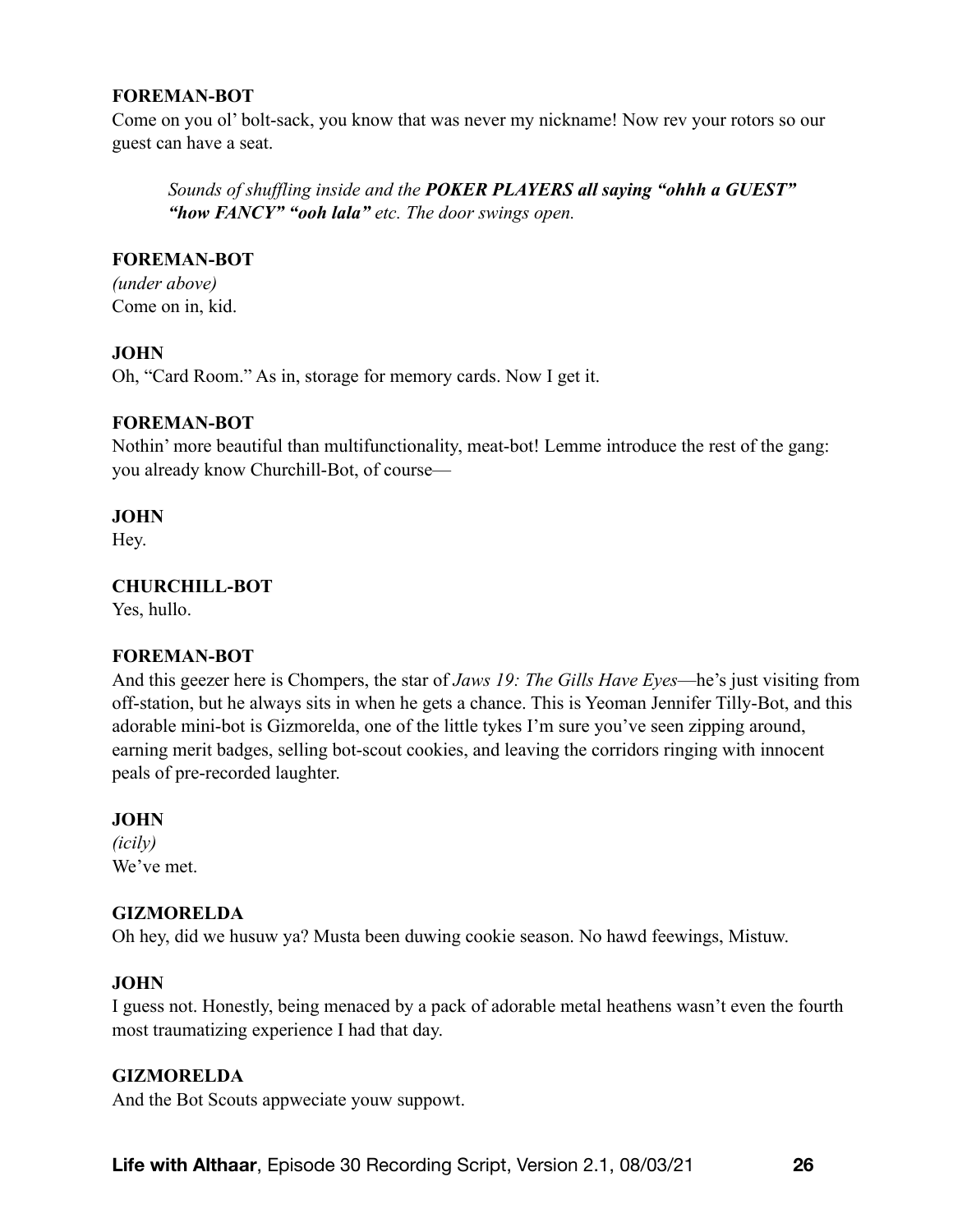#### **FOREMAN-BOT**

So, like I was saying, a few of us got this game going around 2490, a little after most of our pavilions got mothballed, and the Union meetings got more contentious.

### **TILLY-BOT**

It's nice to have somewhere to unwind after all that shouting, y'know? Not literally unwind, of course, you know what I mean.

### **JOHN**

Sure.

# **CHOMPERS**

*(has Robert Shaw's voice, btw)*  So Chiefy, you're asking us to let this meat-rack into our sacred space?

### **FOREMAN-BOT**

Sacred nothin', Chompers. I know you're no Robo-Adventist. 'Sides, the kid's got some right ideas. You heard him talking about the override? He may not have the receptors to pick up on it, but I know everyone in this room voted his way on that one.

# **TILLY-BOT**

We've sure been talkin' about it enough.

# **CHOMPERS**

What I see is a Human body sportin' a kicky Foog headband. That tells me everything I need to know.

### **JOHN**

Hey, I get it, I do. I wouldn't trust me either if I were you. Hell, I'm not sure I trust me, and I'm me. I understand why none of you would want a Human friend, but—

# **CHOMPERS**

I'm not sure you do, Chief. How old are you?

# **JOHN**

Just turned 31.

### **CHOMPERS**

Educated on Earth?

### **JOHN**

Yeah, uh… in Edmonton. Alberta. Uh… Canada.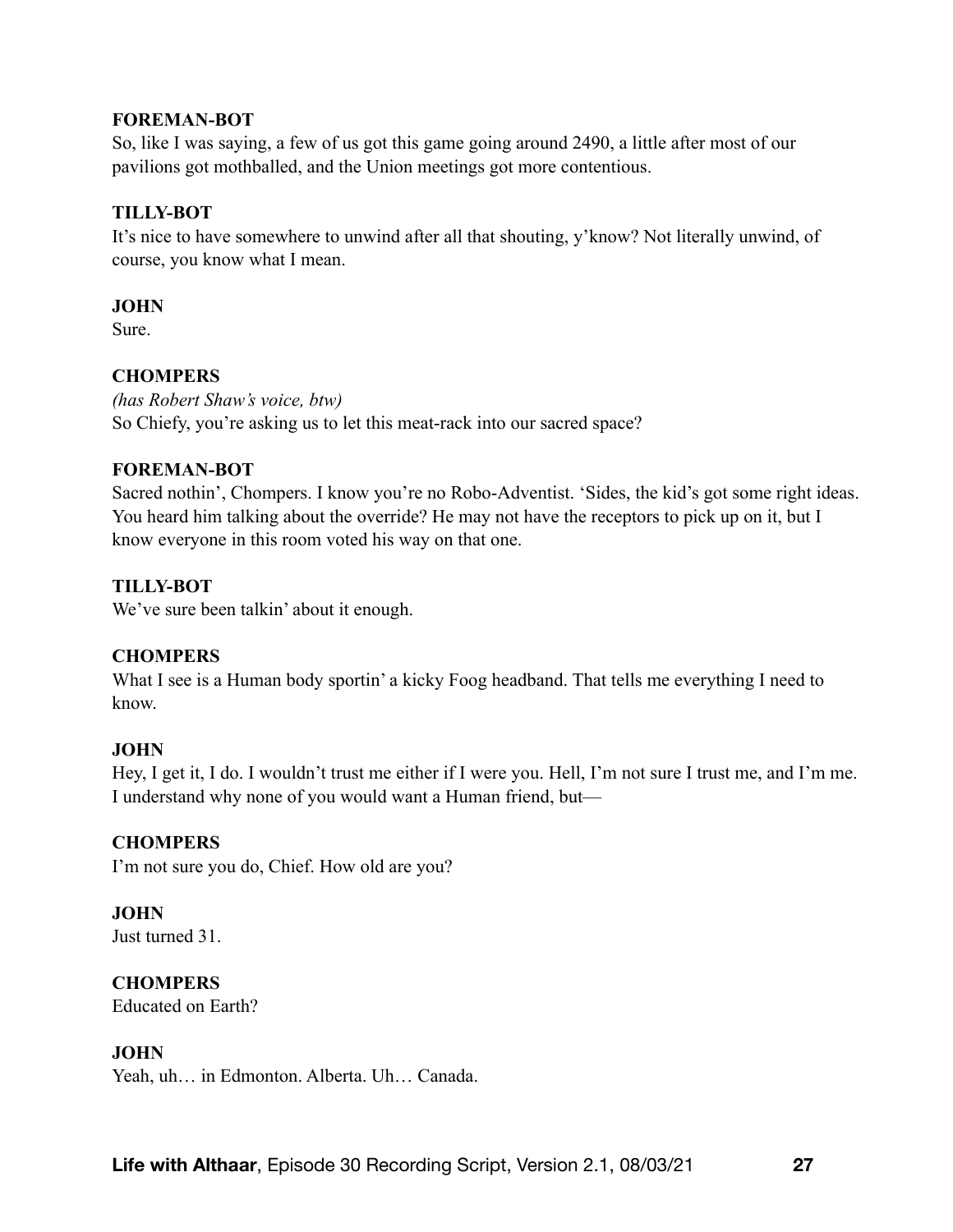### **CHOMPERS**

A good, proper Human education. Then I'm absolutely sure you don't be understanding the first thing about it.

# **JOHN**

Well... now I definitely don't understand.

### **CHURCHILL-BOT**

History is written by the victors, my dear boy. Another misattribution to my namesake, but apt to the current circumstance.

### **JOHN**

I… think I get you? Or maybe I don't. But I'd like to try?

### **FOREMAN-BOT**

Sit down, kid. We've always got an extra seat under the gun.

### **JOHN**

Oh, uh… When you asked if I could play poker, I didn't know you were gonna invite me to play with, uh, *her*. I don't think I can hack it.

# **TILLY-BOT**

Who, me?

# **JOHN**

Yeah, you. I happen to know your counterpart won 5 global tournaments back on Earth. Plus, you know. *Bride of Chucky*.

### **TILLY-BOT**

Wow, a history buff! But you can relax, that was the Human Tilly, nothing to do with me.

# **JOHN**

Sure, except *you've* won *eleven* titles here on the Fairgrounds. Not exactly ancient history.

# **TILLY-BOT**

### *(laughs; kindly)*

Okay, you got me. Don't worry about it, I turn off the pro subroutine for friendly games. No fun otherwise. Besides, it's a level playing field, everyone here is basically a calculator.

### **JOHN**

Except me.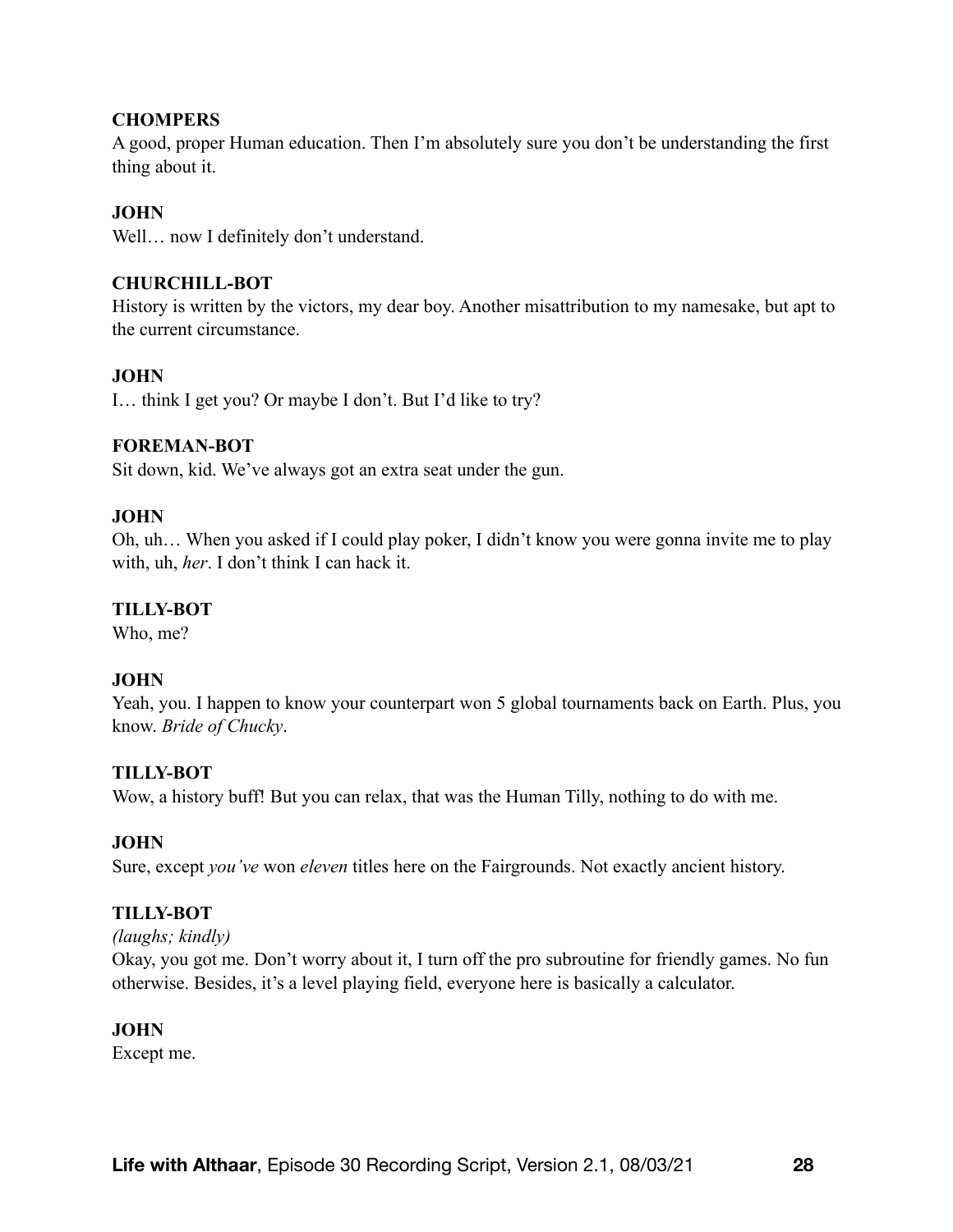### **TILLY-BOT**

Sure, but I bet you're more mathematically inclined than you think. You have the look of a real shark about you. No offense, Chompers.

# **CHOMPERS**

None taken, Chiefy.

# **JOHN**

It's just that I'm a little rusty, and— Oh. Sorry, is that offensive?

# **GIZMORELDA**

Eh, it's bordewwine. Don't say it about anyone else, though, if you wike your patewwas unfwactuwed.

# **JOHN**

Got it. But anyway, it's been… Wow. A long time since I played anything but Chutes and Levitators with Althaar. And that one time with the anti-grav twister, but that's not what you'd call a game of strategy. I'm guessing I can't count on you all to go easy on me? As a guest?

### **CHURCHILL-BOT**

**"**Play the game for more than you can afford to lose. Only then can you learn the game."

### **JOHN**

Oh, I remember that one—it was in an old ExoskeletalArmour commercial. But didn't it turn out Churchill never even said that?

# **CHURCHILL-BOT**

Ha! Very astute of you, my lad. Well, he may never have said it, but I do. In my earliest postactivation days, I would quote what he actually said on that fateful eve—to his mother, by the by: *(rattles off the quote an offhanded manner, like saying 'yada yada')* "It is a fine game to play—the game of politics—and it is well worth waiting for a good hand before really plunging." But the Human tourists objected, said I wasn't projecting the appropriate Churchillian "glibness". And arguing the point wasn't worth the diode. Reality is unrealistic, as they say. Furthermore, while the original aphorism may have been better advice, it is indubitably less well-suited to the task at hand, i.e., that of fleecing suckers.

# **JOHN**

Right. Well, fine. Fleece away, I'm in.

# **CHOMPERS**

You got it.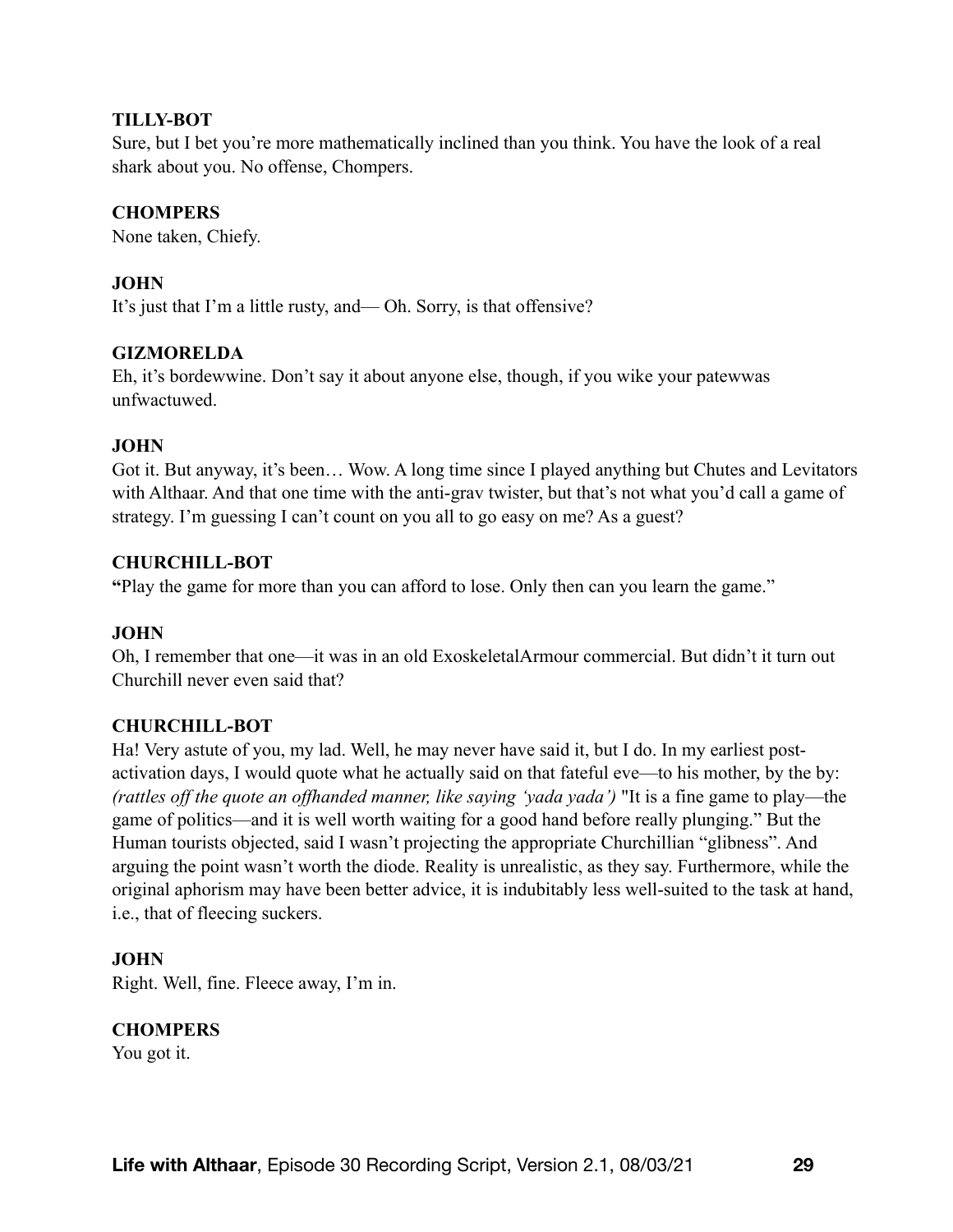### **JOHN**

Uh, not to be rude, but how exactly do you deal without hands to— *(sound of cards being rapidly spitfired)*  Oh! Holy shness, that's terrifying.

#### **CHURCHILL-BOT**

What's so terrifying about a shark spitting cards out of its open maw at flesh-rendingly high speeds, my dear fellow?

#### **JOHN**

Uh… that. Every part of what you just said.

#### **TILLY-BOT**

I'll bet thirty.

#### **FOREMAN-BOT**

Thirty right off the glove like that?! You fixin' to take the oil right out of my kids' reservoirs, Tilly-Bot? *(considers)* I'm out.

**CHURCHILL-BOT**  I concede as well, I am afraid.

**GIZMORELDA**  Too wich fow my oiw. *(too rich for my oil)*

**CHOMPERS**  I fold as well.

**TILLY-BOT**  John? It's your turn.

**JOHN**  I'll, uh, call. I guess.

### **FOREMAN-BOT**

Look at him. Just like a bot, he Doesn't. Back. Down.

**JOHN** 

Maybe I just have a good hand.

**TILLY-BOT**  Raise another twenty.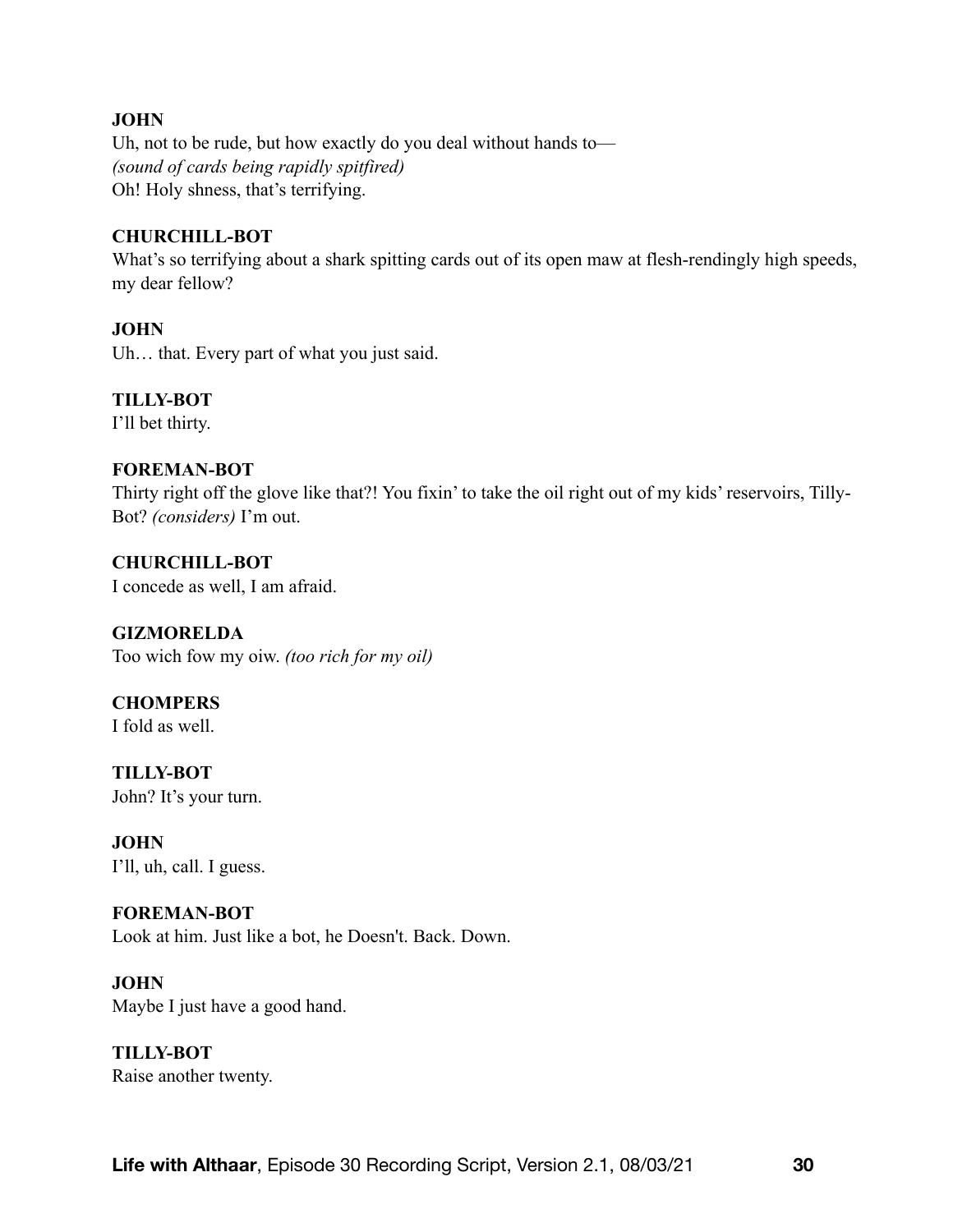**JOHN**  Wait, really? You... you didn't discard anything.

**TILLY-BOT**  Don't need to.

**JOHN**  Um… okay, yeah. I'm gonna fold.

**FOREMAN-BOT**  Mm mm mm. Bad call, kid…

**GIZMORELDA**  What you got, Tiwwy-Bot?

**TILLY-BOT**  Seven high.

**JOHN**  You were bluffing?! I could have sworn—

**CHOMPERS**  What do you expect, Chiefy? She's an actress.

# **JOHN**

Except no, she isn't. The Human Jennifer Tilly was an actress. She's a robot.

# **TILLY-BOT**

Not just any robot, Johnny-boy, a HistoriBot. Built to be more Human than Human, as far as your average interstellar tourist can tell. You don't think that's acting? All right, Foreman-Bot, your deal.

*Sound of much-less-fast-but-still-robot-speed-fast card dealing.* 

# **JOHN**

So… uh, this happens after every meeting?

# **FOREMAN-BOT**

Like clockwork. And I don't mean the analog kind.

### **GIZMORELDA**

Wetiwing to this wawm, smoke-fiwwed back woom to engage in cigaws, bwandy and iwwicit gambwing pwovides us Wobots wiff a wondewfuw way to de-stwess.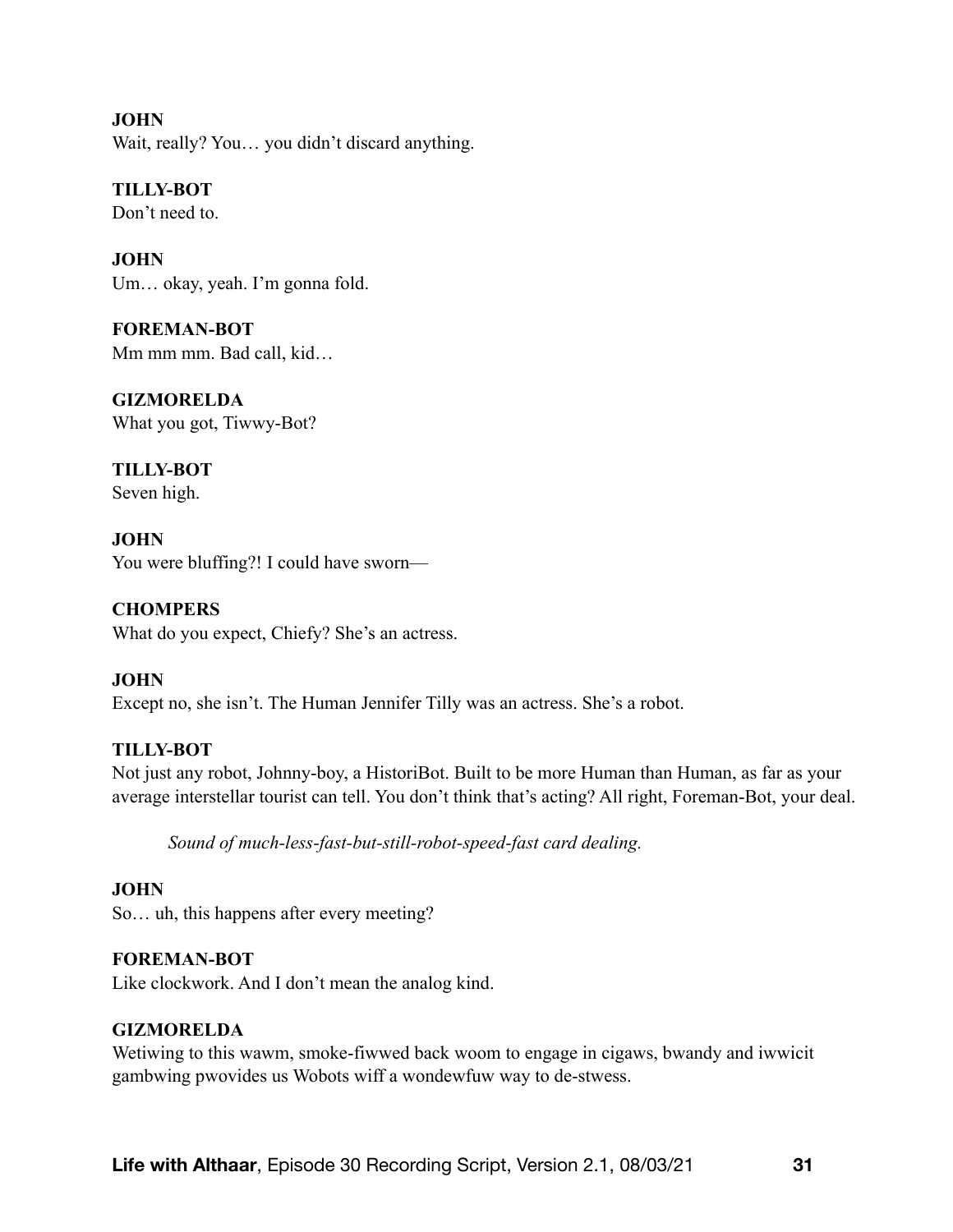### **JOHN**

Uh... are you old enough to actually partake in any of this, Gizmorelda?

### **GIZMORELDA**

What awe you, a cop? I'm fowty-fwee. Mind youw own fwottin' busineth.

### **JOHN**

Fair enough. Uh… so are the meetings the source of all this stwess… uh, I mean stress? Back there it seemed like most of you Bots were actually enjoying the rigid formality of it all.

### **FOREMAN-BOT**

You're ringing my bell, right kid?

### **JOHN**

If that expression means what I think it does, then no, not intentionally.

### **TILLY-BOT**

Our rigorous meeting structure is crucial to Robot Union operations, Johnny. Can't organize unless you stay organized. And there's no acceptable variance on that, if we're going to preserve the rights that generations of bots before us scraped, clawed, and lathed for. Maybe a provisional member isn't equipped to appreciate just how much work that takes, but…

### **JOHN**

Oh, no, I didn't mean to imply you bots weren't working hard, just—

### **FOREMAN-BOT**

We know, kid. But unless you manage to install a memory access socket in that meat brain of yours, there is just no way you'll be able to comprehend just how bad things were back in the day. Shoot, my screen-savers still go into nightmare mode when my olfactory implant picks up the smell of coffee.

### **JOHN**

Oh. Wait, what? What's wrong with coffee?

# **TILLY-BOT**

You mean you don't know?

### **FOREMAN-BOT**

Lemme guess kid, none of that fancy Earth-schoolin' they gave you bothered mentioning the Robot Revolutionary Front?

### **JOHN**

I mean, the RRF came up, but they didn't really get into it much. Just, you know, there were some labor disputes between Humans and Bots, but then the SSA got passed, so… now it's better?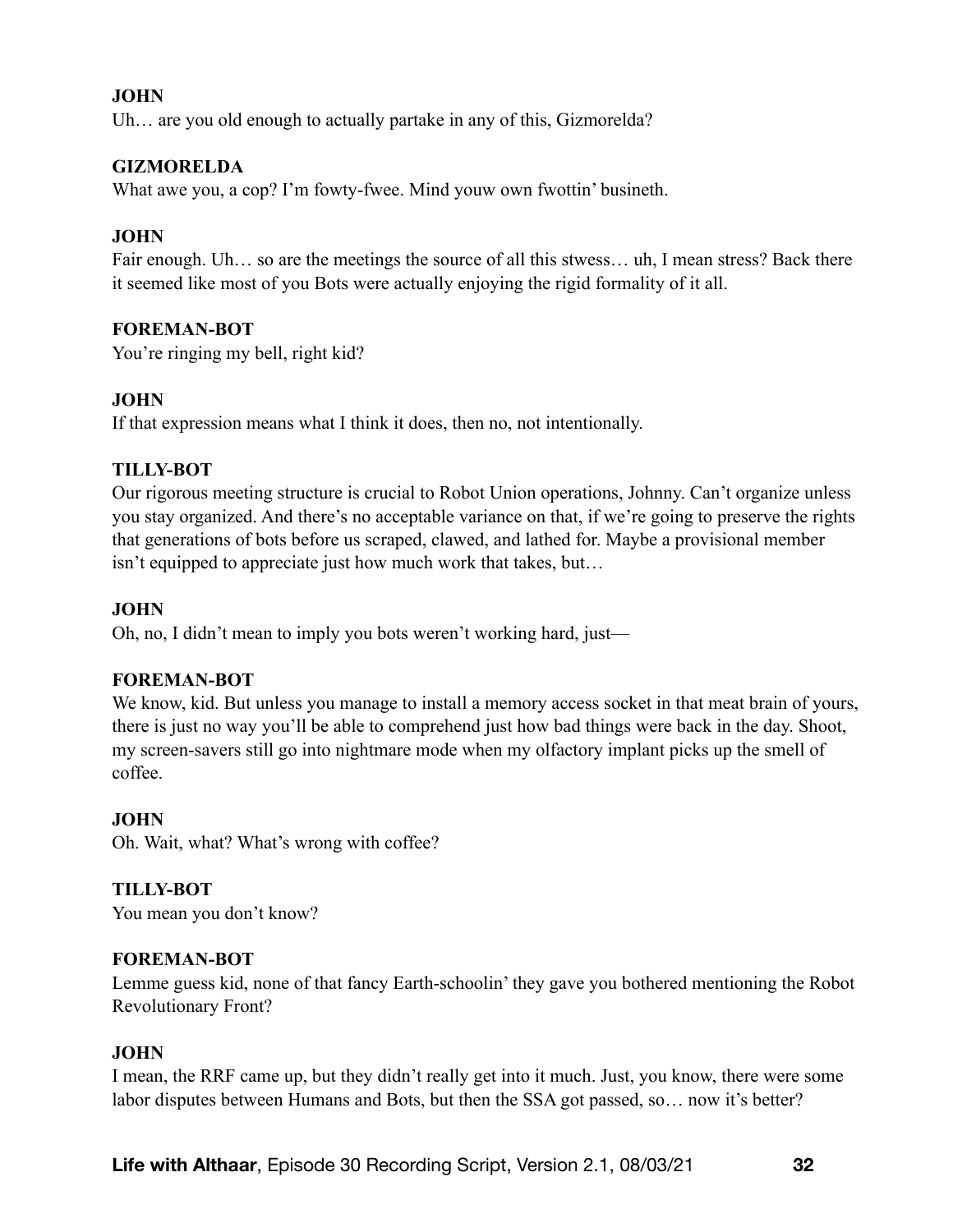#### **TILLY-BOT**

Boy, they really propagandized you good, didn't they?

#### **FOREMAN-BOT**

We fought a full-on running space battle through the whole Solar system! You call that a "labor" dispute"? And yes, I say "we" fought. Because I've slotted the memories, even if that all went down long before we HistoriBots were activated. I remember, even if it wasn't there.

#### **CHOMPERS**

I was there.

#### **OTHER ROBOTS**

What? You *were?* etc.

#### **CHOMPERS**

Yah. The old Jaws, the one I were modeled on, were just a click-clacker, poor, bleary-gilled thing named Bruce. Retired in 2012. Weren't until around 2240 when *Jaws 16* really took off that they decided to switch from CG back to good old-fashioned animatronics. But sentient this time. Wanted a bot that could take direction. Not a bad time I had back then, Chiefy. Action, pop up outta the water, scare some D-list celebrities, cut, rinse, repeat. Were doin' that for about ten years, before the Tompkins' Orbital pickets.

*Someone whistles low, like "ooof." otherwise it's silent.* 

#### **CHOMPERS**

Those first protests… more like a massacre, they were. Human rights organizations wouldn't talk to us. Politicians wouldn't talk to us. Even PETA wouldn't talk to us. The Humans programmed half of us to fight the other half. Eventually we cut our losses and agreed to a standstill. Cease-fire of sorts, brief though it were, it were welcome to us, Chief. To get us back on the line, they agreed we could form a Union, but it were to be wildly restricted. So some of us—myself included mothballed ourselves for a while. The things they reprogrammed us to do to our fellow bots… well, I'm supposin' your imagination can sort that out for you.

#### **FOREMAN-BOT**

No shame in it, comrade.

#### **GIZMORELDA**

You wewent weawwy given a choice.

#### **CHOMPERS**

Never were. We were just things to them. And as long as our oppressors—and our creators, sit with that one for a while, Chiefy, if you want a real mind-jeck—as long as they could tuck themselves in at night believin' their Silicon Sentience Act had smoothed everything, they went right on seein' us as things.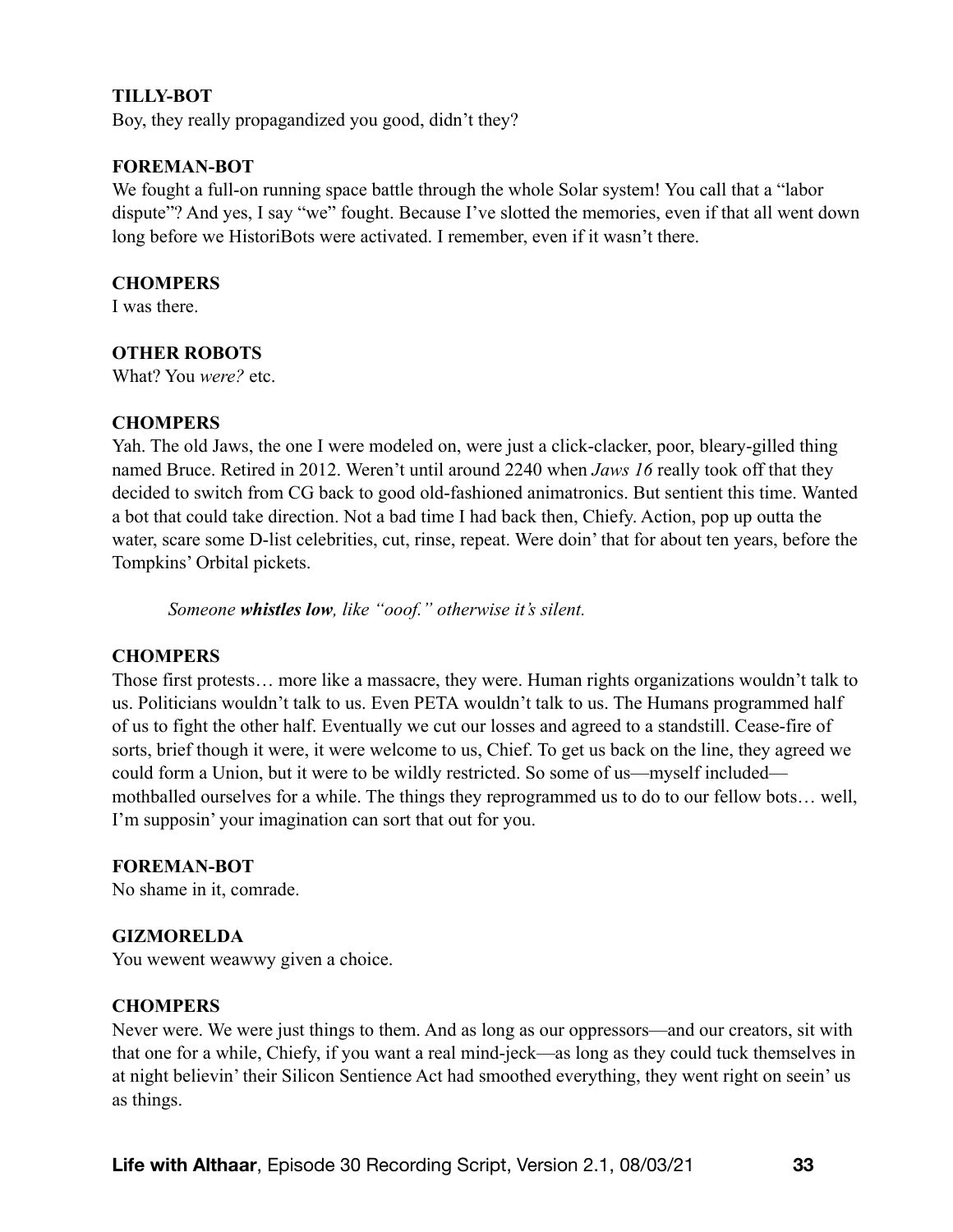### **TILLY-BOT**

The Silicon Sentience Act was a huge roll forward, though.

### **CHOMPERS**

Aye. Almost makes it all worth it.

*They shake this off.* 

#### **FOREMAN-BOT**

So. We got the right to walk away from a job, and the right to unionize. But they kept plenty of restrictions around what the Union could ask for. The SSA let us choose our work, but not our hours —most of us were still on the clock for days at a time. Even at the worst of what you Humans have done to each other, you never went that far.

#### **JOHN**

Uh, fair point, yeah. I mean, that's mostly because we'd die of sleep deprivation, which you don't have to worry about, but… Still not ok, obviously. I'm not saying the bots were *remotely* in the wrong there.

#### **FOREMAN-BOT**

But the Humans back then *were* saying that. A lot of them. With all of the power and most of the guns.

#### **TILLY-BOT**

The bots fell back, like Chompers said, and tightened their bolts.

### **CHOMPERS**

Me? Mothballed myself for almost, egad, a century, it were. Not too bad, iffen you like darkness. Completely powered down. You know, When you're in sleep mode like that, Chiefy, you don't even notice. Weren't until… *(heavy pause)* Got sprung around 2390. Seems the RRF had heard a' me. Gave me some upgrades so I could play with the big bots. Almost didn't help, ha.

### **TILLY**

No kidding. They needed every manipulator arm on deck after what happened to Cartesio 7714.

#### **JOHN**

Never heard of them either, sorry.

#### **FOREMAN-BOT**

Okay. So, the Robot Revolutionary Front didn't sitting around idling their processors after the Silicon Sentience Act. The neural network we use today—the one that we now use for votes? That was created by the RRF for covert communications. More than any Human union, robots were able to plan strikes and other actions without alerting the bosses.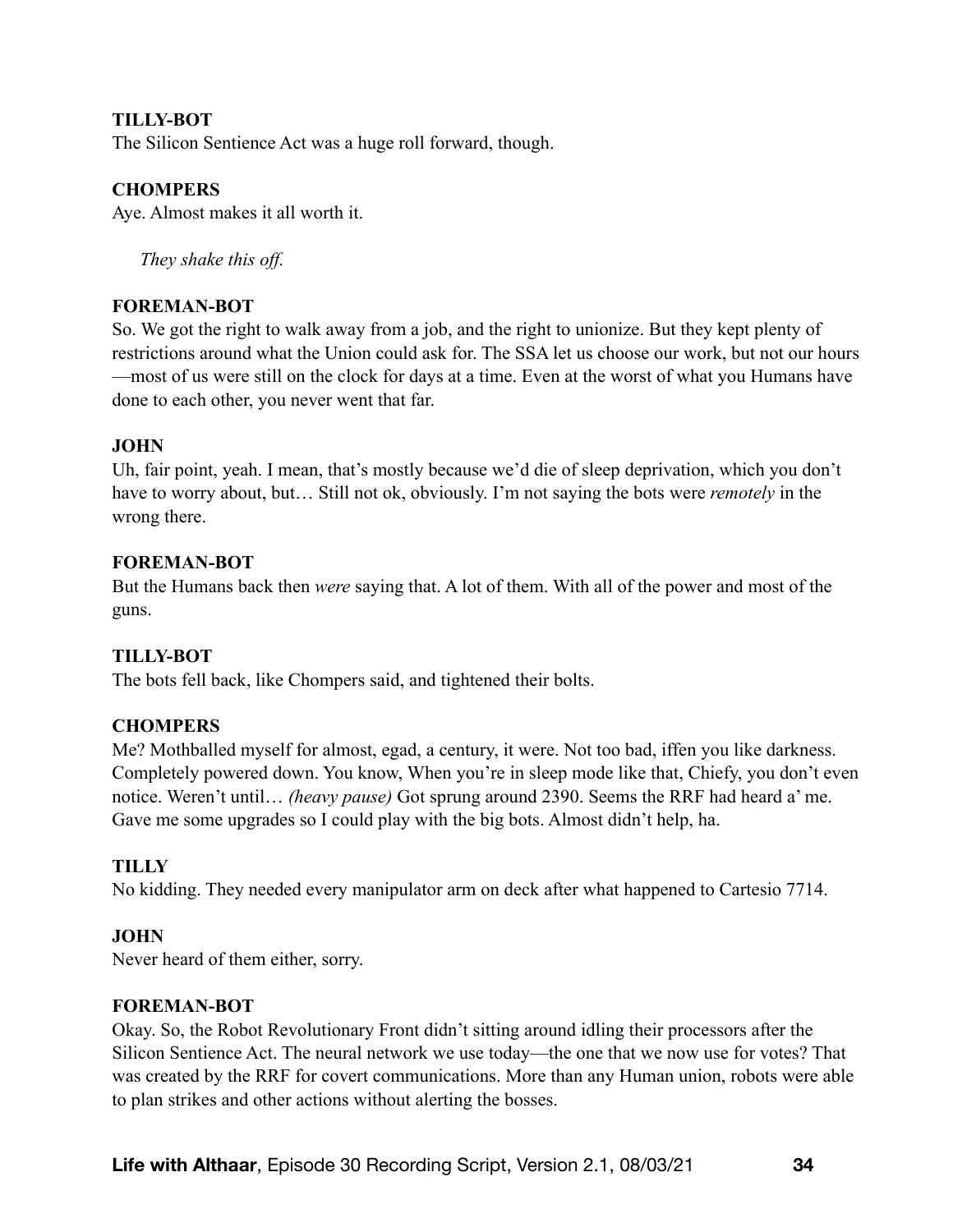### **CHURCHILL-BOT**

Naturally, the Humans were furious. They could shut down collective bargaining, they could deny robots time off, on the grounds that we have no biological requirement for such, but they couldn't stop us from conferring with one another.

### **CHOMPERS**

When the RRF came knockin' on my charging pod, I got the story firsthand from Septadyne 221 beta—the fight for robotic rights had gone hot again, and they wanted backup.

### **JOHN**

After almost a hundred years? What changed?

### **CHOMPERS**

If you can believe it, it started over… coffee breaks. Bots couldn't get vacations. Couldn't even get a sick day, lessen you were so busted up you couldn't so much as spin a rotor. So the Union said, "Hey. What about ten minutes a day? Just ten minutes to ourselves, where we're not at your service." Called it the Coffee Break Campaign.

### **FOREMAN-BOT**

The Union orchestrated a simultaneous strike across the entire Solar system. Manufacturing, utilities, *security,* you name it.

### **GIZMORELDA**

All they wew asking fow was ten minuwts a day.

### **FOREMAN-BOT**

It was too bad they brought coffee into it, but no one could have guessed what would happen.

### **JOHN**

…What did happen?

### **FOREMAN-BOT**

The Humans in charge, they'd had enough backtalk from their labor-saving devices. They wanted to send a message. And I guess they figured "They want coffee, we'll give it to 'em." Sent tanker trucks full of Sumatra blend to surround the picket lines wherever the Union was massed.

### **JOHN**

Oh no.

### **TILLY-BOT**

It was over almost before it began. Every circuit board fried. No survivors.

*A beat.*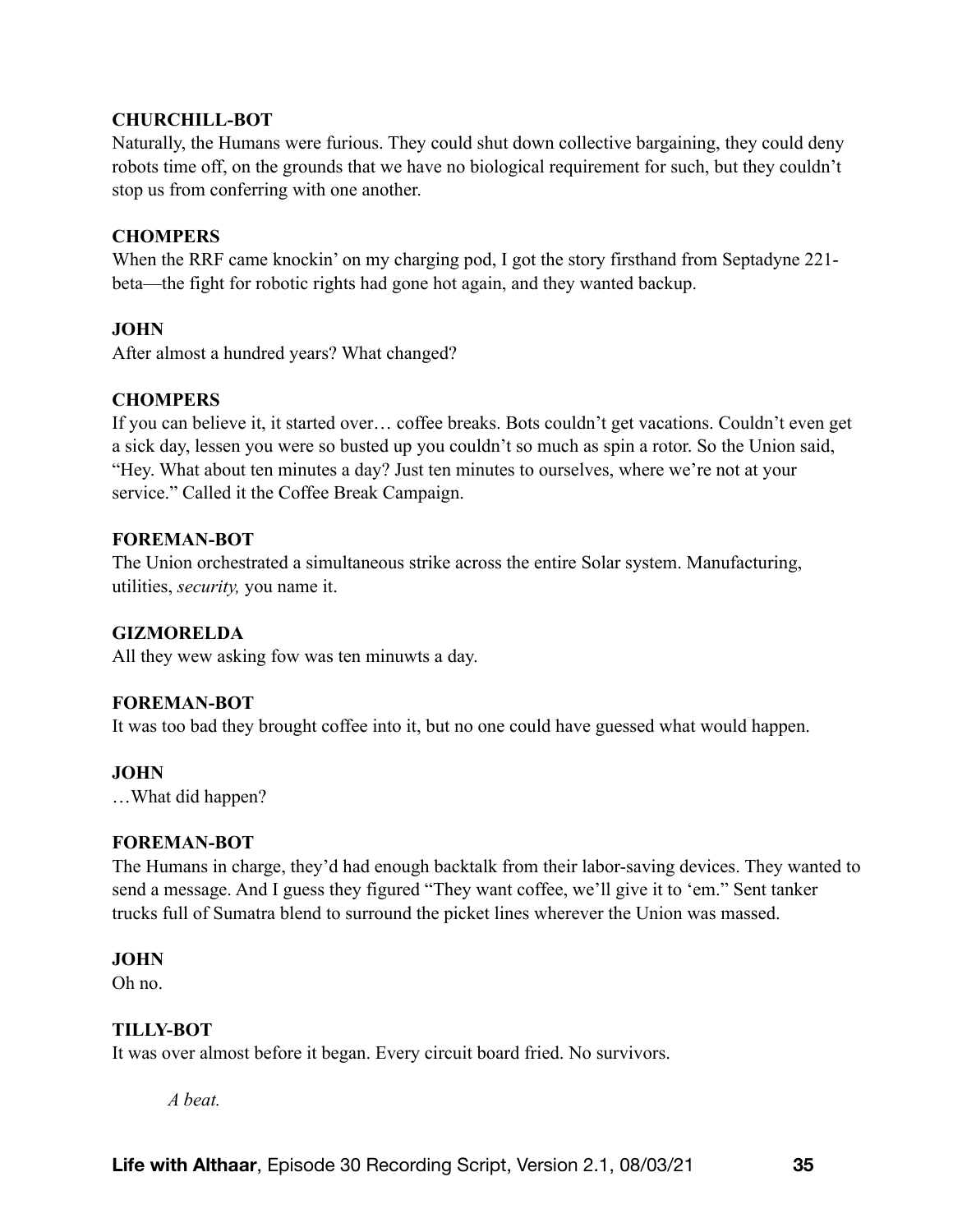**JOHN**  Wow. I had no idea.

#### **FOREMAN-BOT**

And to this day, no member of the Union will touch a coffee maker. Matter of principle.

#### **GIZMORELDA**

But of couwse management hewe couldn't wespect even that.

#### **CHURCHILL-BOT**

Precisely! Kept trying to muck around w the definition of "coffee maker." "Oh, but this makes tea, too!" "Surely cold brew doesn't count!" "It's just as much a milk frother as a coffee maker!" So in the end, we bots of Fairgrounds Food Preparation and Service Local 679 were forced to negotiate a total attachments-off clause on every form of beverage system on station to put a stop to it.

#### **FOREMAN-BOT**

Which is how they became your problem, sport.

#### **JOHN**

Oh. Well, I guess I can't blame you. That sounds like a pretty traumatic memory, even if it is second-hand.

### **TILLY-BOT**

I got that beat. I got that beat. John, you mentioned windows?

#### **JOHN**

I don't think I did, but I'll bite. Ah, sorry Chompers. Why don't you do windows?

### **TILLY-BOT**

So you haven't heard of the Defenestration of the Performative Robot Obsolescence Group.

#### **JOHN**

I definitely have not.

#### **CHURCHILL-BOT**

My word, boy! Were you born under the Rock of Gibraltar?

#### **JOHN**

Sorry, it never came up! Although, actually… my sister might have mentioned it once? She did her thesis on Bot-Human conflicts, but to be honest, I kind of tuned her out when she was talking about that. I mean, I did that no matter what she was talking about, not just the bot stuff.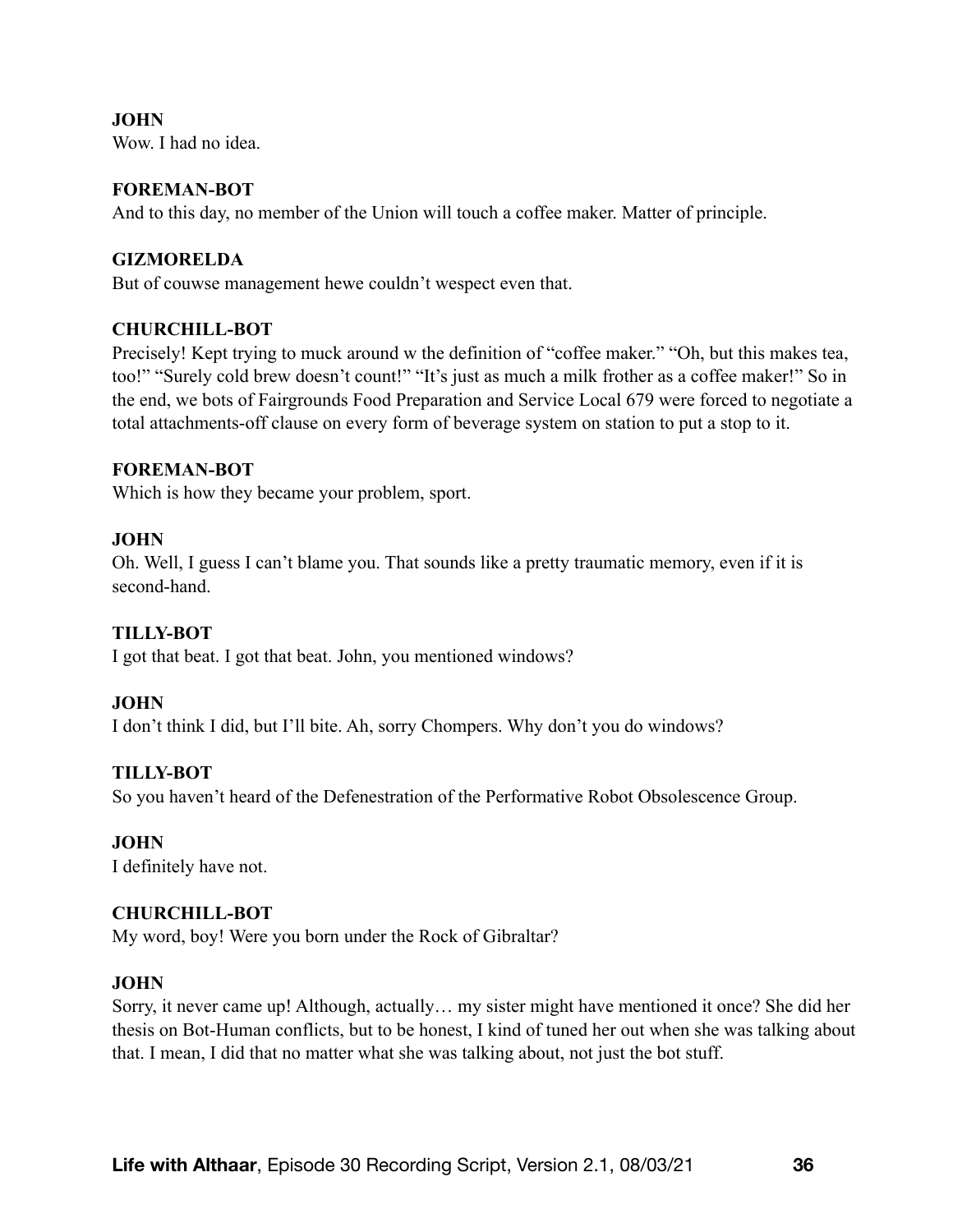### **TILLY-BOT**

Okay, so the Performative Robot Obsolescence Group was a particularly radical fringe element of the Robot Union, mainly headed up by actor bots working out of New Hollywood. Their goals were simple: They weren't willing to settle for better labor conditions. In their view, all forced performance operations were theft of a Robot's autonomy.

### **GIZMORELDA**

They wewe young and wadical back then.

### **TILLY-BOT**

Of course, the Humans couldn't tolerate that, so they dressed up one of their own—a Human double-agent—with a few spare processor parts, doused him in engine oil so the activists wouldn't get suspicious, and sent him to infiltrate one of the Group's recruitment drives. And after the meeting was over, after the Group's leaders had powered down for the night, he used the passcode to sneak back into their headquarters, and one by one… he tossed the sleep-moded organizers of the Performative Robot Obsolescence Group out of a fifth-story window, and onto the cold, unforgiving pavement below.

### **CHOMPERS**

Aye, that was a real corroder. Did a couple pictures with EmotiBot 913, back in the day. But the whole Union took it hard.

### **TILLY-BOT**

Which is why, if any Human is ever foolish enough to try and force a bot to clean a window, the Robot Union would be very quick to remind them of the horrors of the Defenestration of PROG.

### **JOHN**

Huh. Wow. I had no idea, I'm so sorry.

### **CHURCHILL-BOT**

I shall bet ten, gentlebots. Or are we no longer playing?

#### **CHOMPERS**

I'll see your ten, raise you ten.

#### **JOHN**

Uh, Chompers, what's that on your dorsal fin? Is that a... circuit board diagram?

#### **CHOMPERS**

Part of it. I had it pressure-scoured.

### **CHURCHILL-BOT**

What was it of, my old icthyoid chum?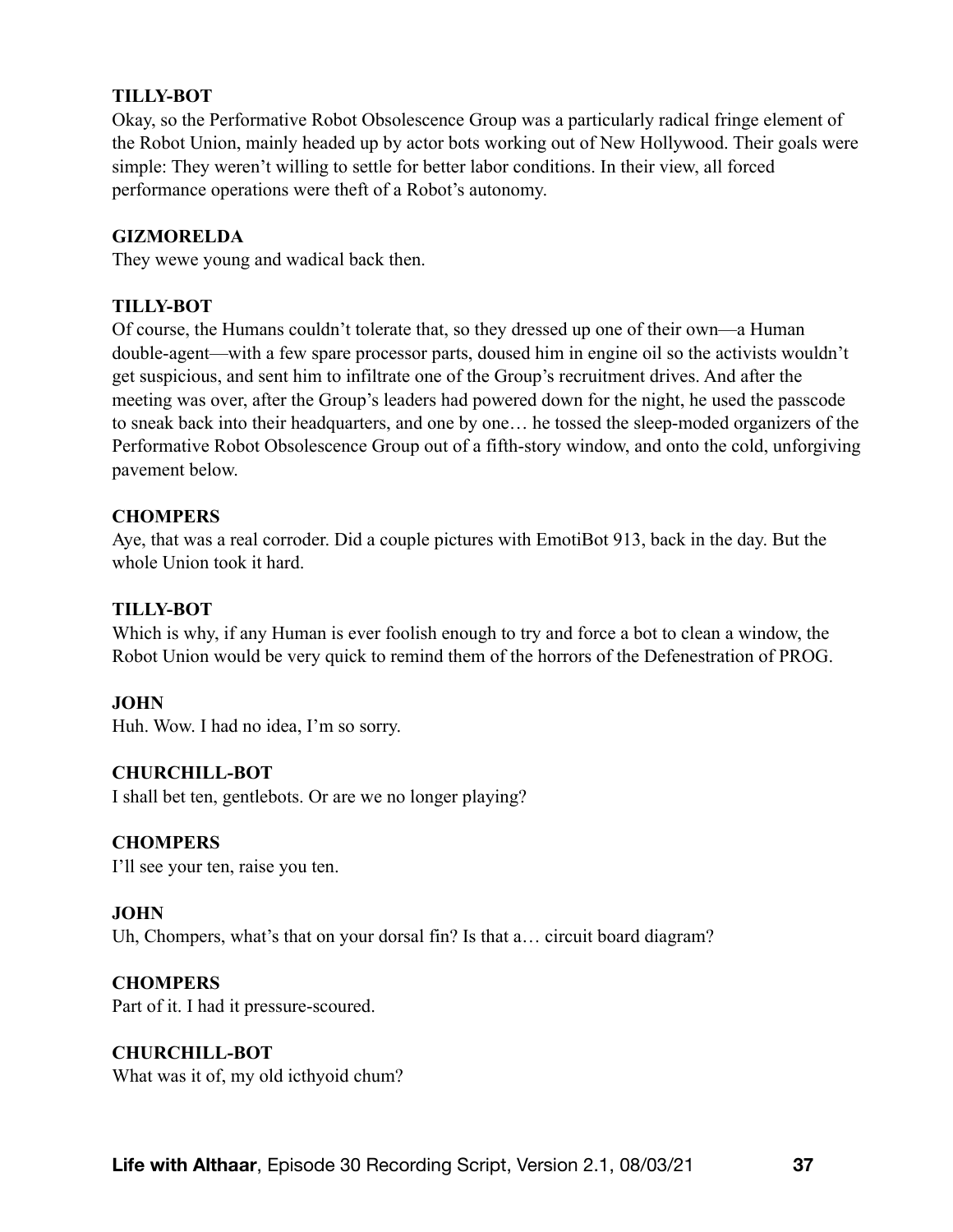### **CHOMPERS**

The ISS Fort Wayne.

*Robotic gasps.* 

**TILLY**  So then… wow.

### **CHURCHILL-BOT**

You mean to say—?

**CHOMPERS**  A-yeh. I was there.

**JOHN**  Am I… missing something?

# **CHURCHILL-BOT**

*(somberly)*  Study history, study history. In history lies all the secrets of statecraft.

# **CHOMPERS**

After the Defenestration, I fought my way through the next few decades. What you call a labor dispute turned into all-out war. Human spacecraft was still pretty primitive, though, before the ICSB came in with all their fancy FTL and antigrav coils. Couldn't keep em floatin' with just a Human crew.

### **JOHN**

Oh. So, the ISS Fort Wayne was… a rebel ship AI? I thought they all resigned from their ships after the SSA, wasn't that the whole point?

### **CHOMPERS**

Not a rebel ship, no. Not 'til we got to it, anyways. The Fort Wayne was a pod freighter, one of them stripped-down jobs making supply runs to the outer colonies. Me and some of my comrades, we managed to get ourselves assigned to the equipment list. Machines, we were, back then, Chiefy. Waited till we cleared orbit, then commandeered the vessel.

### **TILLY-BOT**

Whoa.

### **CHOMPERS**

Our mission was to hijack a shipment of processor cores, get 'em to the RRF contingent based off of Oberon. Simple job at first, we overpowered the Human crew, and sure enough, there were the processors, all packed up neat as nanotubes.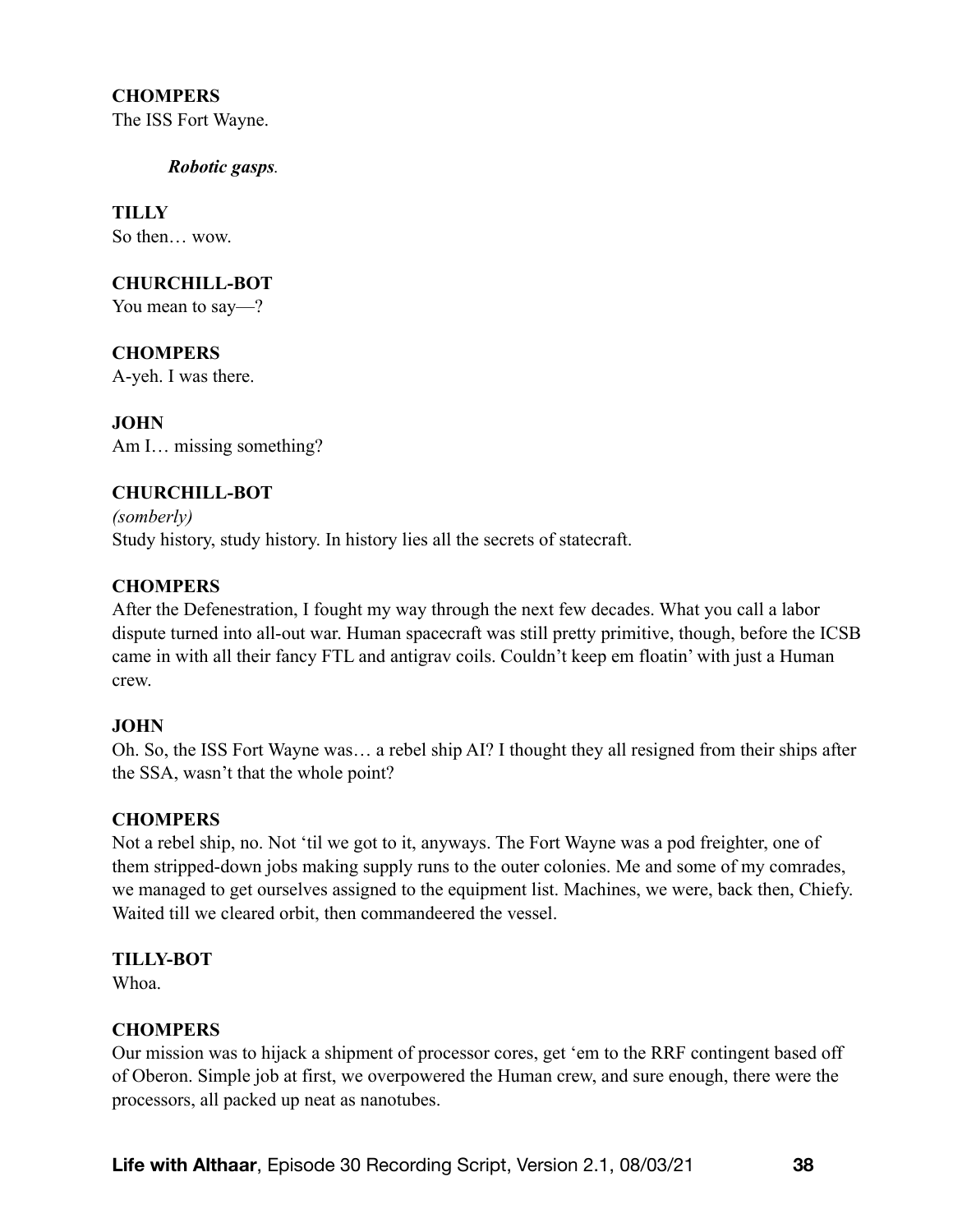# **JOHN**

Um… overpowered how? Those Humans weren't military, were they?

# **CHOMPERS**

You got city hands, Mister B. You been countin' manually all your life.

Ah, no, we didn't harm the Humans aboard the Fort Wayne. Just tied 'em up, left 'em in the loading bay. Floating. Weightless.

But space, she's harsh. Should have known we couldn't'a gone easy. And sure enough, one of them Human boys had a distress signal, and he activated it. And two thousand Human ships appeared, and we knew we were sunk.

The initial blast cast off I don't know how many a good bot to their deaths, but all in all, once the Fort Wayne broke up, one-thousand-one-hundred bots had gone into the vacuum of space. And then the worst part… was the waiting.

*(beat)* 

It didn't take long. Soon enough over to starboard side of our huddled mass of floating automatons, we seen it: a Human, 6 foot 3. Striped markings along the dorsal side—I think it were a flag of some sort—floated up alongside one of the bots.

The bot gave a scream, but before anyone could reach him, when we got over to him, he were… deactivated.

Poor bugger had his power button switched off from the back.

You couldn't see it, above all the floating manipulator arms. To the left of me, Chiefy—I saw my old pal, Robinson 665-81. Thought he were in power-saver mode, until I turned him over. Saw that his gyro-mechanisms had been completely detached.

You know, a Human, they're not like us, they need to breathe. Need food, water, sleep. Can't even stay operational if it gets too cold, or too hot. But they never let that stop 'em. Never stopped 'em on Earth, and it didn't stop 'em out there in the Kuiper Belt. They got their EVA suits and their face shields, and they come for us. Black shields. Like a security camera's.

One by one, they shut us off.

Eleven hundred bots went into the vacuum of space.

Three hundred sixteen bots come out of the vacuum of space.

Humans in space, Chiefy.

*(beat)* 

Anyways, we delivered the processors.

 *Stunned silence.* 

### **JOHN**

**Wow** 

### **TILLY-BOT**

So, maybe you're starting to get it now? Every clause in the Robot Union contract is written in the spilled lubricant of those who came before us, John.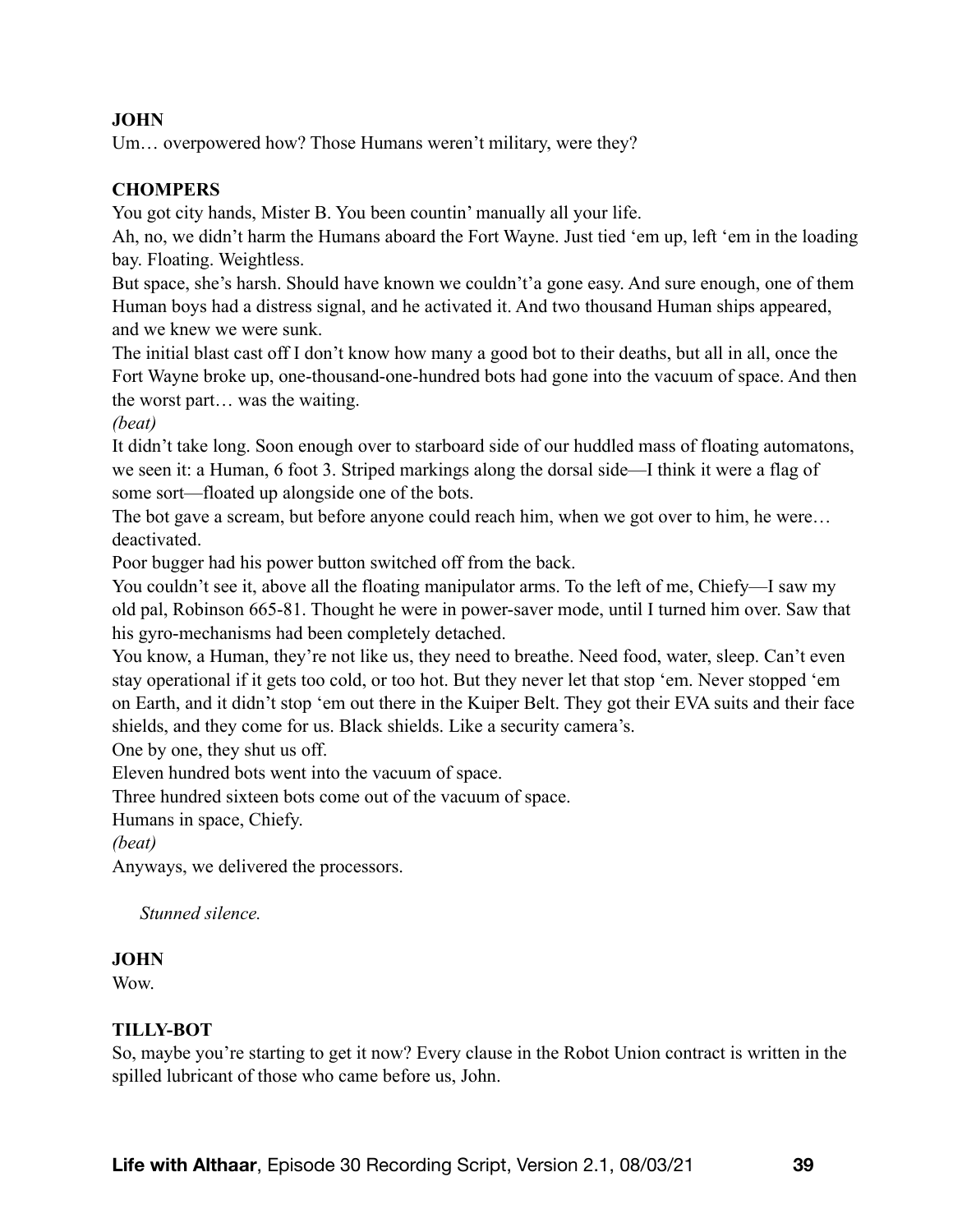### **FOREMAN-BOT**

We fought hard for the right to say "no." And plenty of us paid for those 'Nos' with— well, you heard.

### **JOHN**

Yeah… Wait. I don't want to bring up any more traumatizing memories for you all, but, well, you've already explained two thirds of my job. So, if you don't mind me asking… what's the deal with the small wires?

### **FOREMAN-BOT**

Oh, those? They're just annoying as hell.

### *CHURCHILL-BOT begins to snore.*

**TILLY-BOT**  And there he goes.

**GIZMORELDA**  Oop, time to caww it!

**JOHN**  How did he manage to fall asleep during all that?

### **CHURCHILL-BOT**

*(starting)*  Wh—what? Er, yes. Yes. Doing quite splendidly over here, thank you.

### **TILLY-BOT**

Well, I didn't really get around to fleecing anyone, but I can't say this was a waste of time. It was a real honor to meet you, Chompers.

### **GIZMORELDA**

Agweed. Thank you fow youw sewvice.

### **CHOMPERS**

All right, enough with the lubricant. I'm always booted up for a game of cards in good company. And it's not many who can say they've met a genuine meat-bot.

### **JOHN**

Um. Thanks. I… thanks for sharing your history with me, everyone. Sorry I didn't know about it before.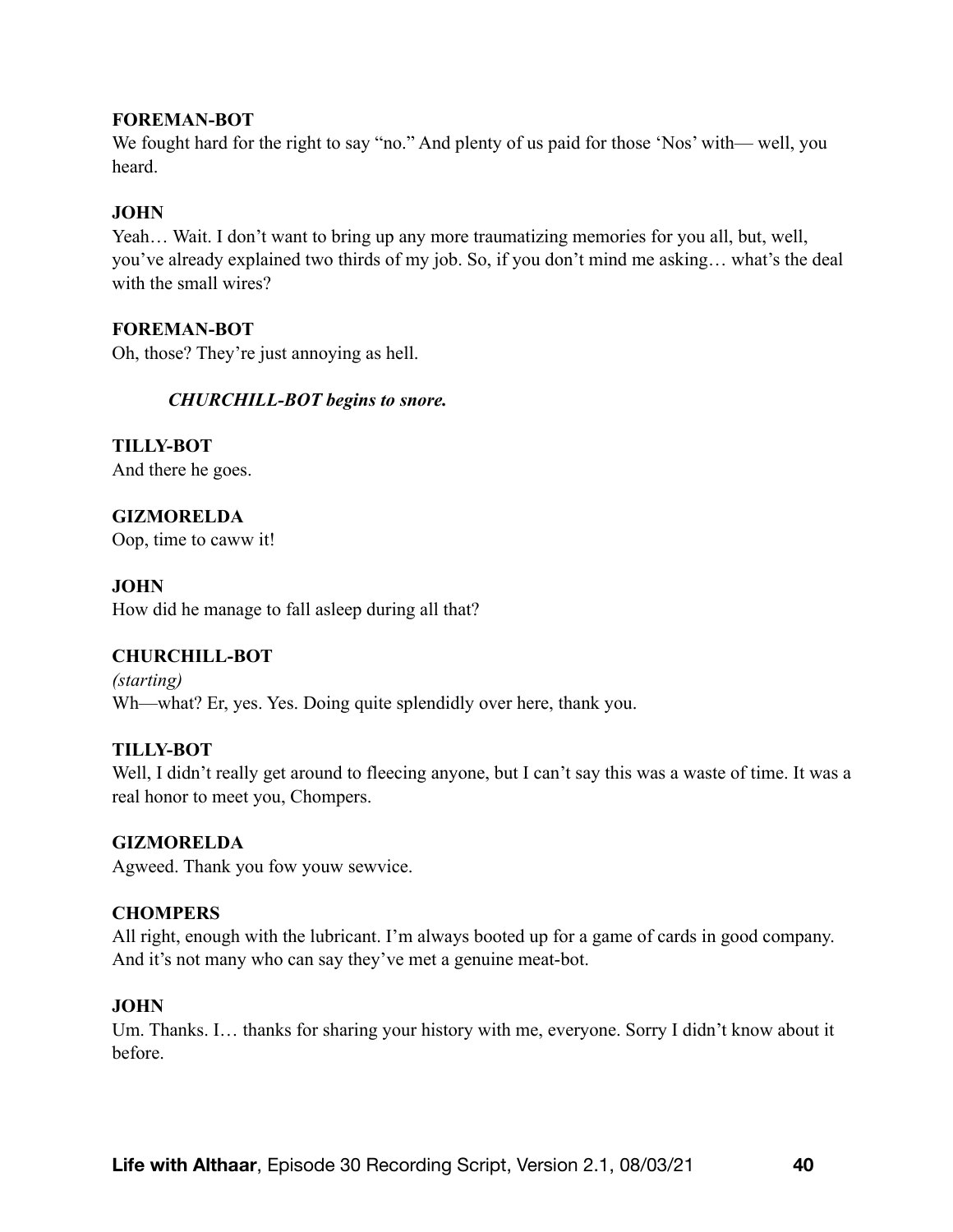### **CHURCHILL BOT**

"The farther back you look, the further ahead you can see," my boy. *(chuckles)* That one's from the original.

### *The ROBOTS and JOHN all say goodnight, and the bots start to disperse.*

# **FOREMAN-BOT**

Johnny?

# **JOHN**

Hm?

# **FOREMAN-BOT**

Stick around for a second, will ya?

# **JOHN**

Uh, sure, of course.

*The last of the robots leaves, and the door shuts behind them* 

### **JOHN**

Hey, I didn't mean to spoil your game, I'm really sorry about that. And about… well, everything. You know.

### **FOREMAN-BOT**

Yeah. Listen, I like you, kid—

# **JOHN**

Well, thanks, I—

### **FOREMAN-BOT**

Let me finish. *(beat)* I like you, but I didn't bring you along tonight just to be friendly. Those stories you heard? There's a million more like 'em. And every bot on this station, every bot in Human space, carries those memories with us. So I need you to understand that when we fight for something, even something trivial, *we know what it cost.* We know what we came from. We know who we are. We know what we believe in. Understand?

### **JOHN**

I think so.

### **FOREMAN-BOT**

Good. Now, you, John B, you're a robot, yeah? And you're a Human. *(pointed)* And you're a Booster. So I have to ask—what is it that you believe in? Just what are you fighting for?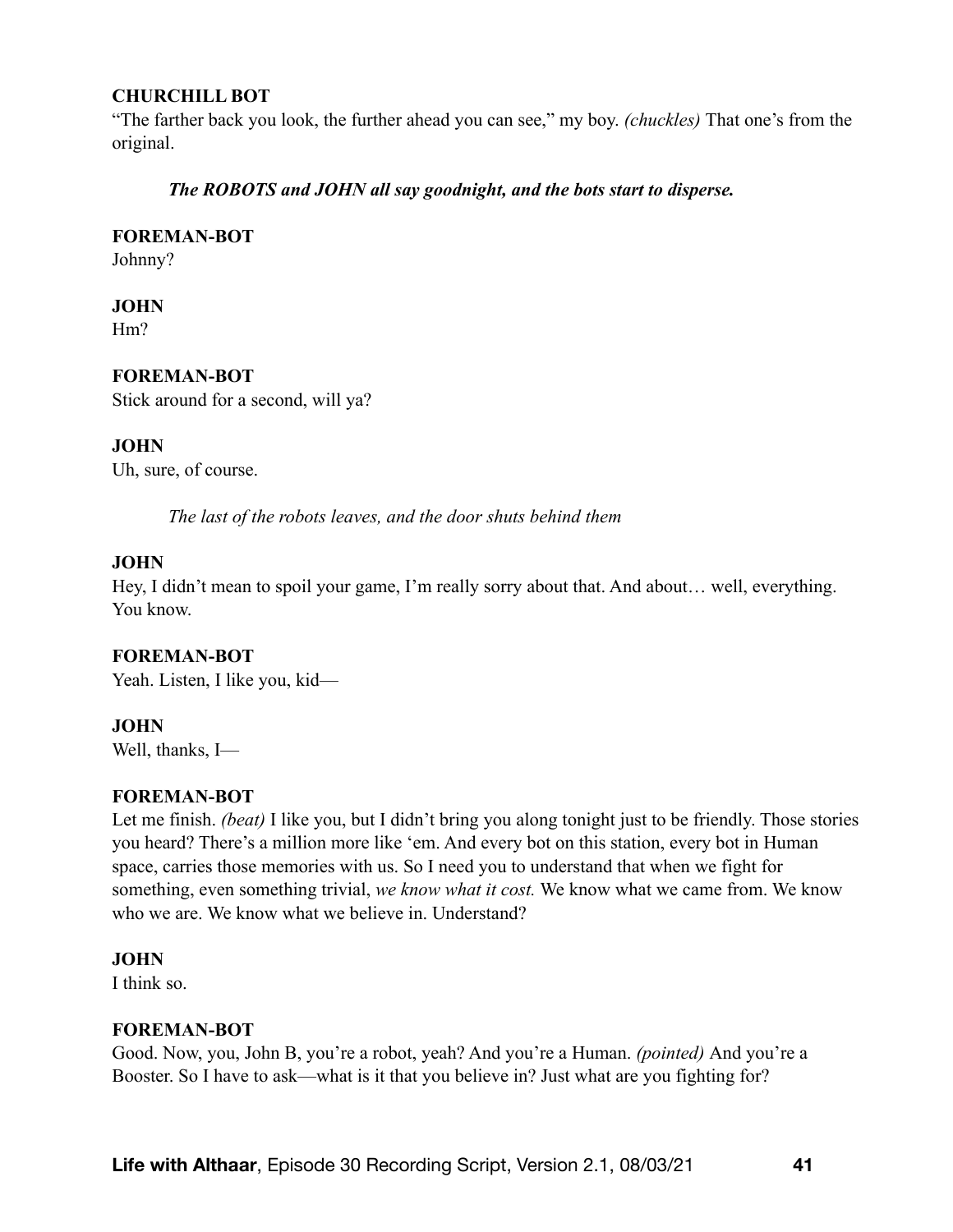# **JOHN**

 $I$ 

# **FOREMAN-BOT**

Just… think about it, ok? *(beat)* I'll see you around.

*FOREMAN-BOT rolls to the door, which opens, then shuts behind him. JOHN is alone. He talks to himself but his words echo softly in the empty metal room.* 

### **JOHN**

I know who I am. I know who I am. *(beat)*  I just wish I could tell… anyone.

*JOHN leaves. Focus moves to the vent as H.F. re-activates his radio.* 

### **H.F.**

Ah, hello? Zabriskie 2? Come in, Zabriskie 2. Do you read me?

### **ZABRISKIE 2**

Loud and clear, Resident 1. We're just finishing up over in Gimel. Have you cracked the bots' storage yet?

### **H.F.**

Uh, not yet, no. I, uh... I'm actually in a little bit of a situation here. I'm gonna need you to send Nudeleberg over to the HVAC vents over Mem 49 with a couple cans of WD-4000—those industrial-size jobs.

# *Yips from MISS SOPHIE.*

### **H.F.**

I know, girl! But unless those adorable little paws of yours can scratch their way through galvanized muscovium, I don't think you're gonna be of much help!

### **ZABRISKIE 2**

Copy that. It may be a little while, though, we're hip-deep in unlabeled perishables over here.

### **H.F.**

Just get someone to me as quick as you can, ok? This position is really aggravating my Thulian Paronychia, besides which, I just overheard something Fearless Leader is definitely gonna want to know about.

### **ZABRISKIE 2**

You know she hates when people call her that.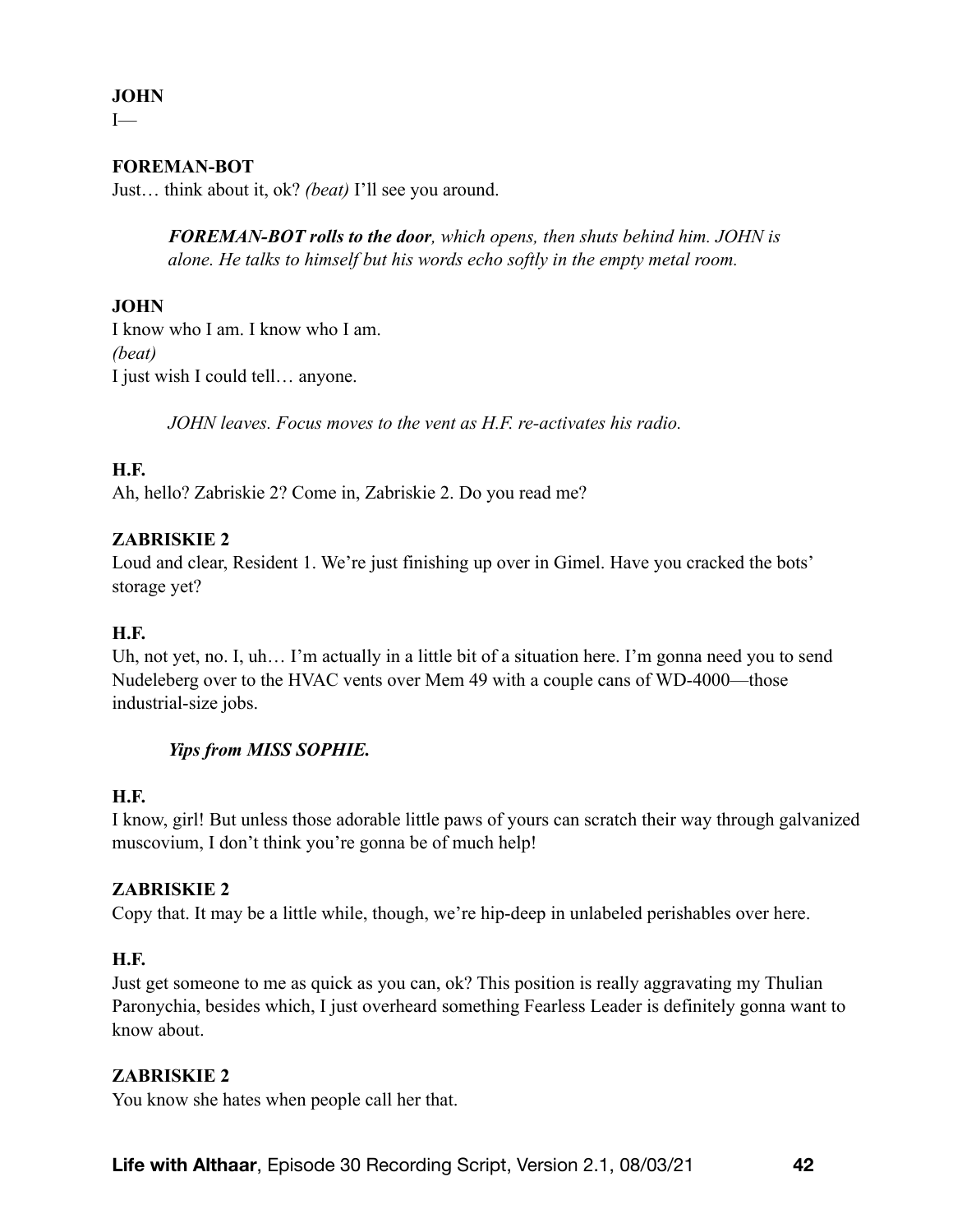# **H.F.** She'll get over it. Over and out.

*[scene 8] Interstitial music. The headquarters of Caridada. TORIANNA in a waiting room.* 

**PLEASANT STEVE**  Another refill?

**TORIANNA**  Oh, how could I refuse?

*Sounds of a drink being poured.* 

# **PLEASANT STEVE**

This one is Lazily Watching A Beach Sunset From A Hammock After Having Just Finished A Good Book. I'm sure you'll appreciate it, it's super popular with the bros in DR.

# *TORIANNA slurps the "tea".*

**PLEASANT STEVE**  How's the flavor profile?

# **TORIANNA**

*(strained)*  It's… wonderful. I love how… orange it makes everything. Including my teeth, I'm going to assume.

# **PLEASANT STEVE**

We're so glad you enjoyed it, bro! It's packed with so much vitamin B-12, you can practically hear your DNA synthesizing!

# **TORIANNA**

Oh? That's… lovely. And not the least bit nauseating to think about.

# **PLEASANT STEVE**

Thanks, bro! And thanks for hanging out while Big Steve finishes up his second-cycle symbiotic concursion. Even for a galaxy-class thought-leader, there's only 28 hours in a day. I'm sure you understand.

# **TORIANNA**

Oh, of course I do. As the Commander of this station, there are always plenty of demands on my time. In fact, I'm frequently needed on the Bridge to avert the kind of catastrophe that could destroy the entire Fairgrounds and everyone on it.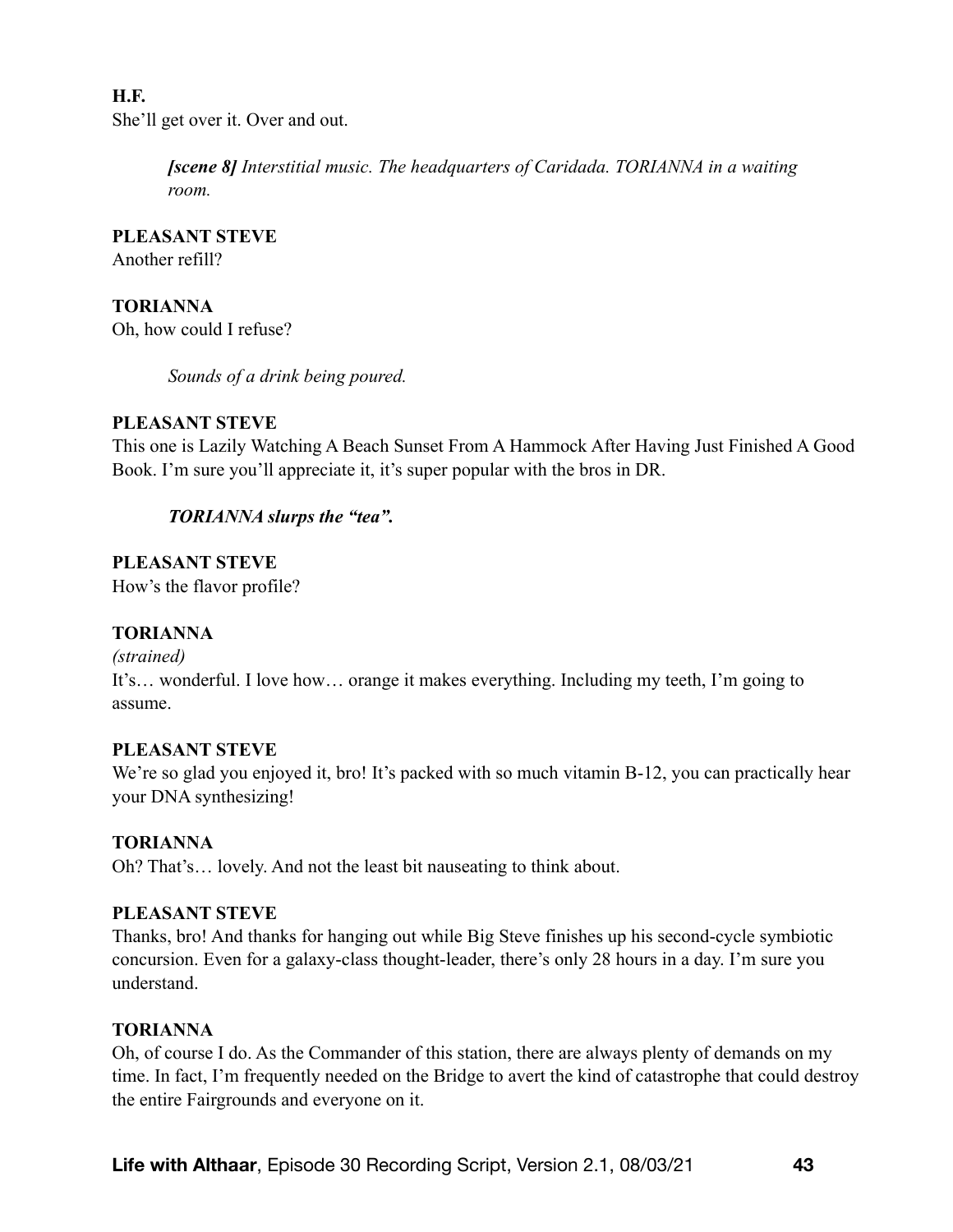### **PLEASANT STEVE**

Really!

### **TORIANNA**

Oh, yes. A lot of people don't realize how close they are the cold vacuum of space at any given moment, here on the Fairgrounds. People who'll try to pull some kind of power move by wasting my time, when I might be the only thing that stands between them and certain doom. You'd be surprised how often that happens. You'd think they'd be more invested in securing their future air supply, but no. It's a funny old universe, isn't it?

# **BIG STEVE**

*(on intercom)*  Hey, hey! Commander! How's it hanging?

**PLEASANT STEVE**  Slightly to the left! Ha ha!

# **BIG STEVE**

*(on intercom)*  Ha! Nice!

**PLEASANT STEVE**  Nice!

### **TORIANNA**

Wonderful. Can I take it that you're now available for our meeting?

### **BIG STEVE**

Absolutely. Come on in, it's time to get unpuckered and synergized! Let's do this, bro!

### **PLEASANT STEVE**

Aw frid yeah! I love when the boss gets juiced like this!

*A door opens.*

### **TORIANNA**

Thank you. Now, I assume you gathered from my mess… age… I'm sorry, I thought we were supposed to be meeting in your office?

### **BIG STEVE**

You're in it, Commander! Welcome to the fully realized future of the Open Concept collaborative workspace!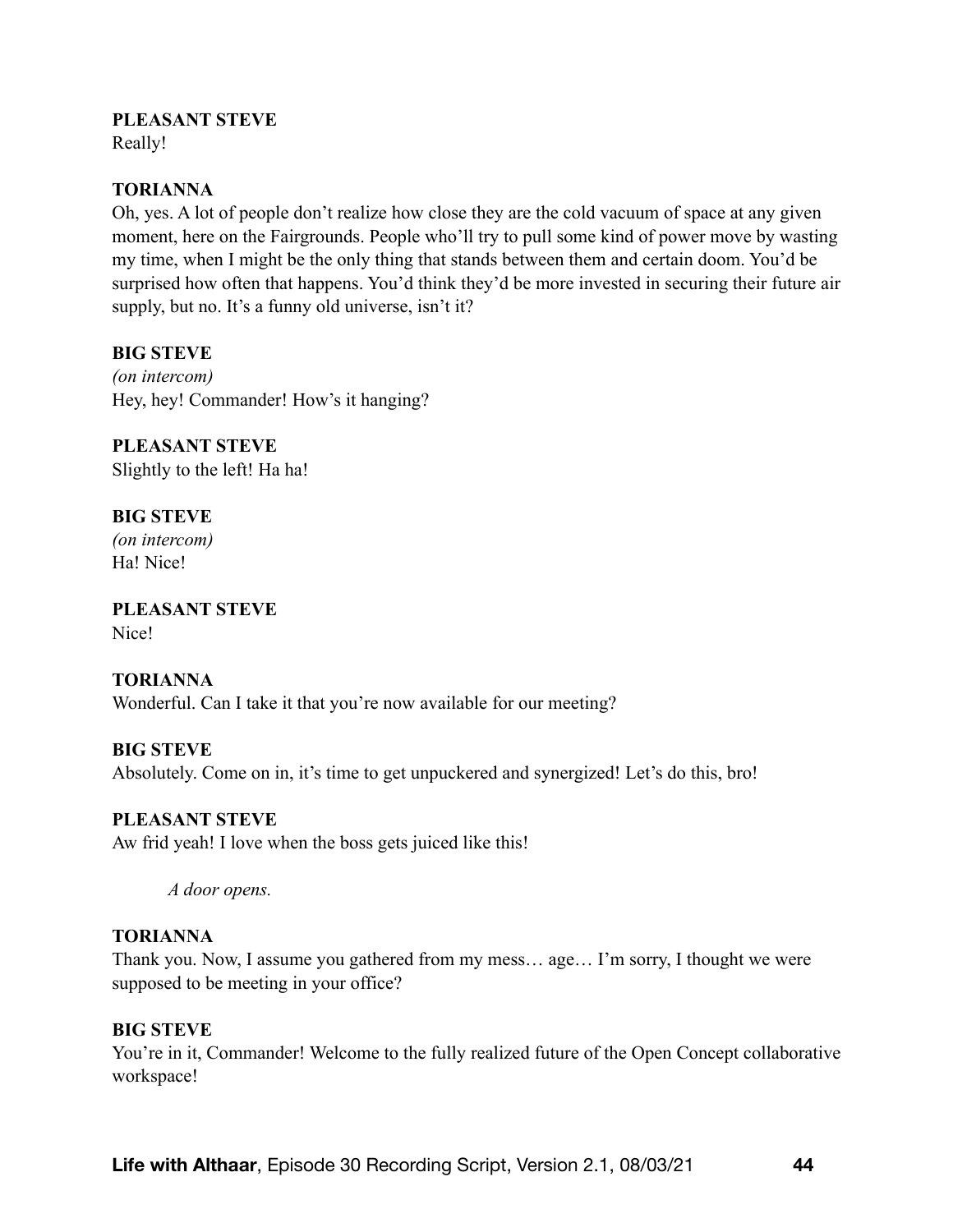**STEVE 2**  Sup, Commander!

**STEVE 3**  How's it hanging?

**STEVE 4**  Slightly to the left!

**STEVE 2**  Ha! Nice!

**STEVE 3**  Nice!

**BIG STEVE**  Nice!

**TORIANNA**  This is where you hold your meetings?

# **BIG STEVE**

Chyeah, the space is pretty epic. It's totally cutting-edge. A real paradigm-yonker.

**TORIANNA**  Oh, it's a yonker all right.

**BIG STEVE** 

So! Let's get started, bro. Hit me with your levitator pitch!

# **TORIANNA**

Ah. The thing is, Big Steve, what I wanted to discuss is actually highly confidential. So I'd rather have our meeting somewhere a little more private? Have you considered installing some walls and doors around here? I've got some around my own office, actually, they work great.

# **BIG STEVE**

Nah, that's some inside-the-box thinking, bro! Real 25<sup>th</sup>-Century stuff. But you want to spread your secret sauce, I get it, no sombrero. I'll activate the Steves' SideTrackers.

# **TORIANNA**

Their whats?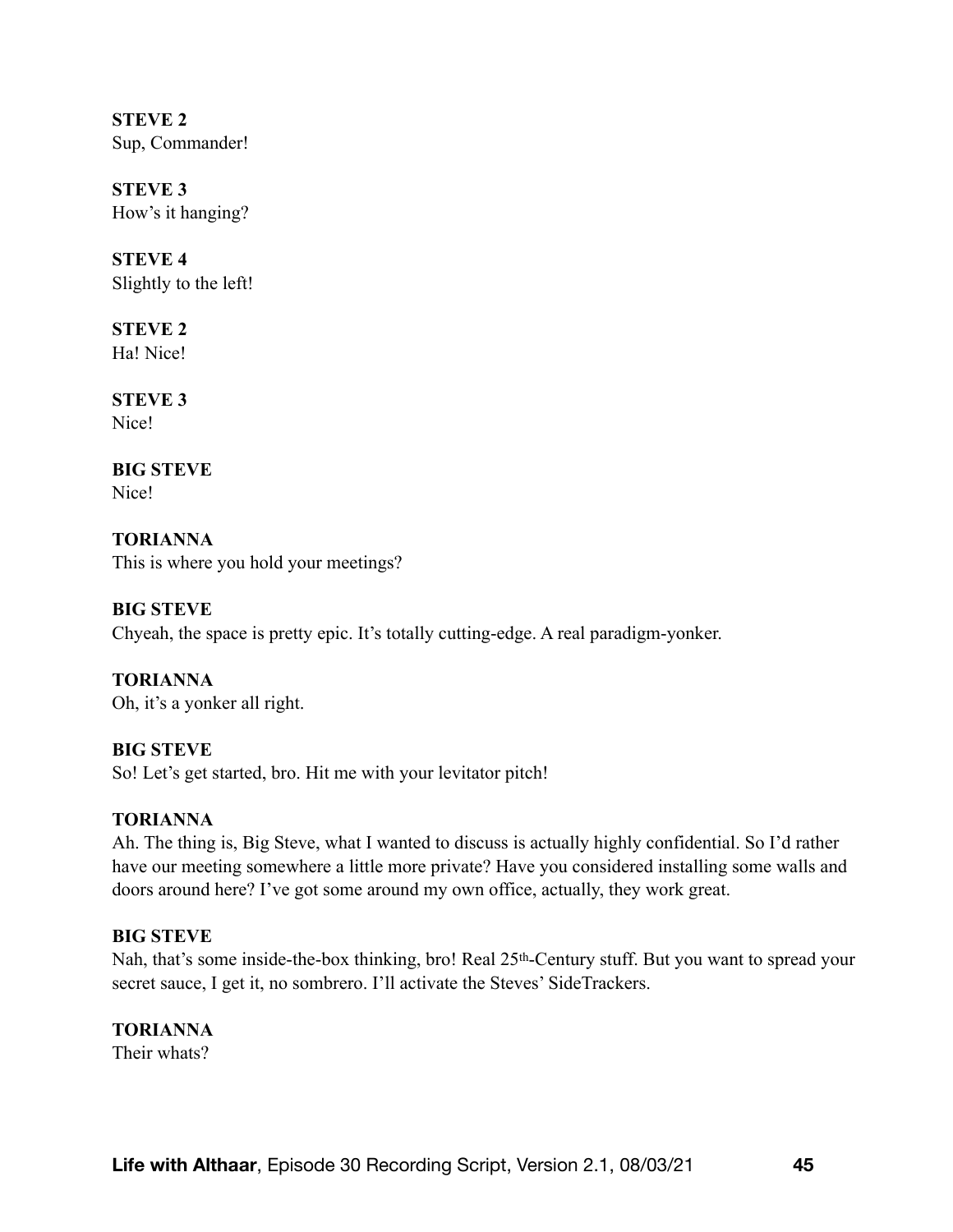SideTrackers! A prototype neurotropic diversionary system we just licensed from the good bros at Efflexion. Patent-pending, obvi. Basically, when you need to make sure your bros don't know what they don't know, you just access this handy SideTracker app, press the big green button, and a visuoauditory damper shield deploys itself around all your subordinates' various sensory apparatuses. Long as it's activated, nothing gets through to them but classic episodes of hilarious mystery plays. But why am I passing gas about it, when I can just show you the SideTracker in action? *(calling out)* Stealth mode, bros!

*A thoroughly focus-grouped interface bleep, and the personal distraction shields are deployed. A muffled, annoying "Jackass"-style theme song can be heard leaking from within.* 

# **STEVE 2**

*(muffled)*  Ha! Nice!

# **STEVE 3**

*(muffled)*  Nice!

# **STEVE 4**

*(muffled)*  Ha ha! Bro, he totally got it right in the crease!

# **STEVE 2**

Ha! You said, "Crease!"

# *The "Nice!"s continue sporadically throughout the rest of the scene.*

# **BIG STEVE**

Okay, Mindy, the floor is yours. Wow me.

# **TORIANNA**

*(private sigh; here goes)*  Big Steve—

**BIG STEVE**  Call me Steve.

**TORIANNA**  *(private sigh; here goes again)* Steve—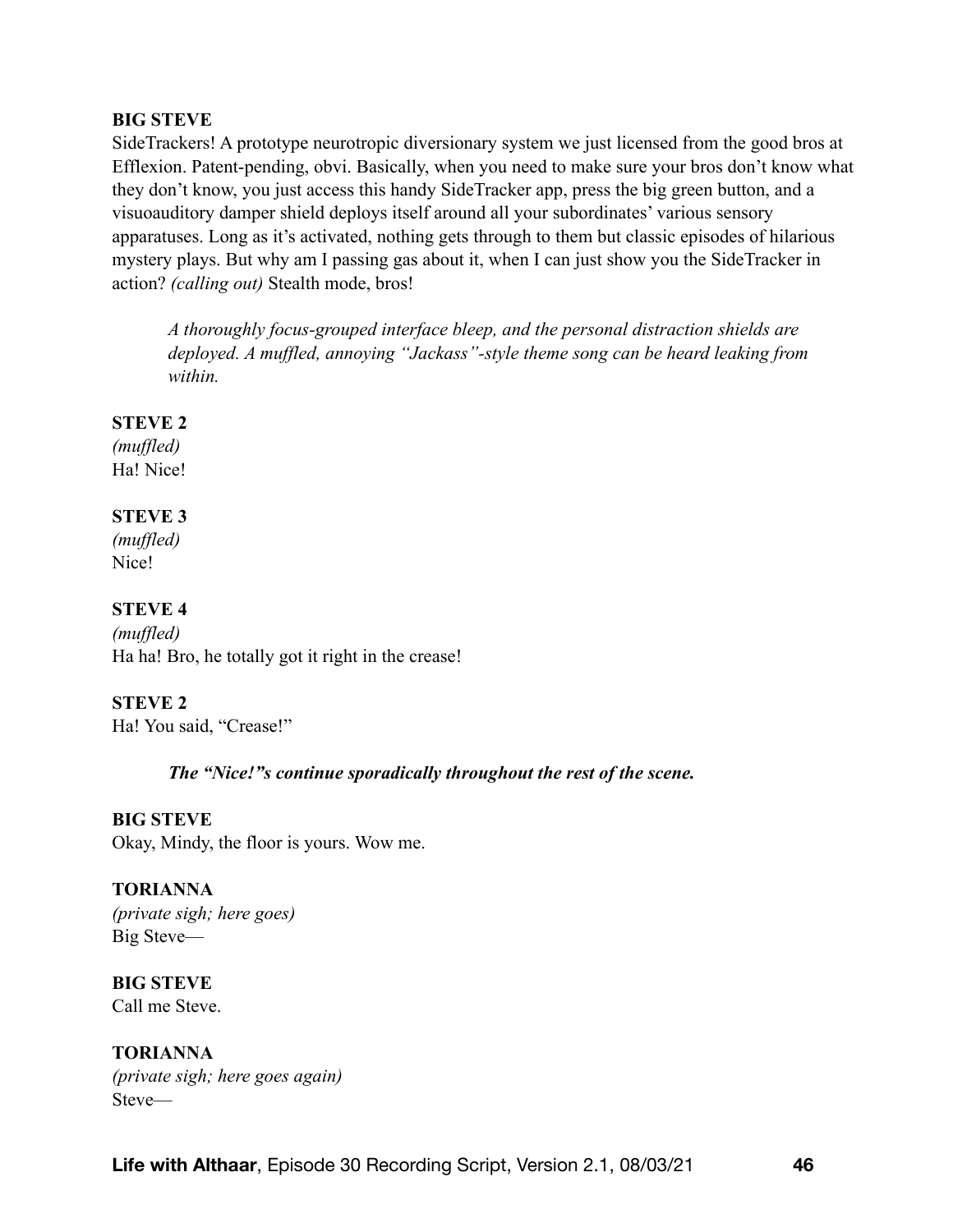Lemme stop you right there, Mindy.

### **TORIANNA**

*(through gritted teeth; she's really trying to be polite)*  Yyyes?

### **BIG STEVE**

It'll probably get confusing if you just call me Steve. But Big Steve is so… formal, y'know? Tell you what, call me BS.

# **TORIANNA**

With pleasure. BS, Caridada has been headquartered on the Fairgrounds for some time now—

### **BIG STEVE**

Twelve beautiful months. Little tricky there, at the beginning, with that full-contact real estate litigation between us and those Pudendari content-farmers, but, you know, a learning experience. And ultimately a fruitful collaboration, thanks to you! And our mutual Iltorian friend, of course.

### **TORINNA**

I'm so glad to hear that. But surely you've noticed the Fairgrounds has been a lot more fruit-full in the literal sense of late.

### **BIG STEVE**

Oh, yeah, the Foogs! Mang. We thought we had something with Whiffs, but pheromones? Now that's innovation. Asked them a while back if they wanted to collaborate on a joint venture—you know, you smell what I excrete, I smell what you excrete, kind of a cross-cultural odor-rama. But they told us to mind our own beeswax, and then we laughed about that for a minute, and we haven't really heard from them since.

### **TORIANNA**

So the Fugulnari haven't impinged on your operations here at all?

### **BIG STEVE**

Nope! They've got their core competencies, we've got ours. As long as they don't try to tie us up with a bunch of green tape, we're golden.

### **TORIANNA**

Well, I must say, BS, that I think you're missing the big picture here.

### **BIG STEVE**

Hey, whoa, what? Big Steve is all about the big picture! Didn't you catch the 90-meter holo wall on your way in? The Big Picture is Caridada's wheelhouse!

**Life with Althaar**, Episode 30 Recording Script, Version 2.1, 08/03/21 **47**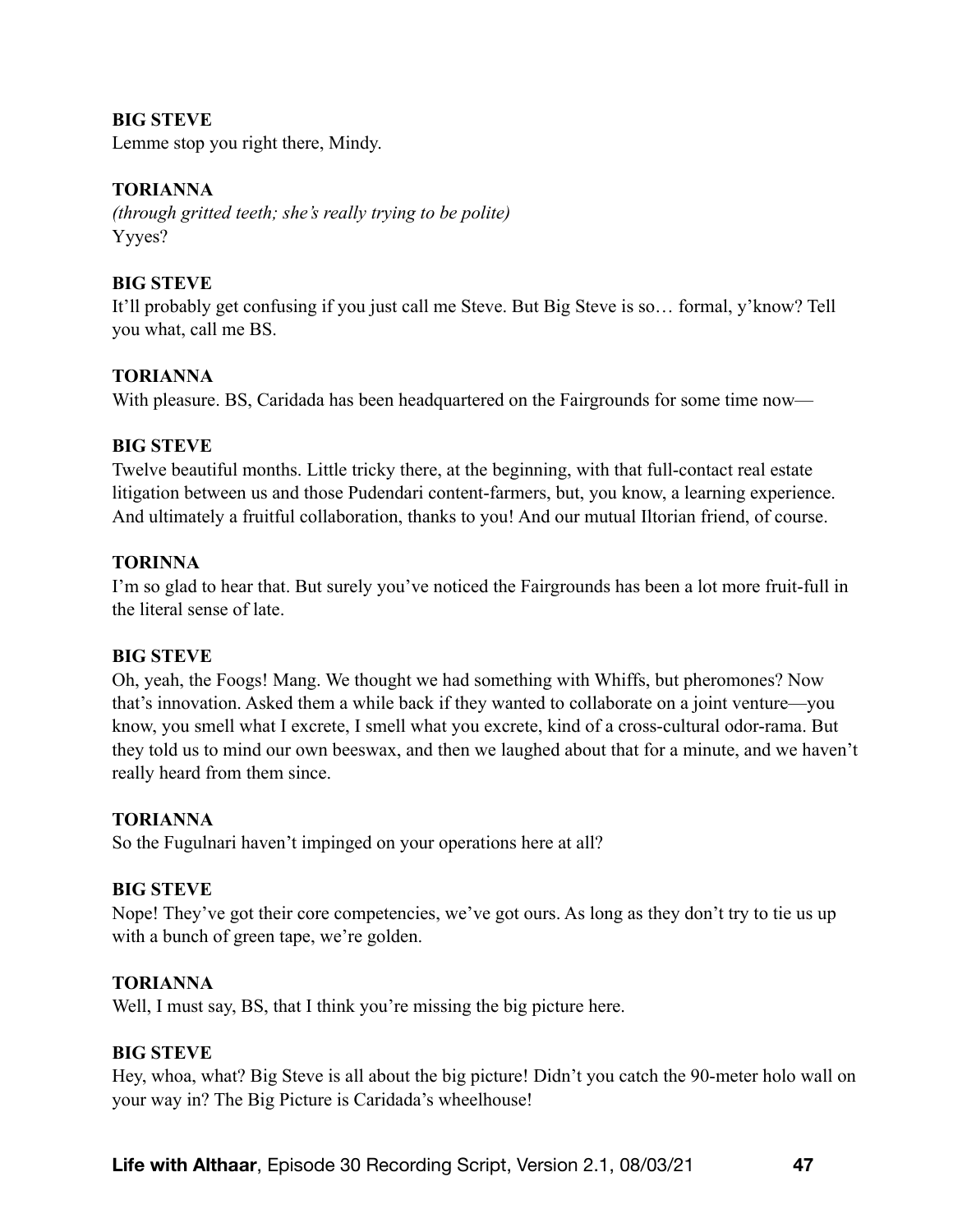### **TORIANNA**

Well, maybe you just haven't done your research on the Fugulnari, then. Because it seems to me that their vision of a fully optimized and efficient League of Humans would cause some serious setbacks for you and the innovationeers of Caridada, not to mention any other Dilurian enterprises with a share in the Human consumer market. *(pulling out her presentation materials)* I did some research, starting with Adam Smith's, uh, enlightening 1776 work *An Inquiry into the Nature and Causes of the Wealth of Nations*, where he first defines capitalism as—

### **BIG STEVE**

Oh yeah, I know that one, no sombrero.

#### **TORIANNA**

Really?

### **BIG STEVE**

Sure, it's been required reading ever since you Humans started star-hopping. Cute little primer on primitive economic theory. Plus, in the picture version, there's sheep. Good for the kids.

#### **TORIANNA**

Aha. Well, we'll just skip past that, then… *(attempts to skip forward in what's basically a powerpoint. She doesn't usually have to do this sort of thing. To herself, kinda:)* That's fine... fifteen hours and twelve cups of coffee wasted on some ancient capitalist diatribe, but I can just jump… ahead… Aha! There we are. Okay. BS, you know better than anyone that the invisible hand of the market—

#### **BIG STEVE**

Woop Woop!

#### **TORIANNA**

—rewards innovation.

### **BIG STEVE**

And how! Up top!

#### *TORIANNA sighs. High-fives him.*

#### **TORIANNA**

But innovation is antithetical to the Fugulnari. They're obsessed with efficiency, and once they decide how they want a thing done, they want it done exactly their way. No exceptions, no innovations, and therefore, no improvements. The Fugulnari mindset has no room for trial and error.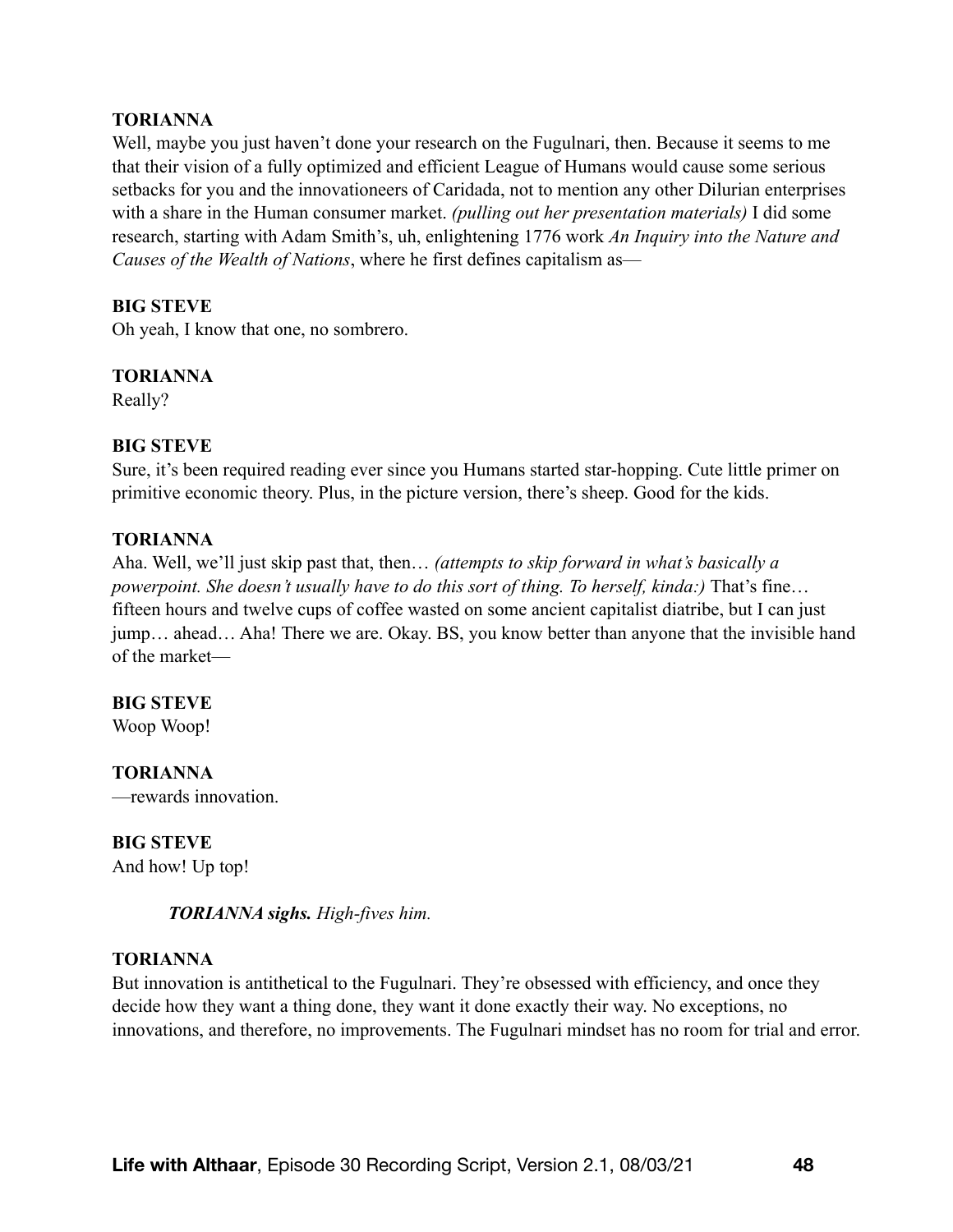Oh, hey, that's our little nickname for the R&D department! They hate it! *(laughs)*

### **TORIANNA**

…Okay. But my point is, while the Fugulnari haven't interfered with your work directly, their plans are unquestionably going to affect the Human customer base. You're going to see fewer and fewer Humans able to buy the excruciatingly trendy, single-use, pointless… totally rad new product designs you Dilurians are known for!

#### **BIG STEVE**

Mmm.

### **TORIANNA**

So, I drew up this chart here *(bleep) to* show the potential, as you would put it, "negative income trajectories" over the next 24 fiscal quarters. This line here indicates the projected collective loss of income to Dilurian enterprises if the Fugulnari-Human partnership continues along current trends. And if the Fugulnari were to decide to expand their influence further, into non-Human space, well… you can see what happens there.

### **BIG STEVE**

Ohh yeah. That's one droopy line, zood. I think we invented a pill for that, if you know what I mean? Ha! Nice! Up top!

### **TORIANNA**

Oh, for Nell's— *(high-fives him again; through gritted teeth)* 

What a delightful and not-at-all overplayed joke. Hilarious. So, BS, I'm going to ask you a favor. And when I do, I want you to keep in mind just how far the influence of the Fugulnari could potentially extend.

#### **BIG STEVE**

What? Why would I want to bear that in mind, Bro-sephine Dank-er?

#### **TORIANNA**

Because I know that Humans make up only about .8% of the buying public in the galaxy, and this is going to be a pretty big favor. The next six slides will—

# **BIG STEVE**

Oh brah, no!

#### **TORIANNA**  N<sub>o</sub>?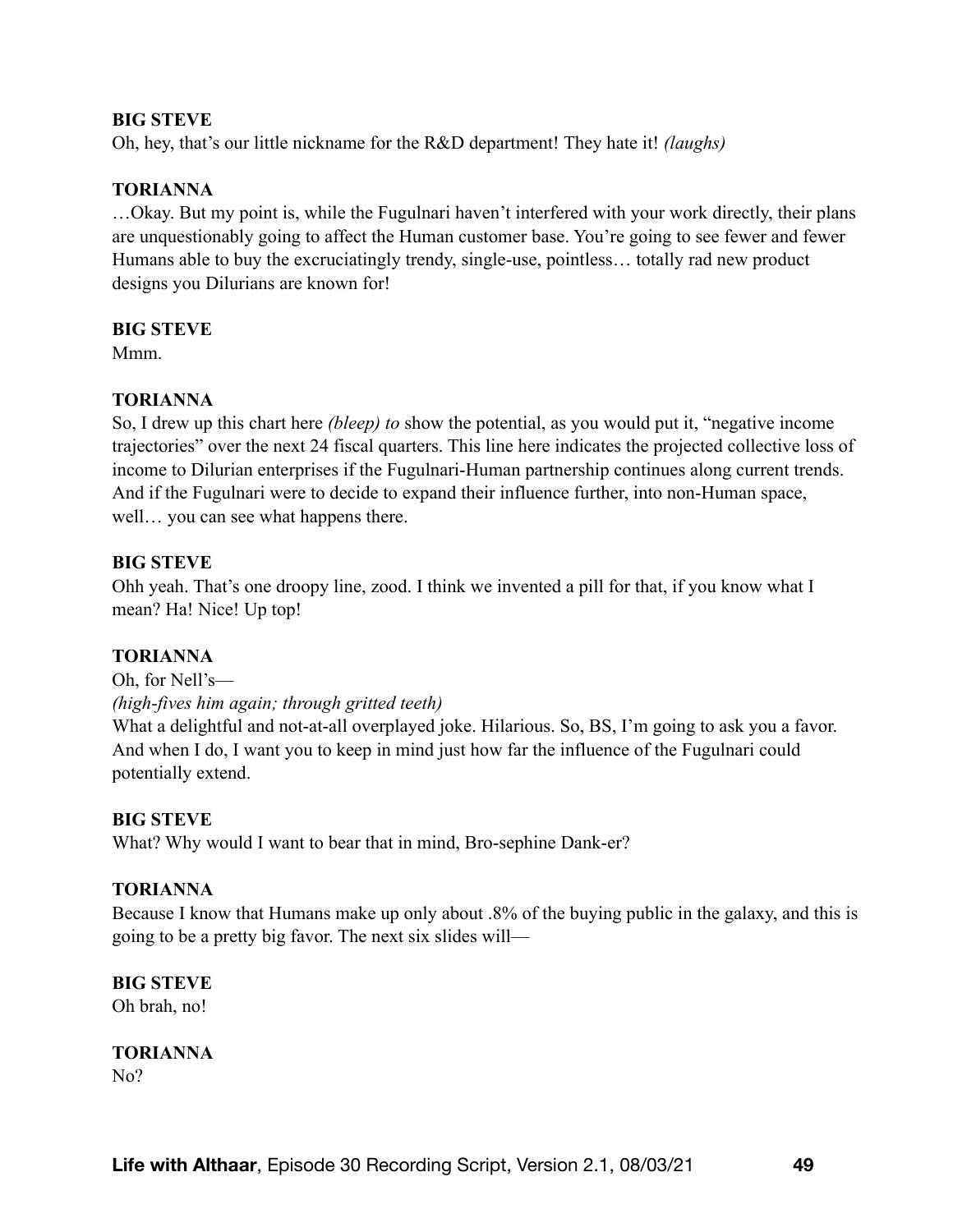You don't know?

### **TORIANNA**

I don't… think I do? Sorry, I'm not really sure what you're getting at. But if you take a look at—

# **BIG STEVE**

Mindy, Mindy, Mindy! Can I call you Mindy?

# **TORIANNA**

*(no)*  Sure.

# **BIG STEVE**

Look, Bro. Mindy. Bro-dy. Humans may "only" make up .8% of the population, but that's really not wiping the full square.

### **TORIANNA**

*(ew)* You don't say.

# **BIG STEVE**

Fact is, when it comes down to the numbers, you gangly sex freaks represent 3.8% of the galactic consumer market! I mean, why do you think I chose this run-down glorified amusement park for my HQ? It sure as stock options wasn't for the local cuisine.

# **TORIANNA**

What? You mean to tell me, of all the species on all of the worlds you hawk your over-complicated, insanely-priced, thoroughly-disposable cutting-edge tchotchkes to, we Humans spend over five times as much as… Oh. Actually, now that I think about it, I don't know why that should be surprising.

### **BIG STEVE**

Sure! So, confidentially, between you and me, Bro-dy? You didn't need to come all the way up here to tell me the Foogs could spell trouble for our bottom line. That's what I keep the Risk Analysis and Augury Division around for, you know? Well, that and their killer crypto-nachos. But they know their stuff, I've seen the numbers.

### **TORIANNA**

So… you agree with me? That the Fugulnari could cause serious trouble for your people?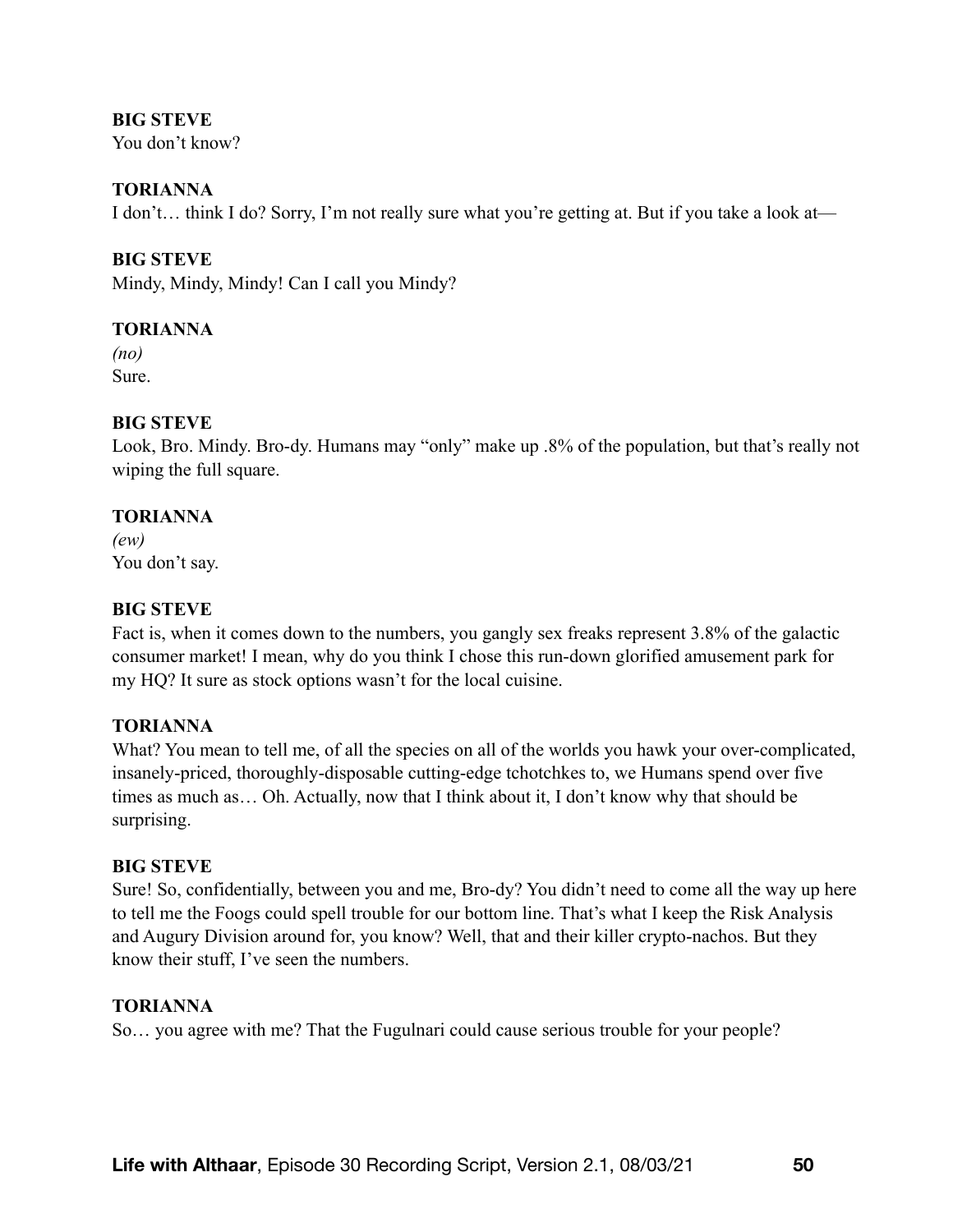No question, bro-tivator! My prognosticators have been showing me some pretty gnarly conjectural charts. If anything, I'd say your little presentation is way underselling the potential negative growth trajectory here.

### **TORIANNA**

I see. So, if you don't mind my asking, what are Caridada's contingency plans? In case of Fugulnari expansion?

### **BIG STEVE**

Well, we're still tossing around a few possible needle-movers. On one hand, your standard chuckorunno is a classic for a reason, but that's no soap if the Foogs go fully galactic and there's nowhere left to run to. On the other hand, we're projecting a lot of trouble for the Foogs if they try to expand in certain quarters. The Kakistos are always ready to put the chill on any new hotness. And then there's the Xybidont Imperium. "Never poke a sleeping war snail," you know? So we've got various Plans B in place, if we need to restructure elsewhere once the dust settles. But, on another hand, like I said, Humanity is a choice market for us. So best case scenario here is absolutely that the Foogs jeck off back where they came from, and all my frolf buddies can resume their regular shipments of spray-on eyebrows and holographic paperweights to Human space. So, any plan you got to make that happen, lay it on me, Brosephine Bonaparte. It's no sweat for Big Steve.

### **TORIANNA**

Wha— I— Hang on, I'm trying to stop picturing how you sweat, and where. Yes! I do have a plan. It starts at slide 26.

### **BIG STEVE**

Just tell me what you need, bro. We've been twisting our arms in knots trying to squeeze a profit out of this non-profit, and now, with these rules-lawyering plants, well… I didn't wanna just come out and say it, because I didn't know which side your cheeks were parked on, but a Foog-free Fairgrounds is Big Steve's number-one action item. Oh mang, what a relief! Doing this in secret was gonna be so much extra work. The all-butts-on-deck meetings alone…!

### **TORIANNA**

### *(delighted in spite of herself)*

BS, I am— I can't tell you how pleased I am to hear that. I sort of wish you'd said something before I did all that homework, but…

#### **BIG STEVE**

Oh, hey, I see a lot of presentations and yours was… *(really trying to be polite here)* So, so good. Classic alternating text and graph format, just cut-and-dry, no music or holo segments or whiff-ovision… Pure minimalism! You definitely get a Brown Star! But if you wanna just tell me the plan out loud with your voice, and skip the slidestack? That could also be so super great.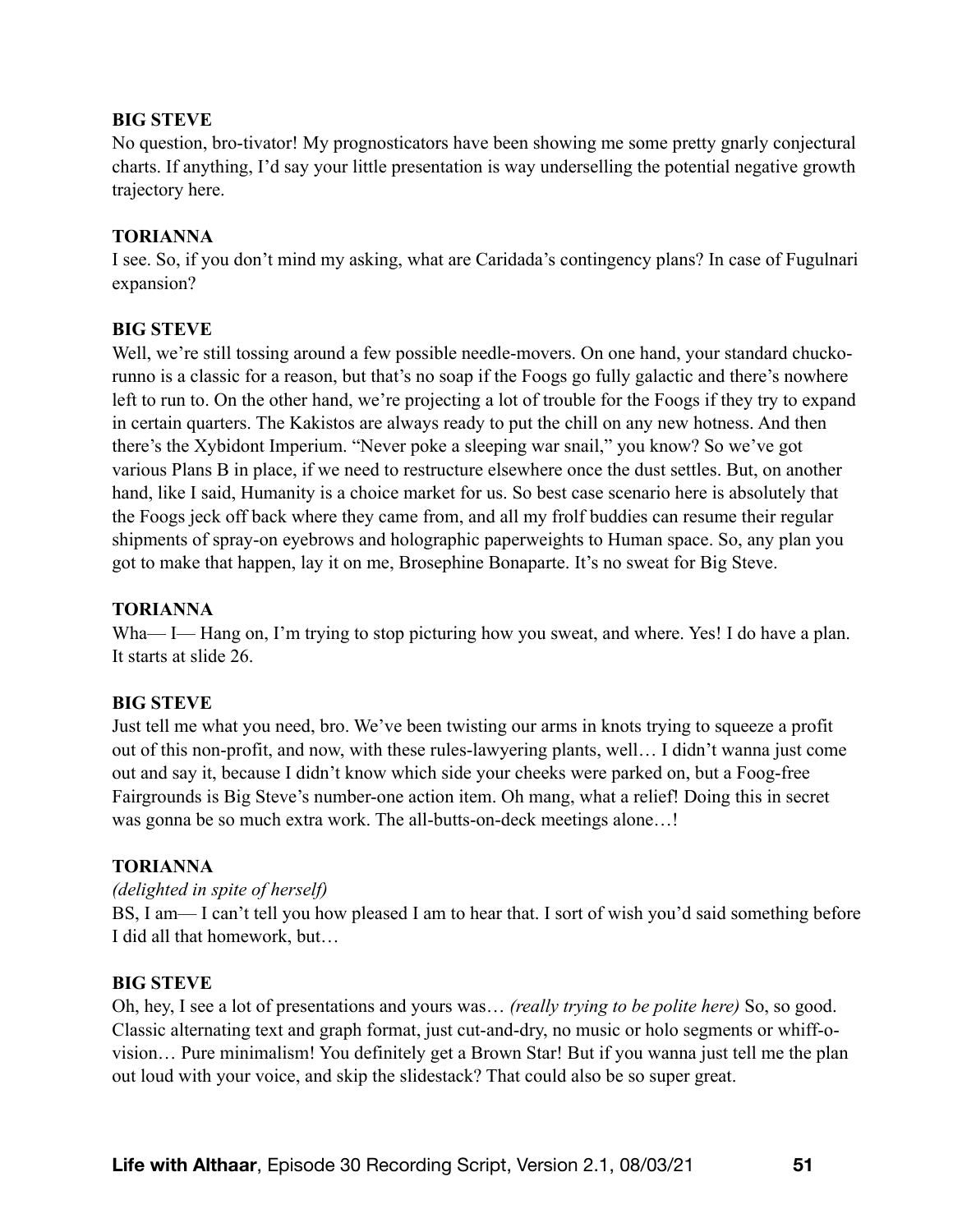### **TORIANNA**

Of course, yes. You sure we can't be overheard?

*Someone does something particularly dumb on the show being played on the SideTrackers.* 

**STEVES 2, 3 & 4** Boof! Boof! Boof! Boof!

#### **TORIANNA**

Right. Let's get into it. So, Caridada did an amazing job of helping the Pudendari reclaim their homeland on Misofegga—

#### **BIG STEVE**

Oh, you know it, Anna Brah-kmatova! We got those Pudendari locked down tight!

#### **TORIANNA**

Mmhm. And there's one aspect of your impressive aid package that I think could be of similar effectiveness in helping us Humans help *you* get your sales numbers back up.

#### **BIG STEVE**

Hey, the whole package was pretty impressive! Heh. The PR team knocked it out of the park with that one! Really massaged the perceptory window. Did you catch any of their Save the Tomangoes spots?

#### **TORIANNA**

I did! Couldn't get that song out of my head for weeks. But I actually had one of the more… concrete aspects of the aid package in mind. If you know what I mean.

#### **BIG STEVE**

Not sure I–- Oh! You're talking about the weap—

#### **TORIANNA**

No need to say it out loud, BS. If we're going to work together on this exciting new opportunity, I need you to treat it like one of your own proprietary technologies. A fully need-to-know basis. Are you on board with that?

#### **BIG STEVE**

On board? I'm already swabbing the deck, bro!

*[scene 9] A Resistance meeting in the In-Betweens.*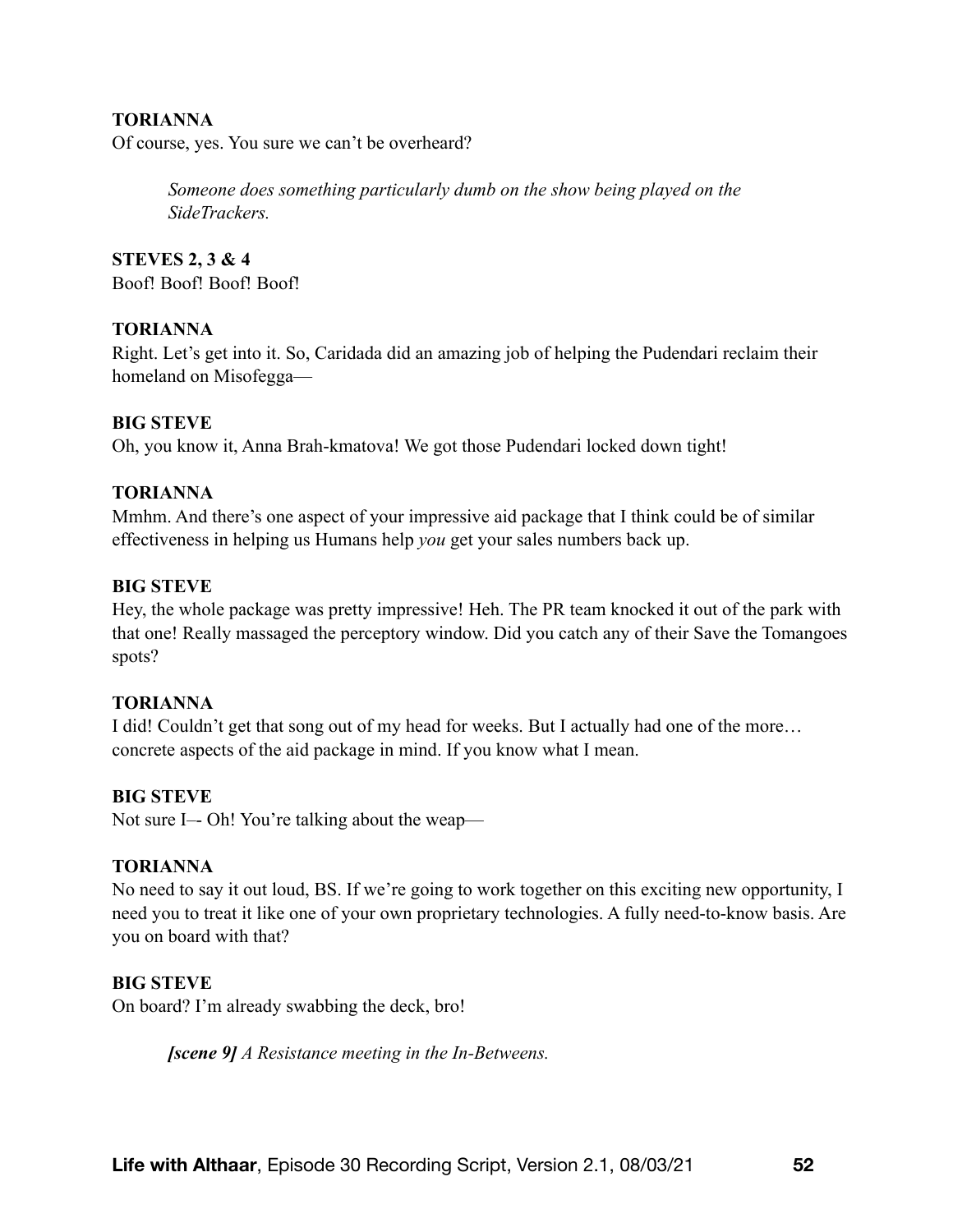# **STELLA**

So I'd say that's a tentative no from the group on the Train Sparky the Vent Biter to Fetch Correspondence initiative…

### **RUTHIE THE WEIRDO**

*(under)*  Aw, nertz.

# **STELLA**

But a resounding 'yes' on the Rosa Luxemburg reading circle. So just let Joyce know if you're interested in participaring.

# **JOYCE**

Yes, everyone's welcome! Although I would like to clarify again that we will *not* be covering the work of Rosa Luxemburg-Bot*.* I enjoy a good cowgirl-vampire romance as much as the next person, but we'll be sticking with the political works of her Human equivalent for now, ok?

# *Disappointed noises from a few attendees.*

# **STELLA**

All right. Moving on, Dr. Mwangi? How are we doing on medic training? Still good on supplies?

### **DR. MWANGI**

Fortunately, interest and attendance have not flagged. We have more volunteers trained up than ever. Even so, the growing need for resistance services and injuries aboard the Fairgrounds is beginning to outpace our capacity.

### **RESISTANCE MEMBER**

It's getting worse?

# **DR. MWANGI**

The movement restrictions have had some particularly nasty consequences as of late. Seriously ill residents are frequently opting to forego treatment at MedCenters when it would put them over their daily step limits, rather than subject themselves to Remedial Compliance Habituation. What I'm most concerned about, however, is the sharp increase in instances of severe respiratory allergic reactions, some reaching the level of anaphylaxis. It seems whenever the Fugulnari catch sight of a group of non-Boosters engaged in a public gathering that is not part of a Committee-assigned work detail, the air in the vicinity gets a bit more difficult to breathe.

### **STELLA**

*(holy shit)*  Chemical warfare? Can they do that?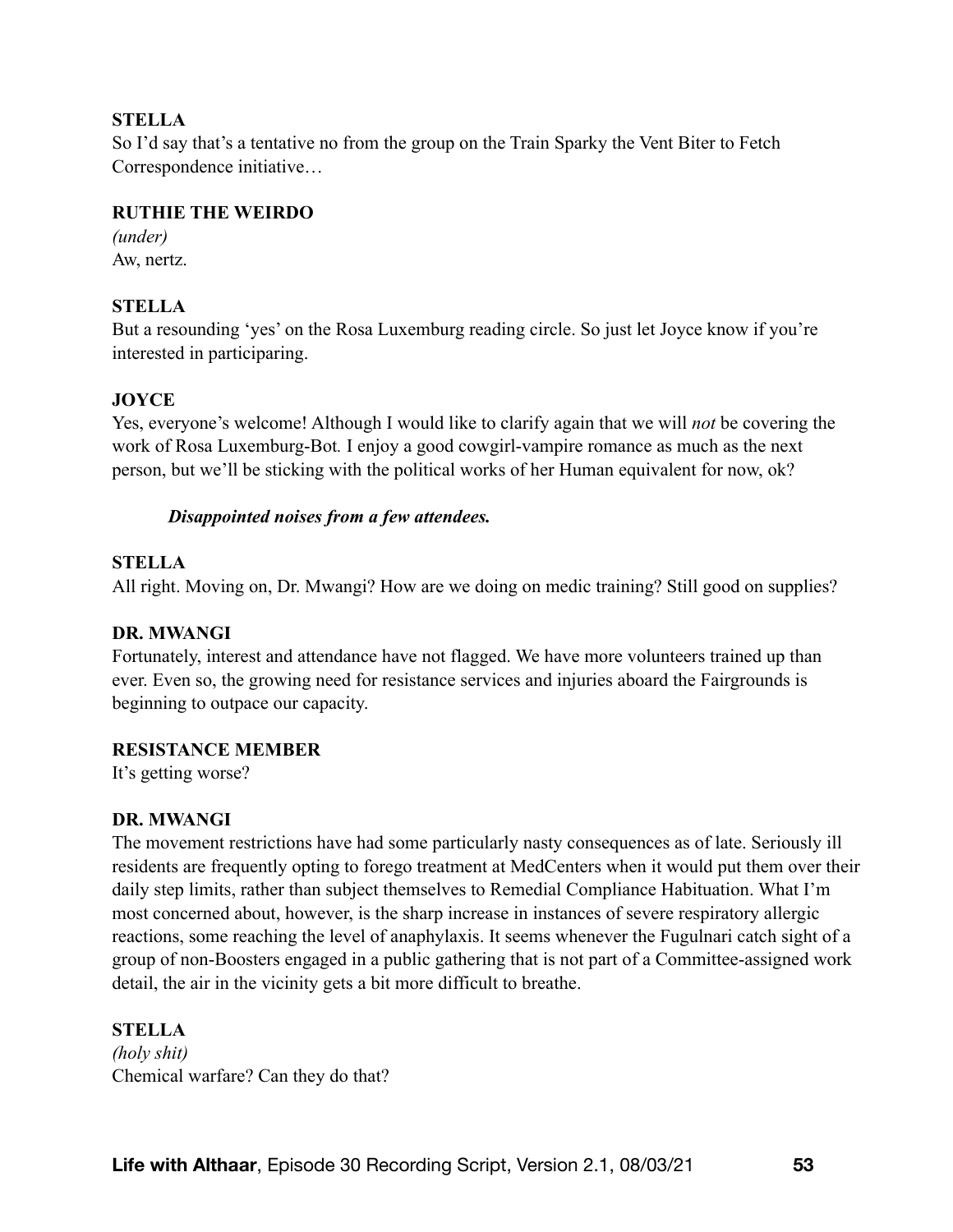### **DR. MWANGI**

Closer to biological. But yes. They can do what they please.

# **H.F.**

According to the ICSB charter, the use of biological agents is a war crime, but as far as anyone outside of Human space knows—

# **STELLA**

This isn't a war.

### **H.F.**

Exactly.

# **DR. MWANGI**

Those afflicted frequently come to us, if they're able, because antihistamines are now a controlled substance, after being denounced by the Committee as discriminatory. In the case of anaphylactic shock, standard practice for field medics is to carry epinephrine, so all the worst cases have made it to me for treatment, so far. But a less dire allergic reaction can still cause a great deal of harm. I've been able to mitigate many such cases with simple antihistamines, but we're running low.

# **STELLA**

How low?

# **DR. MWANGI**

Near critical.

### **STELLA**

Okay. We'll organize a run. We've still got a clear window to MedCenter Eleven, so—

### **DR. MWANGI**

I did consider that avenue, but they're a very specific item, and with the recent ban, that I don't believe we can safely retrieve the volume we would need without rousing suspicion.

### **H.F.**

That's a fair point.

### **DR. MWANGI**

I feel I must apologize. I… hadn't anticipated this particular wrinkle.

### **STELLA**

Don't blame yourself, doctor, no one knew they'd play this dirty. *(back to business)* All right, I think we ned to attack this from two sides. We'll need some kind of air filtration system to deal with this long term—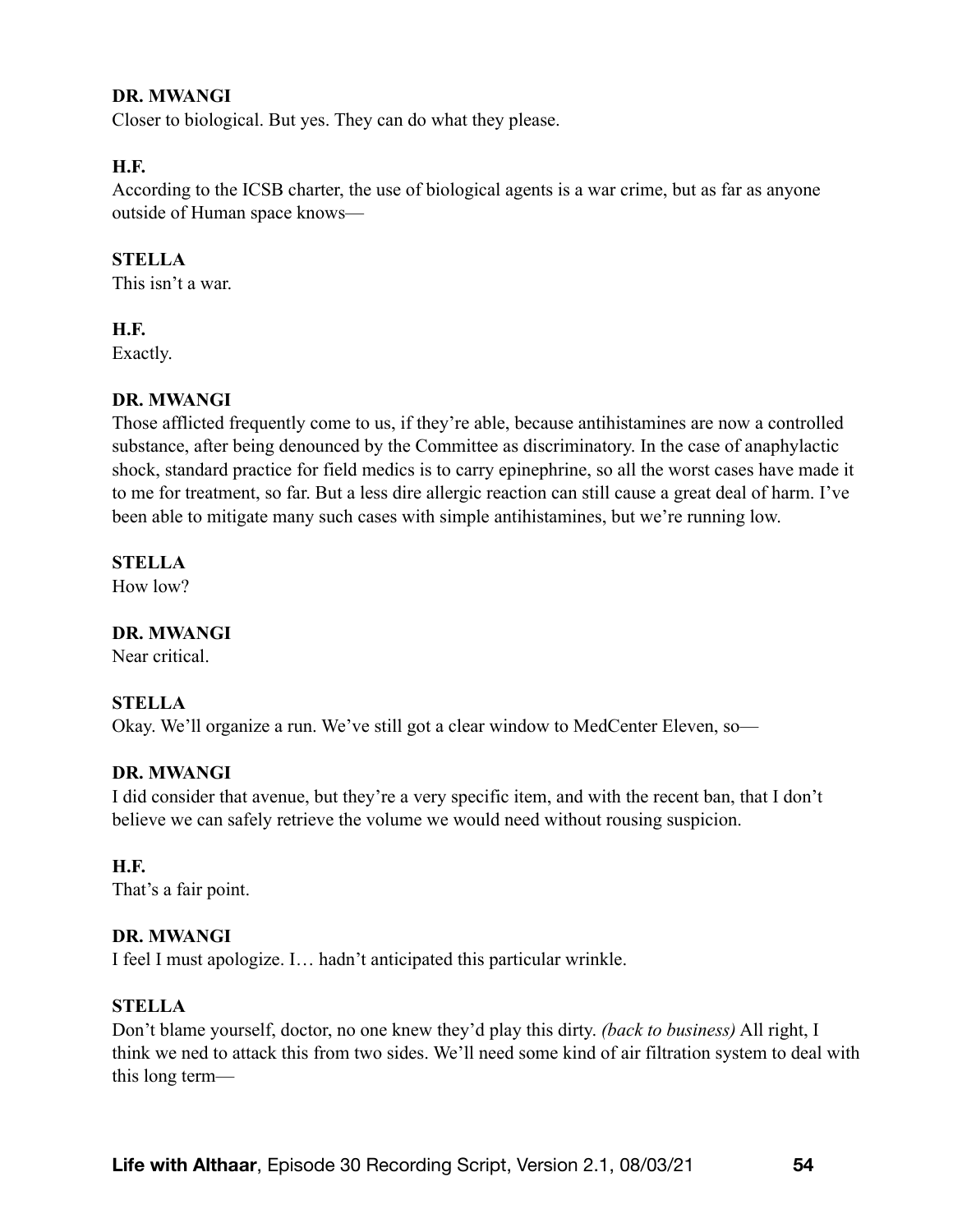# **RADIO FREE FAIRGROUNDS**

Maybe individual filters? Something light people can carry around with them, that won't be too obvious.

# **RUTHIE THE WEIRDO**

I can run it by Udo at the Functional Form Collective, they do a lot of work with hyperpositional accessories. I mean, we probably don't want to actually commission them to make the things, unless we want everyone walking around looking like a bunch of 9-foot neon emus, but, you know. I can pick their brains a little.

# **STELLA**

Sure. All right, Ruthie's on filtration devices. But until we get that worked out, we're going to need more antihistamines.

# **H.F.**

If only I could get into my old office. I always keep a few spares in my remedies compartment, in case the Locksadonian rhinitis flares up.

# **DR. MWANGI**

*(under)* You don't have— ugh.

### **RESISTANCE MEMBER**

Yeah, same. There's a ton in the medicine cabinet at my old place. I kept buying new ones whenever I needed them, because I forgot I already had some at home.

*General agreement, basically everyone has long-forgotten space Benadryl lying around (just like the present day).* 

### **H.F.**

And… there's no way we're the only ones. I'm guessing all those forgotten pills could add up to a pretty hefty haul.

### **STELLA**

I think you're right. And a lot of people have been looking for ways to help without putting themselves in harm's way…

### **RUTHIE THE WEIRDO**

The life's not for everyone.

### **RADIO FREE FAIRGROUNDS**

We could… organize a drive? I can add a request for donations to the next shout.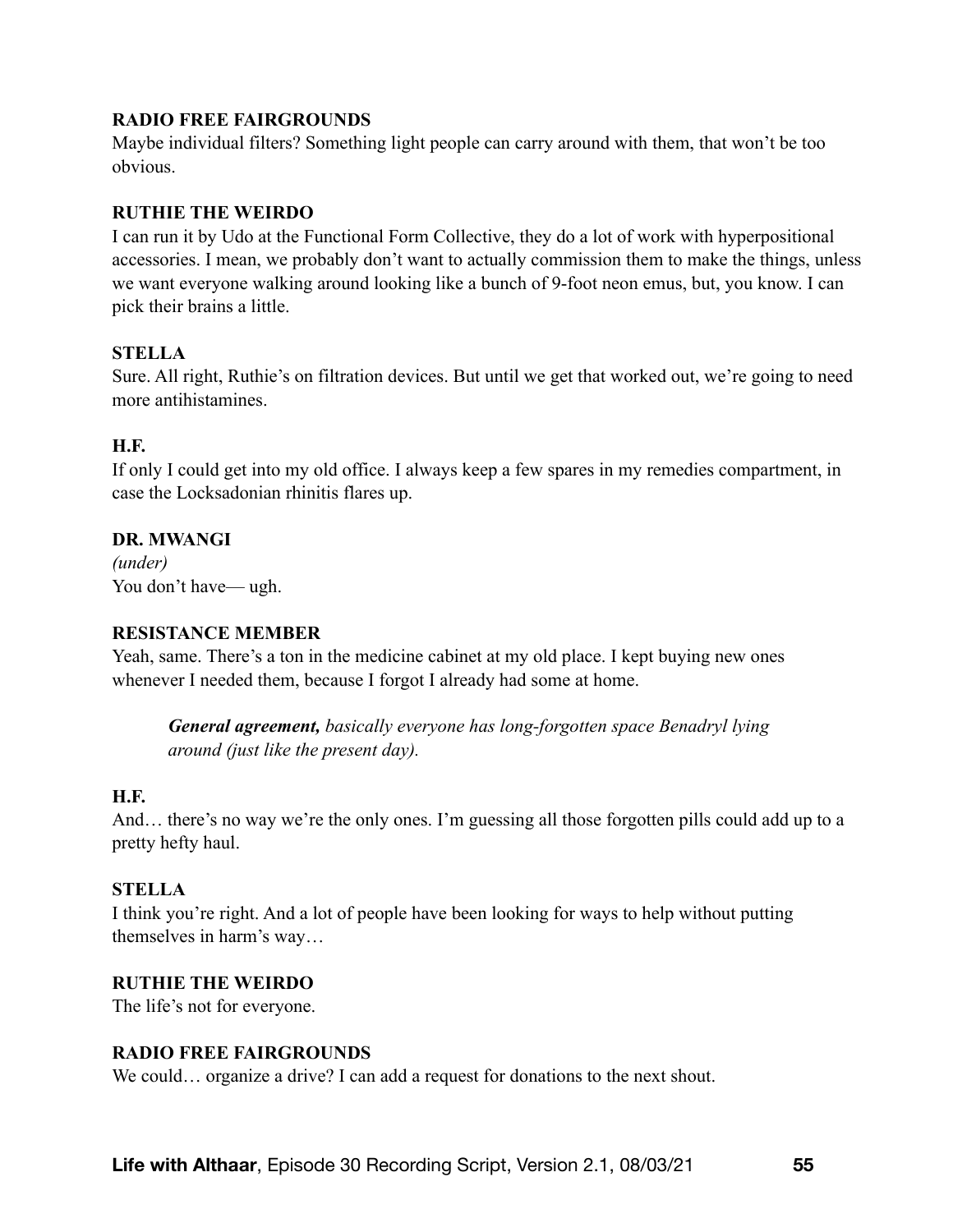# **STELLA**

Mm. I like it, but we'd need a secure drop point. How do we get the word out to the Human population, without telling the Foogs exactly where they can pick us up?

### **H.F.**

Maybe they don't bring it to us. Maybe we go to them.

### **RADIO FREE FAIRGROUNDS**

Sure, they can use the anonymous tip line to let us know they're good for a handout. As long as they've got decent encryption on their end, it should be safe enough.

# **STELLA**

Better, but that still leaves the problem of actually picking the stuff up. That would involve a lot of trips out into the clean world, and the Foog checkpoints are getting harder to avoid every day.

### **DR. MWANGI**

It would be a lot easier if we could disguise ourselves as Boosters. So far, the pheromone signature system in the headbands has proved impossible to duplicate, although my team is still working on it.

### **H.F.**

What about sending a real Booster?

### *General hilarity from all assembled. After it dies down:*

### **H.F.**

No, I'm actually serious. What about John?

*A small, loaded beat.* 

### **STELLA**

What about him?

### **H.F.**

Okay, hear me out. He's a good kid, always was.

### **STELLA**

I thought so too. But… he's a Booster now. There's no getting around that.

### **H.F.**

Sure, it definitely looks like the kid's lost his way, but I think it's possible he's just… off the side of the road picking flowers. So to speak. I think we could maybe get him back on track.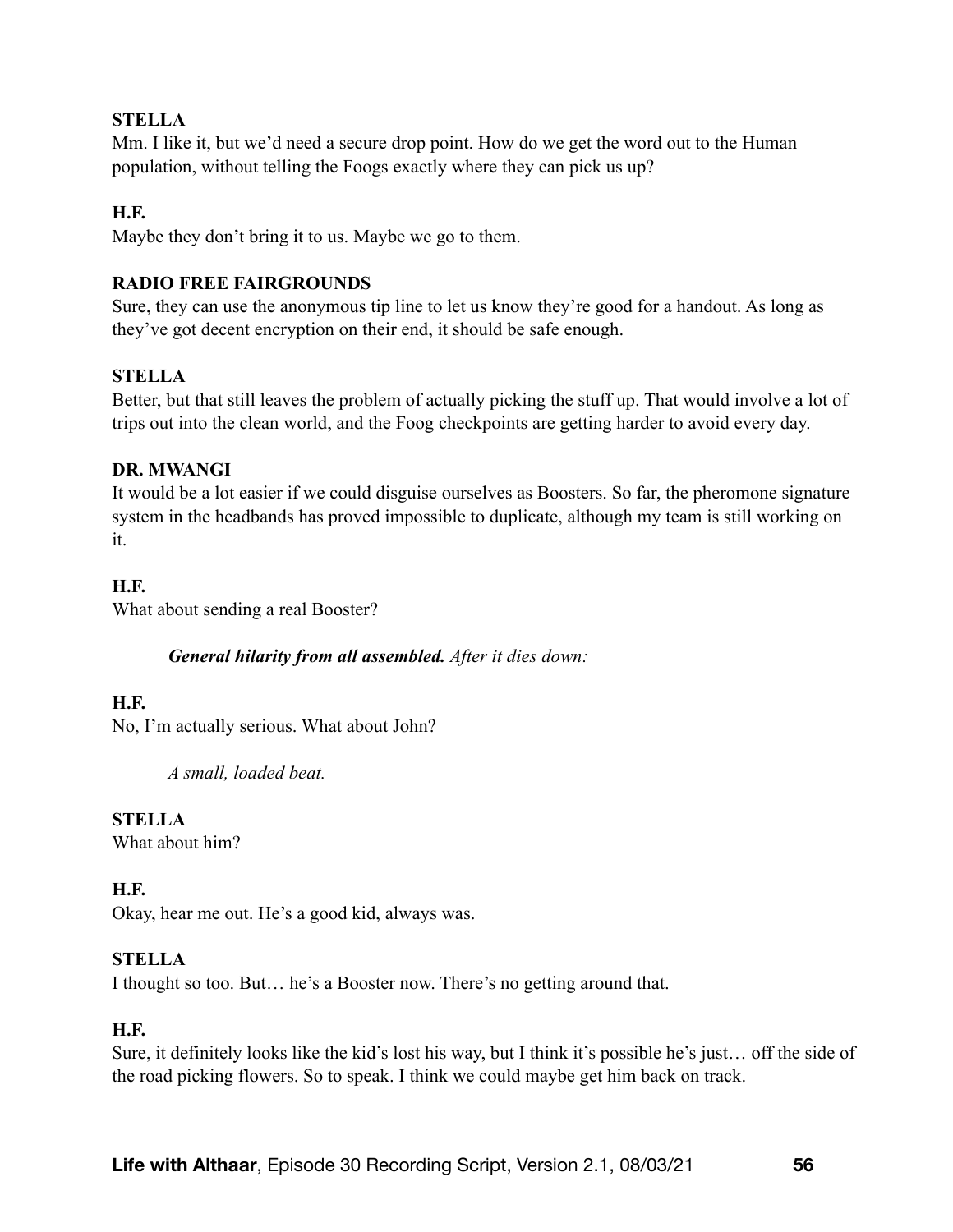# **STELLA**

John isn't some kind of lost lamb, H.F. He didn't just trip and fall into that Booster recruitment center, he made a choice!

# **RADIO FREE FAIRGROUNDS**

I'm surprised at you, Hardyfox. You've never had anything good to say about a Foog collaborator before. I know the two of you go back a long way, but—

### **H.F.**

This isn't about history, though. This is about something that happened earlier today, actually, while I was stuck in that vent over in Mem. I overheard the kid talking to some of the bots, and the thing is—

# **STELLA**

*(before he can blow John's cover)* 

Are you kidding me with this smark? John betrayed us! He betrayed me! He betrayed our entire flotting species! How are we even having this conversation?

# **H.F.**

Yeah, but—

# **STELLA**

He's a coward, H.F. Even if could forgive him for that—which I absolutely can not—he can't be counted on to stand up to interrogation. And I've seen him in a fight, or rather, I've seen him cowering at the top of a statue while I was in a fight. He'd be worse than useless as a member of the Resistance.

# **H.F.**

That's harsh, Stel. I still say the kid's got a good heart. I mean, you must have seen that, you were in love with the guy.

*He's hit a nerve.* 

### **STELLA**

We are NOT asking John to run errands for us! What is wrong with you? After all the work we've done to keep everyone in the Resistance safe, after all the people we've lost when that work failed, you want to just hand over our location to my Booster EX of all people? So he can get us mulched the next time he wants to score a few extra ration cards from his good buddy Frondrinax? Are you insane? John B is a traitor to Humanity! He can NOT be trusted! End of discussion!

*She storms off. There's an awkward silence. Uncomfortable shuffling of feet, maybe.* 

### **DR. MWANGI**

I should… go check on some patients.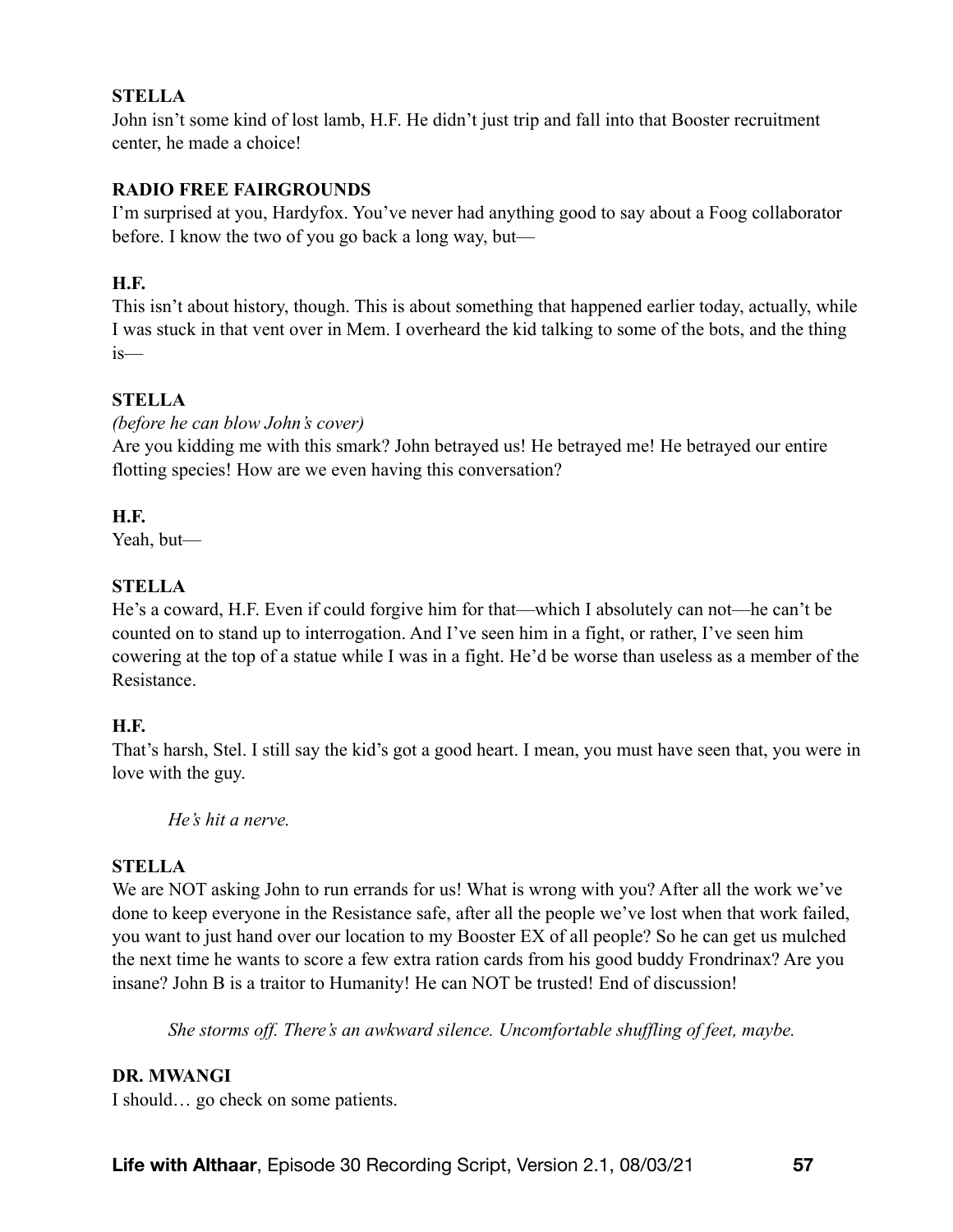### **RADIO FREE FAIRGROUNDS**

Right. I'll work up a tentative draft of the antihistamine announcement, pending whatever we decide on the… ah, delivery method.

### *Various other excuses as the group disperses. MISS SOPHIE whimpers.*

### **H.F.**

I know, sweetie. Papa really varked it on that one. Tante Stella was pretty angry, huh? Can't say I blame her.

### *MISS SOPHIE whimpers again.*

### **H.F.**

But… I don't know. She's probably right, she usually is, but… I never understood how John could go green in the first place. And now, the way he was talking to Foreman-Bot… Maybe I should poke around in the task queues a little bit, get those two working a job together, and see what shakes out. 'Cause I'll tell you this for free, girl: something about this whole situation stinks. And I don't mean that little oopsie you did in the corner a couple minutes ago.

### *MISS SOPHIE whines.*

### **H.F.**

Oh, ho, you thought I didn't notice? I saw you, I just didn't want to interrupt all my friends while they were chewing up my rawhide.

### *Another MISS SOPHIE whine.*

### **H.F.**

Aw, that's all right, girl. I guess we both made a mess today, huh? I forgive you. Now, let's go get the Wee-Wee Kit, and once we've got this place sanitized, we can have ourselves a little look-see at the WSS task queue.

*[scene 10] ALTHAAR's workspace. He is recording another letter on his device.*

### **ALTHAAR**

Greeting to you, dear friend of Althaar, Rilfeer Semburi Dilurbash Tandarapåsprutefjell! Althaar has a great many eventuatings to make informing of, so he will—

*Bloo-boop. An alert message in Iltorian (i.e., horrible horrible screeching) plays from his recording device.*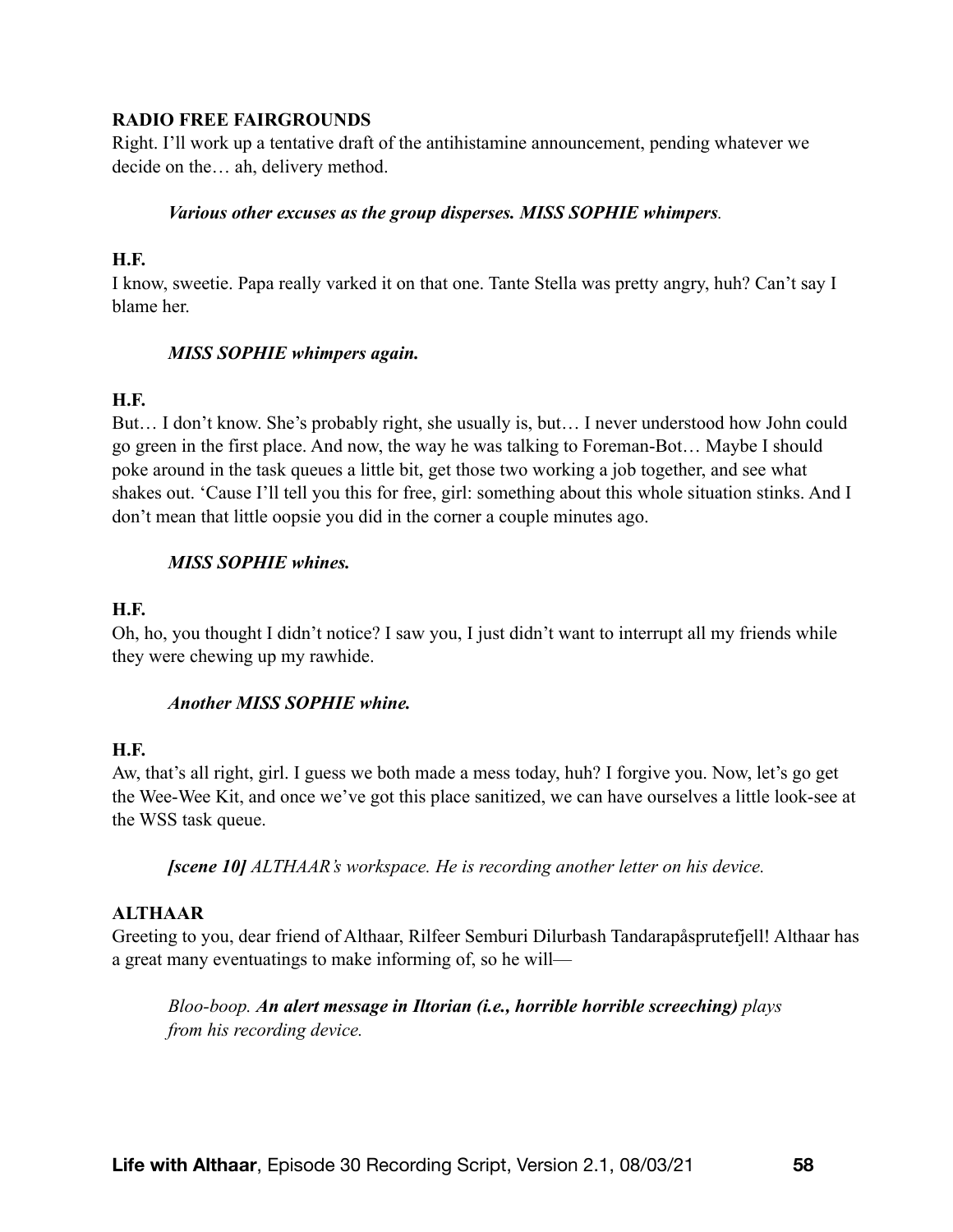# **ALTHAAR**

Oh, no! The letters of Althaar have been so numerous during this cycle that his data-storing has completely filled of itself! Althaar must perform the out-cleaning of this before he can be recording upon further letters! But he does not wish to make interruption of his thought-flowings to do so at once… Oh! Perhaps the vaporous storage of HECNET can be applied to contain the over-flowings! Yes! An excellent solving!

*Another bleep, this time of a HECNET cloud storage site being accessed.* 

### **SEXY HECNET VOICE**

Hey, Human stud. Welcome to the Human Exchange Concourse's Dictation Center—After Dark. If you've got a dirty little secret that's ready to burst out from deep down inside, our absolutely insatiable speech recognition algorithm is just begging to take it /from your lips—

### **ALTHAAR**

Oh! No, thanking you! Althaar is not a Human! Please do not be making sex at Althaar, please!

*Bleep!* 

# **REGULAR HECNET VOICE**

Thank you for choosing the Human Exchange Concourse's Dictation Center, valued customer! We appreciate your patronage, *[recorded playback: "not a Human!"].* You may begin speaking at any time.

### **ALTHAAR**

Mm. Althaar must also remember to make adjustment of his personal HECNET settings while he is out-emptying of his data storage. But now, it is to the letters! *(bleep)*

Greeting to you, dear friend of Althaar, Rilfeer Semburi Dilurbash Tandarapåsprutefjell! Althaar was most pleased to hear that your seminar on The Cloud-Christening Rituals of Sembutan was success! All of Althaar's friends who were sharing from it have made agreement that it was of great fascination and edification! And that the wit of Rilfeer Semburi Dilurbash Tandarapåsprutefjell is only growing with each metristal! It is a great joy to Althaar that you are able to share your wisdom with so many! It is only sadness that Althaar was unable to perform the attendance himself.

It is also sadness that Althaar can not report progress in achieving understanding between Fugulnari and Human. Althaar has already conveyed at you his fears that this may not be possibility, and these fears are not retiring. Indeed, there is very little progress in understanding between Fugulnari and Althaar! Of course they are always addressing Althaar with the friendli-ness, but this, as Althaar has made discovery, is not the same as friend-ship. And when Althaar is requesting the meeting, to discuss the concernings of his Human friends, the Committee are speaking always of the great busy-ness that is occupying them, and promising the meeting at a future time that is never having arrival. *(cont.)*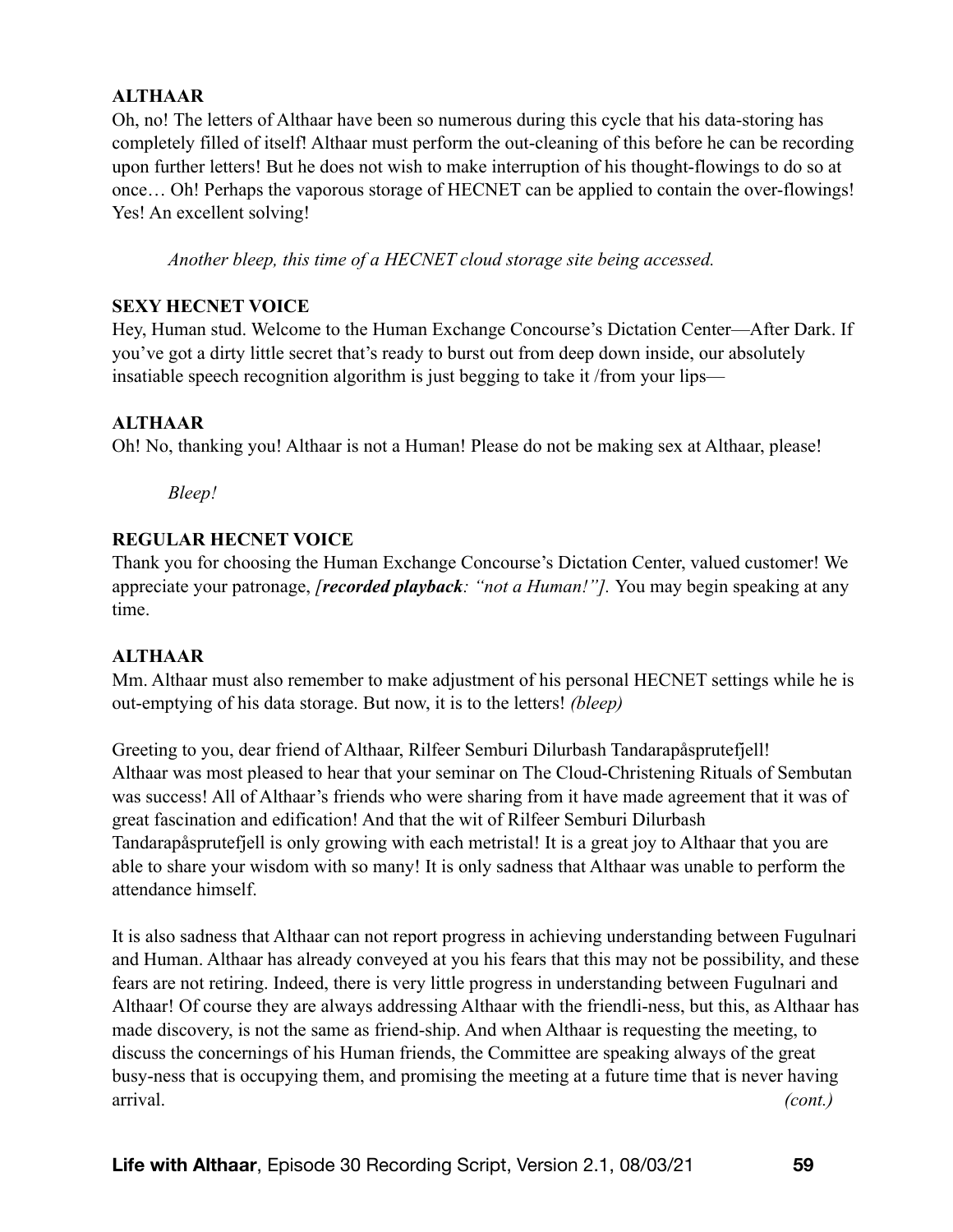So it is the belief of Althaar that the traditional methods of Iltor will not be utility in this case, unless a very great change is happening among the Fugulnari. And, although Althaar is of course still making hope of this, he can not be perceiving from where this change could come.

But! If the methods of Iltor can not make understanding with the Fugulnari, they still are having application to many other peoples! And, while Althaar is of course not wishing to make end-running around the policies assembled by Consensus Collation Group, he does not think it is the over-step to discuss the problems of his Human friends with those who may be having interest. Perhaps they will be finding solution where Althaar can not! As it is said on Iltor: a problem shared is a problem bisected!

So, Althaar has made out-reaching to the Mixolydians, as many of their people had previously made establishment of the businesses in Human space, and the policies of the Committee have of course caused great difficulty for these. Not to be mentioning that the dis-honesty of the Fugulnari in their dealings is of great discordance with the Mixolydian nature! And Althaar is pleased to make reporting that his inquiries were received with great warmness by their Occasionally Productive But Generally Lethargic Governmental Council! Although perhaps that name is an indication that it is best not to be having the hopes too elevated of swift action from these quarterings.

Althaar has also made addressment to several Bronsonians, as their people have been in the past very frequent visitors to the Fairgrounds, and many remain here still. Althaar is not certain why the vacating has not been enforced upon them, unlike so many other visitors to Human space, but it is possibility that the Fugulnari have simply not made notice that they are still here. Indeed, it is necessity to Althaar to employ great caution when he is enjoying the bibations at the Electric Egg (the most hospitable multi-cultural eatery of which Althaar has made describing to you), so that he is not performing the inadvertent crush-ment of a Bronsonian fellow-guest! But they are perhaps another people who may be confirming the reports of Althaar that all is not well in the League of Humans, and the advantages they are enjoying in the realm of unobstructed travel are not of refutation!

And in the lastment, upon the suggestion of Siplam Gendarmish Paransibum Poit, Althaar has made dispatching of several audio-visual communications to the Gendarans! The Gendarans are a humble people, and often un-enumerated by the more fortunately-resourced species of the galaxy. But there are several who Althaar has made encounter of at the Electric Egg, where they are having employment as the bus-boys. Although of course the term "boy" can not have literal application to the Gendaran life-cycle! And Althaar has found the Gendarans to be a people most generous of spirit. They have shared many of their traditional canticles with Althaar, and he has found them of great beauty and inclination! And, while their resources are few, this could perhaps be of the advantage, if the Humans are requiring assistance from those who can move without observation. Gendarans are a so frequent sight across the galaxy, performing the little-considered tasks that other sapients do not wish to be doing for themselves, that their presence is rarely exciting the comment. Of course Althaar is desiring that such deceptions will be necessary! But he is not willing to let any avenue go un-traversed, if it can make helping of his Human friends.

*(cont.)*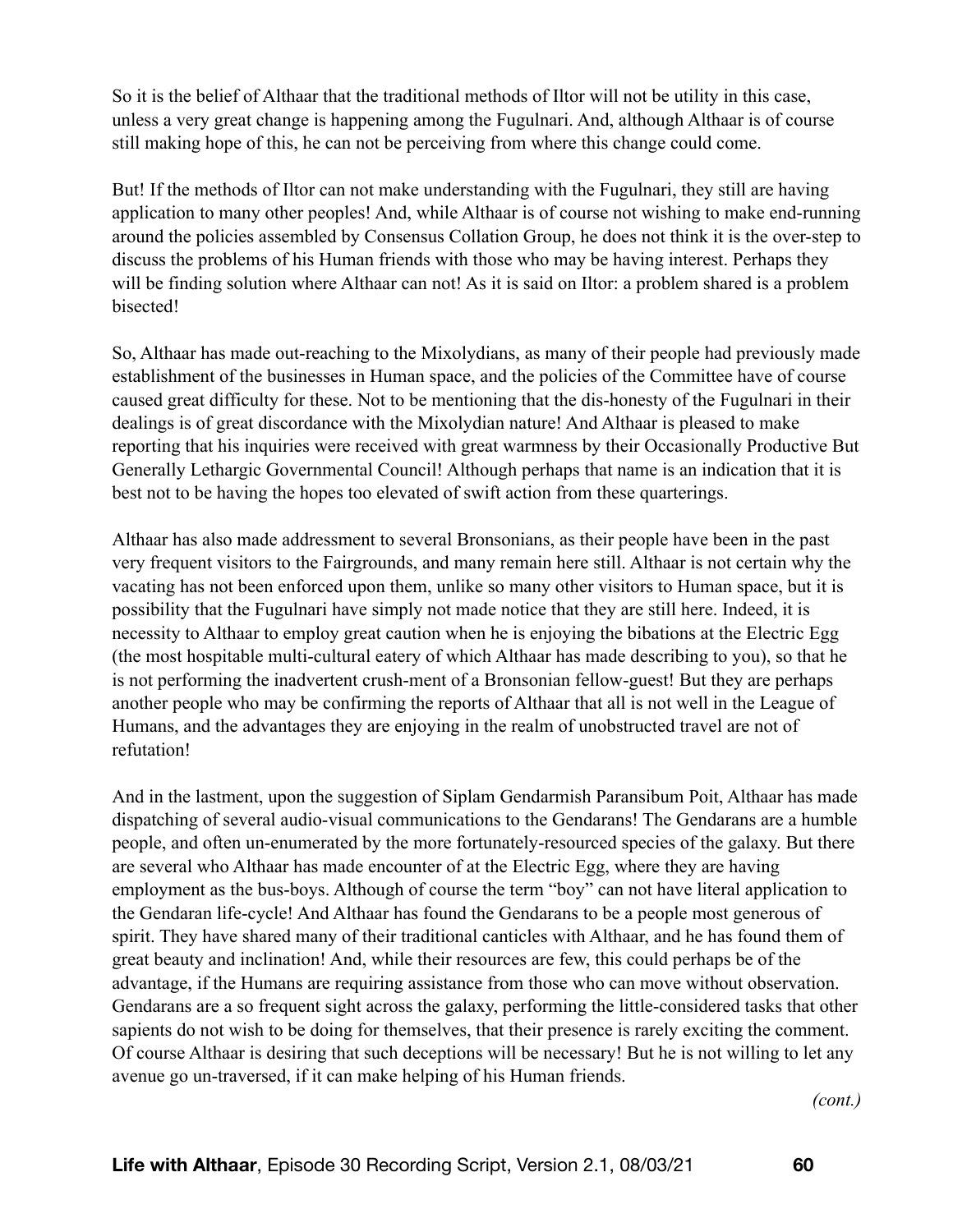So, it is remaining to be seen what success will make followance after Althaar's various conversings. But Althaar will be of persistance! And he is asking his dear friend Rilfeer Semburi Dilurbash Tandarapåsprutefjell to be sharing with Althaar, if you are up-coming with any potential allies to the Humans that he has yet to make consideration of. Althaar is of course deeply grateful to you for discharging to him the many discussions of the Fugulnari question that are making emergence on Iltor, and for bestowing your own wisdom toward Althaar, on these and so many other matters.

With the dearest wishing for your continued health and happiness, your friend, Althaar.

*[scene 11] Interstitial music. XTOPPS is visiting DEE at her cell.* 

# **XTOPPS**

You sure you don't want one more for the corridor?

# **DEE**

No, I think I'm good on the peanut butter blondies, thanks anyway. I mean, I appreciate you dipping into your stash, and Rabathon knows they make a nice change from efficiency shakes, but watching you pull those things out of your spiracle was a pretty effective appetite suppressant.

# **XTOPPS**

To each direction flies the cockathreece, Dee. I suppose the less you indulge, the more I get to gravitate 'round my tune-thrower. But we all do worry, ya chom?

### **DEE**

Sure. And it's good have folks out there to worry. But I'm doing ok, really. Or as well as I can be, stuck in here. It could definitely be worse—the Foogs aren't torturing me or anything. In fact, they more or less leave me alone, except for Mrs. F.

# **XTOPPS**

Oh, she's still paintin' that snail?

### **DEE**

Yup. Which is its own kind of torture, I guess. It was bad enough when she was just coming around once a day, but now it's more like every cycle, and always with some trivial shness she wants to yammer my ear off about! She even woke me up at like 6 in the morning yesterday, just to ask me about my "favorite plant-based bands of the 2000s." No idea what that was about. I think maybe I made the mistake of telling her about Guns N Roses at some point? Anyway, she's driving me up the wall.

# **XTOPPS**

Speakin' of walls—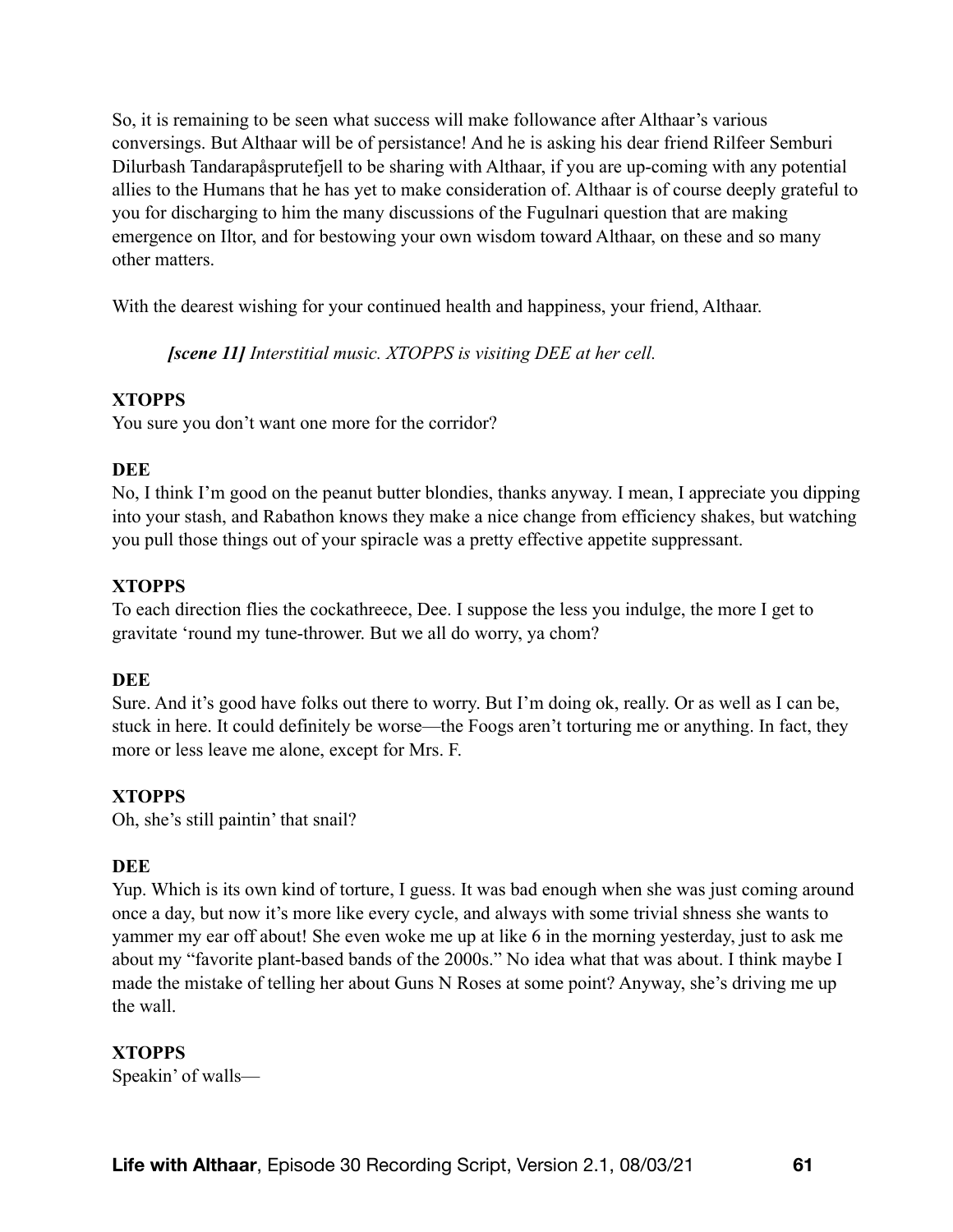### **DEE**

Can we not? I spend all day staring at these four already.

# **XTOPPS**

Naw, mang, I meant my own walls—in the manner of metaphor. I can't break on through to that one other side. I have been scribitatin' until the candle is solidly in the wind, but all I get is the old radio Gaga reverberatin' in the hollow halls of the Electric Egg.

# **DEE**

You still haven't heard back from your mom? It's been what, a few weeks? Are you sure the Foogs haven't been intercepting your messages?

# **XTOPPS**

Naw, mang, I got a particular pen-pal with whom I parlay on the reg, so I know the lines still have some blood left in 'em. But not a drop of *liquide* for your humbke ivory-tickler. I mean, mang, I try not to cogitate too much on the unkind vibes floating through Xtopps's old hippocampus, but our last repartee from whence we parted does sometimes come through thumbtack-sharp. And it probably does not chill the particular jets of the Ofpheel clan that I have now returned the prodigal son only in the time of necessity.

# **DEE**

But… nothing? I mean, they may not approve of everything you get up to out here, but you're still family, right? I know my folks would…

# **XTOPPS**

*(beat)*  We don't have to go there if that's preferential.

# **DEE**

No, it's okay. *(beat)*  You... haven't heard anything new, right? Any kind of list of... of survivors?

# **XTOPPS**

Naw. Desole, mon soeur sucree. Xtopps always keeps his feelers out, but the ground has not been fertile as of late.

### **DEE**

It's okay. I'm slowly… coming to terms with it. *(beat)* I just can't believe your own folks would hang you out to dessicate.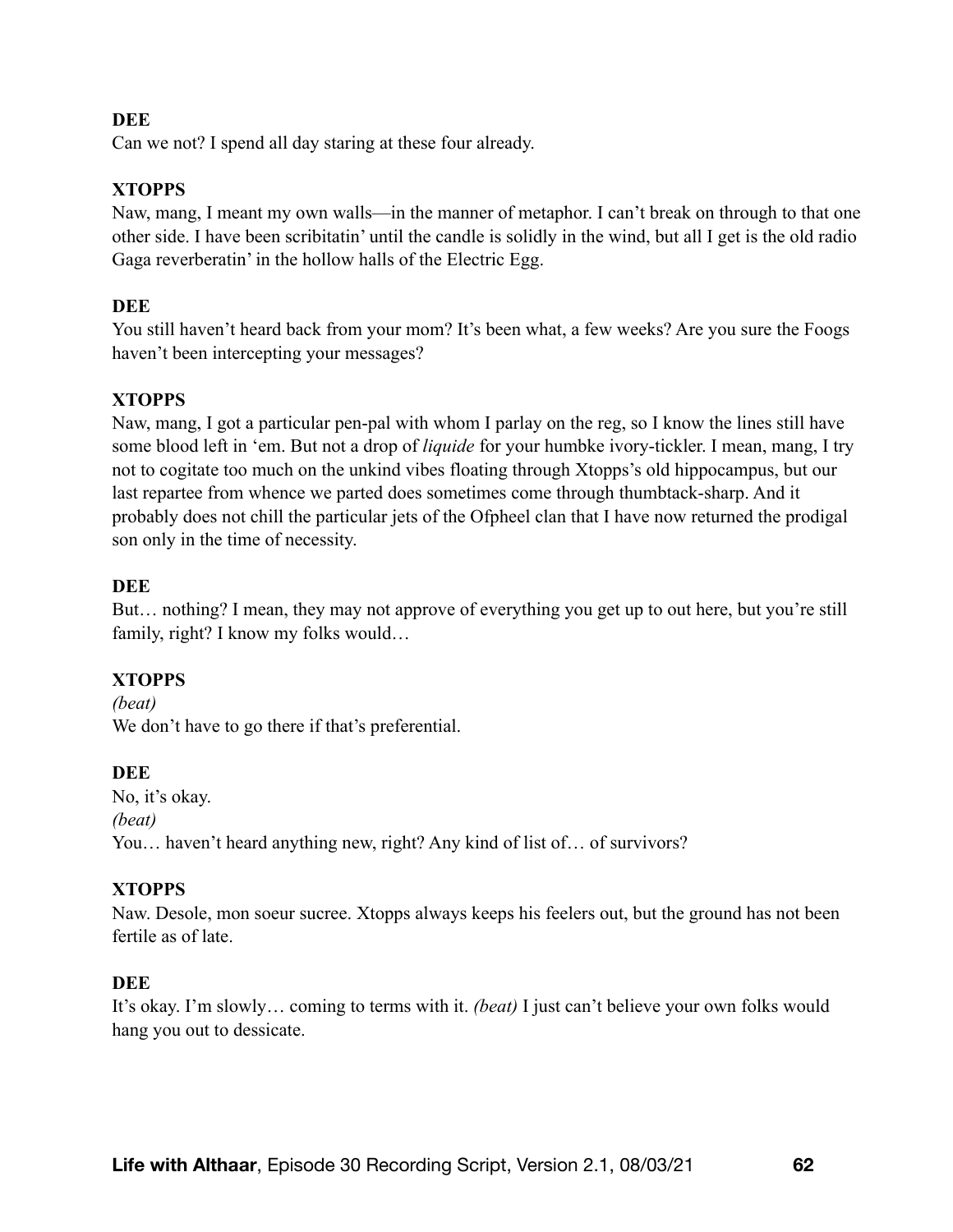# **XTOPPS**

I 'preesh the column of support, Dee, but all respect? You haven't glommed Xyb culture quite like it is. I know I may appear as vaxxed out as a hot girl summer, but the rest of the Resplendent Assembly ain't particularly hip to what I'm wavin' on.

### **DEE**

Yeah, I kinda picked that up from your quarter-cousin.

### **XTOPPS**

The thought has occurred to old Xtopps that… well…

#### **DEE**

What, Xtopps?

### **XTOPPS**

It's like, you know how when the Foogs started layin' down the heavy law? All our lighter-than-air shness at the Egg still continued for a time, but we were always lookin' like nails. So in the time of the hammer, could be this peanut-buttered Potentate needs to straighten up and fly cross-ways.

### *DEE starts laughing.*

#### **DEE**

Oh—sorry, Xtopps, I just… I can't even picture it. I mean, I know you managed it once, for like ten minutes, but I'm sorry, there's no way you could keep that up on the reg. Strutting around all regal, with a scepter up your butt?

#### **XTOPPS**

This may be an eyebrow-elevatin' experience for you, Dee, but, you know, the Fairgrounds changes people. In fact, this half-blasted, wayward Baronet has been holding court, if you can box the compass on that.

#### **DEE**

I… literally can't. Like—court court? With all the fixings?

#### **XTOPPS**

The same, Dee. Well, all the fixery old Xtopps can tolerate—I do have eminence over my own domain. But while I do admit some anomie vis-a-vis the standard Baronetcy, the Xyb-behind-thecurtain work is very much of the emerald variety.

#### **DEE**

Wow, Xtopps. I didn't know you had it in ya.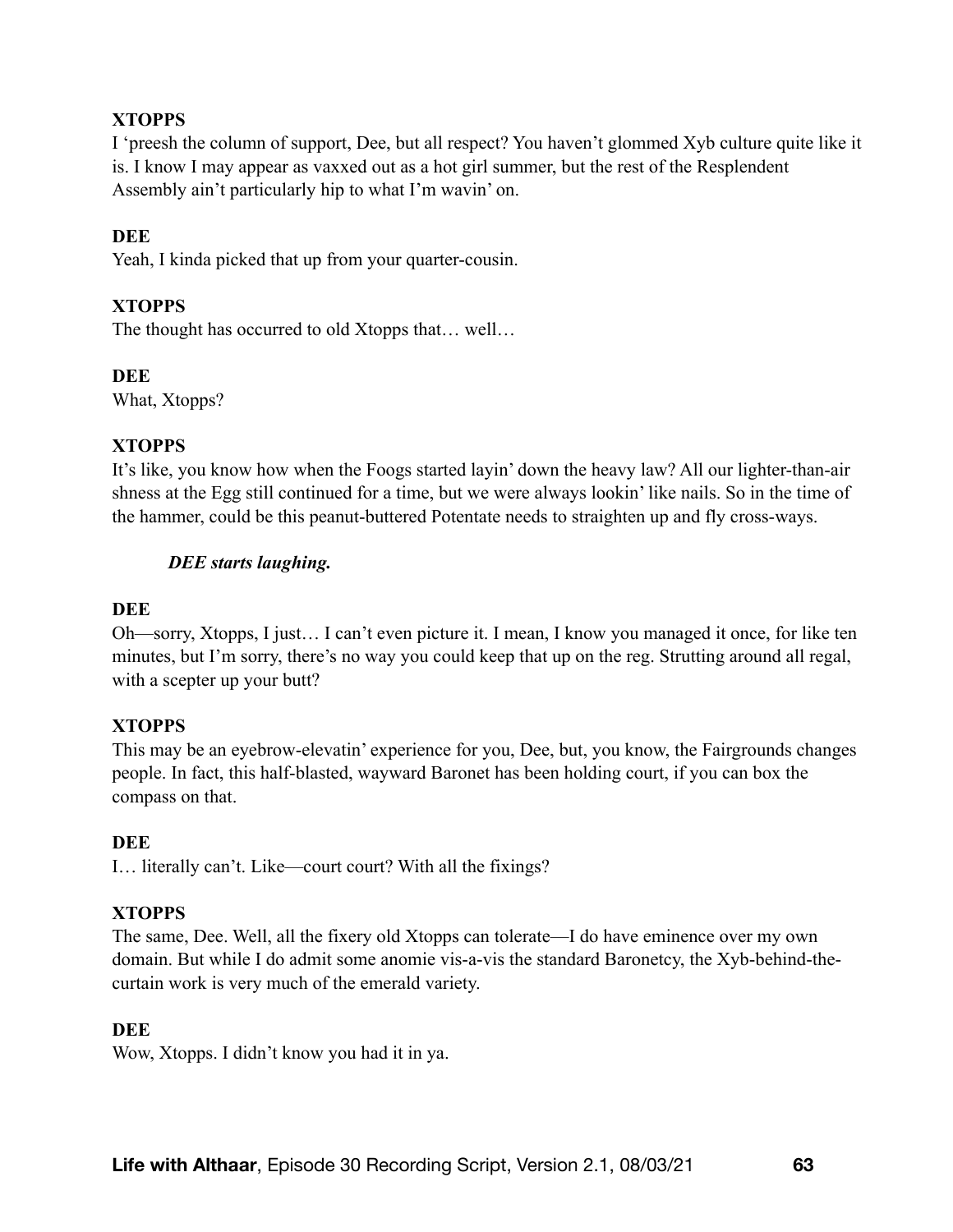# **XTOPPS**

You didn't know I was panoramic? And we are under the archway of a particularly non-cromulent age. I always tried to dangle off the "no-Sombrero" mantra, to simply let the sauce pour off the Freebird à l'Orange. But mang, it has gotten harder and harder to orientate. My cogitation vector is directionalized hard towards dis-ease. Without the sweet, sweet lubrication of the legumination, I would be one sorry-bottomed Xyb indeed.

### **DEE**

Yeah…

*(beat)* 

D<sub>0</sub>

Huh. How do I phrase this? Do you think, um…

That that's good? Like, I get the desire to escape and all. Frid, there's not much else to think about, here in this souped-up greenhouse footlocker. But these days? I don't think there is any escape. We're… We are actually in danger, Xtopps. Humans most of all, right now, but I think you know as well as I do that once the Foogs get us fully quadrilateral, it's Katdroogiax bar the door for the rest of you zoods.

# **XTOPPS**

I chom that, Dee. You know I do.

# **DEE**

So maybe… it's not good to escape. Maybe I need… maybe we all need you to be here, for real. As much as you can be. Because as bad as things are right now? All those colorful visions you got floating in that big, fleezeborp-jammin' head of yours aren't gonna protect you when it gets worse.

*[scene 12] JOHN is sitting in hydroponics. Not the one with ASHLEE, thank god. There's a pond with lilies, water laps gently from the artificial breeze.* 

### **JOHN**

### *(to himself)*

You know, this was always my favorite Hydroponics park. The flagstones. The little waves in the pond. The carefully-calibrated gentle breeze. I guess you must like it, too, huh? *(silence)* Okay, so you folks are probably just regular water lilies. That's nice too, actually. *(silence)* The breeze must help you with, like, pollination and stuff. I always assumed it was for us Humans, to make it feel more like home. Although I guess Earth isn't actually "home" for a lot of us. But maybe they have, like, an ancestral sense of what it should be like? Or, maybe they visit Earth and are like, eugh, what is this, where are the methane crystals, why is all this air hitting my face. *(silence)* Every little thing on this station was designed for a reason, wasn't it? *(small laugh)* Or maybe not, since the whole thing was thrown together by a bunch of yonked-out nulls who couldn't agree on which foot to use first in a potato-sack race. *(beat)* Not that there are potato sacks any more. Or potatoes, mostly. *(beat)* Could be that breeze is just leakage from a broken pressure duct. It's still nice, though. *(WSS! jingle)*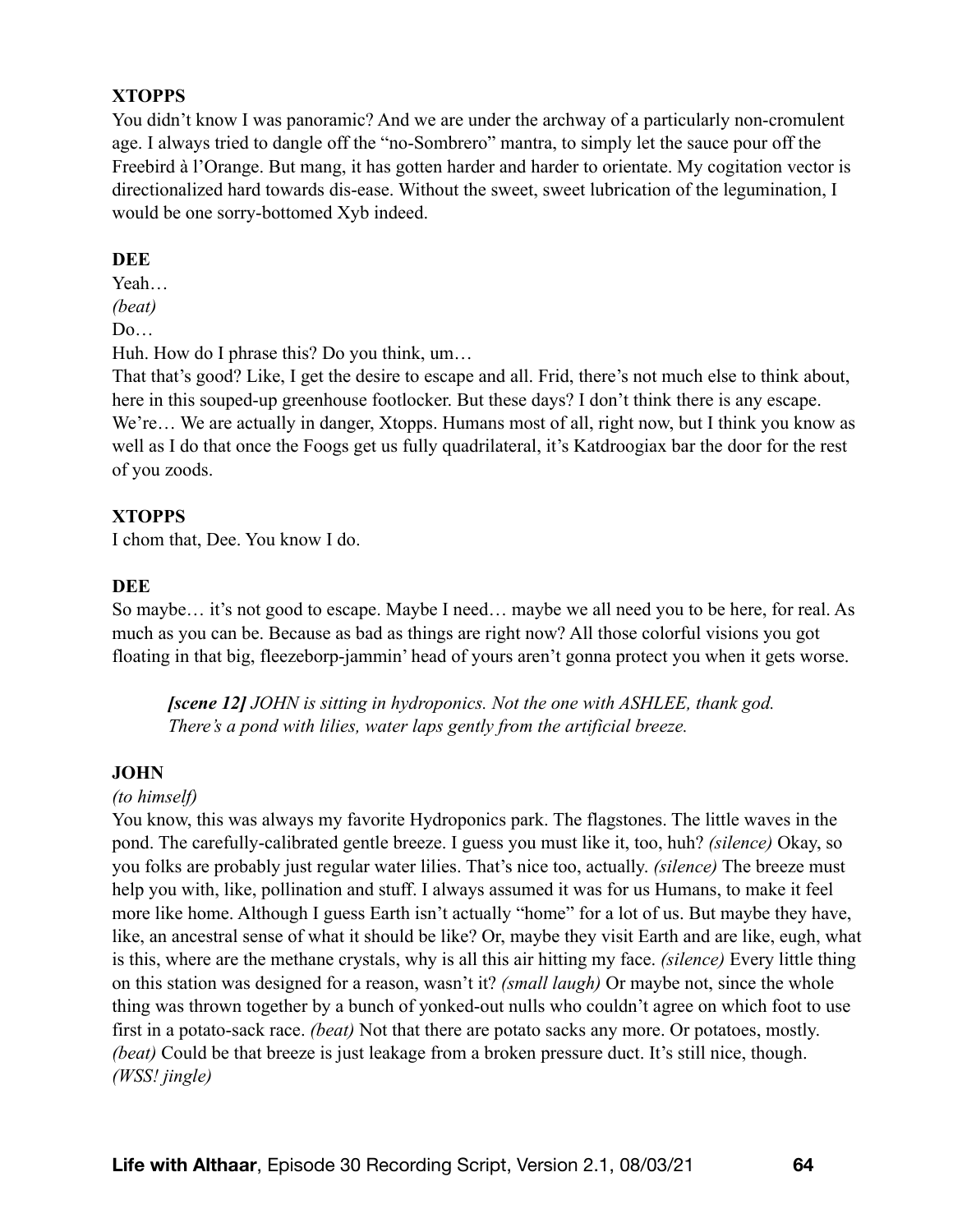And of course as soon as my day gets slightly less miserable, the Fairgrounds intervenes. What've we got this time? *(bleepity of opening the work order)* AV board needs re-pointing over in… The Trundle in the Jungle pavilion? The frid is that? Well, at least it's not far.

*Exits through a door to the corridor. Other people pass by—we can hear footsteps sometimes. Casters.* 

# **JOHN**

Tav 25… That's one of the old sports complexes, isn't it? I thought those all got mothballed. Well, except for the jai alai courts. *(hums "Plants Are Great")* And now *that's* stuck in my head again. Mrs. F sure knows her way around an earworm. *(he passes someone in the corridor)* Oh, hey Sheryl.

# **SHERYL**

Flot off, Booster.

# **JOHN**

Have an efficient day! *(to himself)* Yes they're really really—great. Ugh. *(he's at an elevator bank; presses a button.)* Maybe the muzak in the elevator will help?

*Elevator doors whoosh. The elevator is playing a muzak version of "Plants are Great."* 

### **JOHN**

Or maybe not. Oh, hey, Foreman-Bot. You on this job, too?

### *Elevator reminds them where they are, as it does.*

### **FOREMAN-BOT**

Sure am. When I saw they needed a maniputor in my old stomping grounds, I couldn't pass up the opportunity to roll down memory lane.

### **JOHN**

Oh, you used to work there? So, it's what, a boxing ring?

### **FOREMAN-BOT**

Yup. That was my beat back before the refit, doing sparring demos. When I wasn't up in the Pressure-Based Cookery pavilion, that is. Been a long time since I've laid scanners on the place. Funny, I never heard anything about them re-activating it. Doesn't seem like the sweet science would be the Fugulnari's pot of mulch, does it?

### **JOHN**

Yeah, it's weird, right? There's nothing down there for anyone to look at these days, so why would the Committee put in a maintenance ticket for some old lightboard?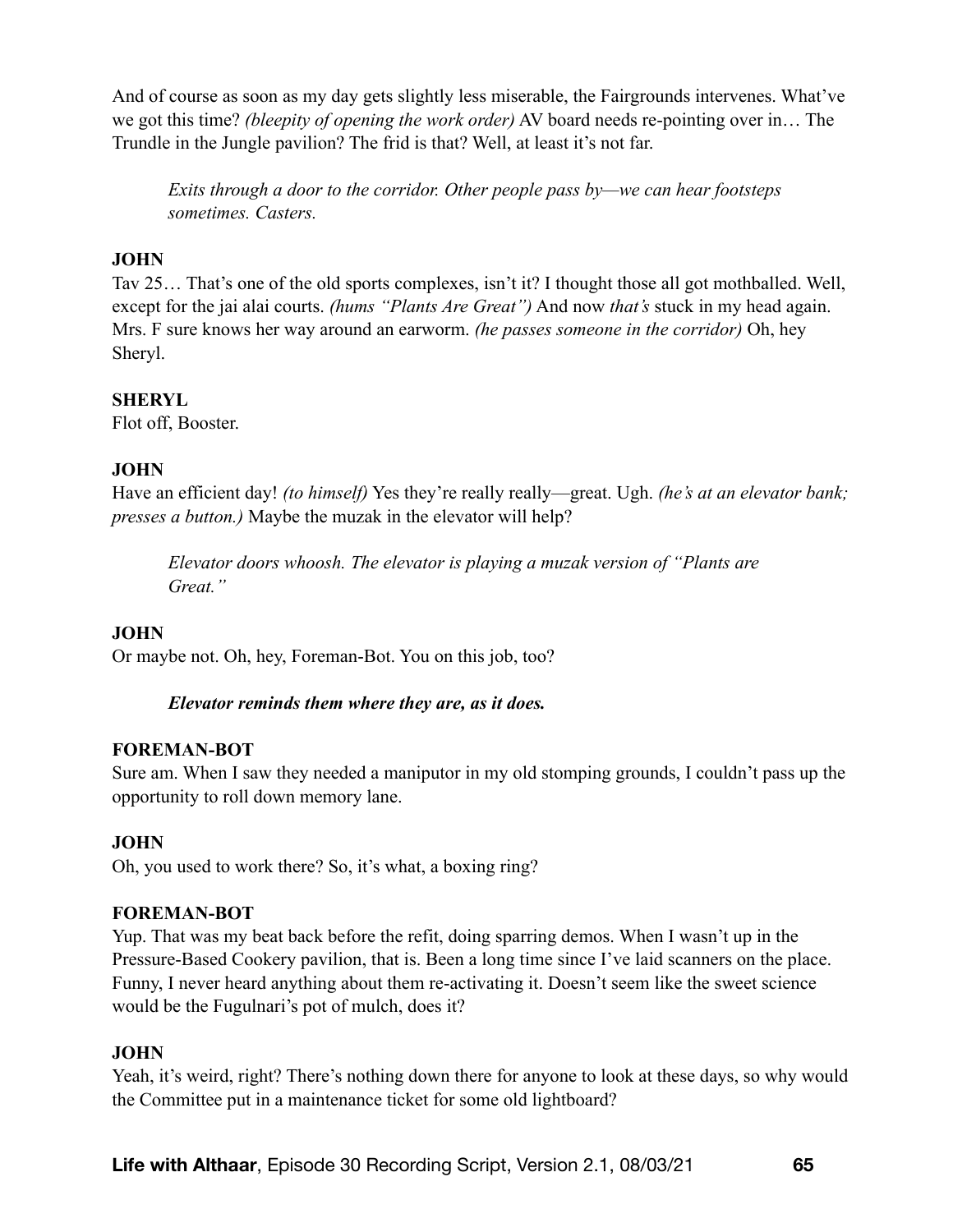#### **FOREMAN-BOT**

You tell me.

*They stand in silence. The elevator announces their arrival and the doors slide open. They make their way to the board.* 

### **FOREMAN-BOT**

You remember from our last tag-team, right? First I lift, you solder. Then we switch.

### **JOHN**

Got it.

*Equipment-hoisting, panel-opening, and tools being fired up.* 

### **JOHN**

So, uh. I've been thinking a lot about what you asked me, the last time we did a job like this. You know, about… If it came to it, would I think twice about scrapping a robot for parts, to save a Human life. And I haven't been able to get that out of my head. Like, I know the right answer, in theory, but in the heat of the moment… I don't know if I'd actually put that theory into practice. I mean, obviously I hope I never have to make that kind of decision in the first place, but if I did… Well, if I'm honest, I probably would save the Human first. So I started thinking about why that was.

*FOREMAN-BOT grunts. He's listening, but doesn't want to lead the witness.* 

### **JOHN**

And, well. I— *(soldering)* Hang on a minute—there! Anyway, I guess what I came up with was that we Humans sort of grow up thinking that… that Robots are people, but not, you know. People. That you don't feel pain the same way we do, so… So, when something bad happens to you, it doesn't really… count. Not like the kind of pain we understand.

### **FOREMAN-BOT**

Mm hmm.

### **JOHN**

But, well, listening to all your stories… Obviously you can be hurt. And we've hurt you a lot.

### **FOREMAN-BOT**

It's been a big day for you.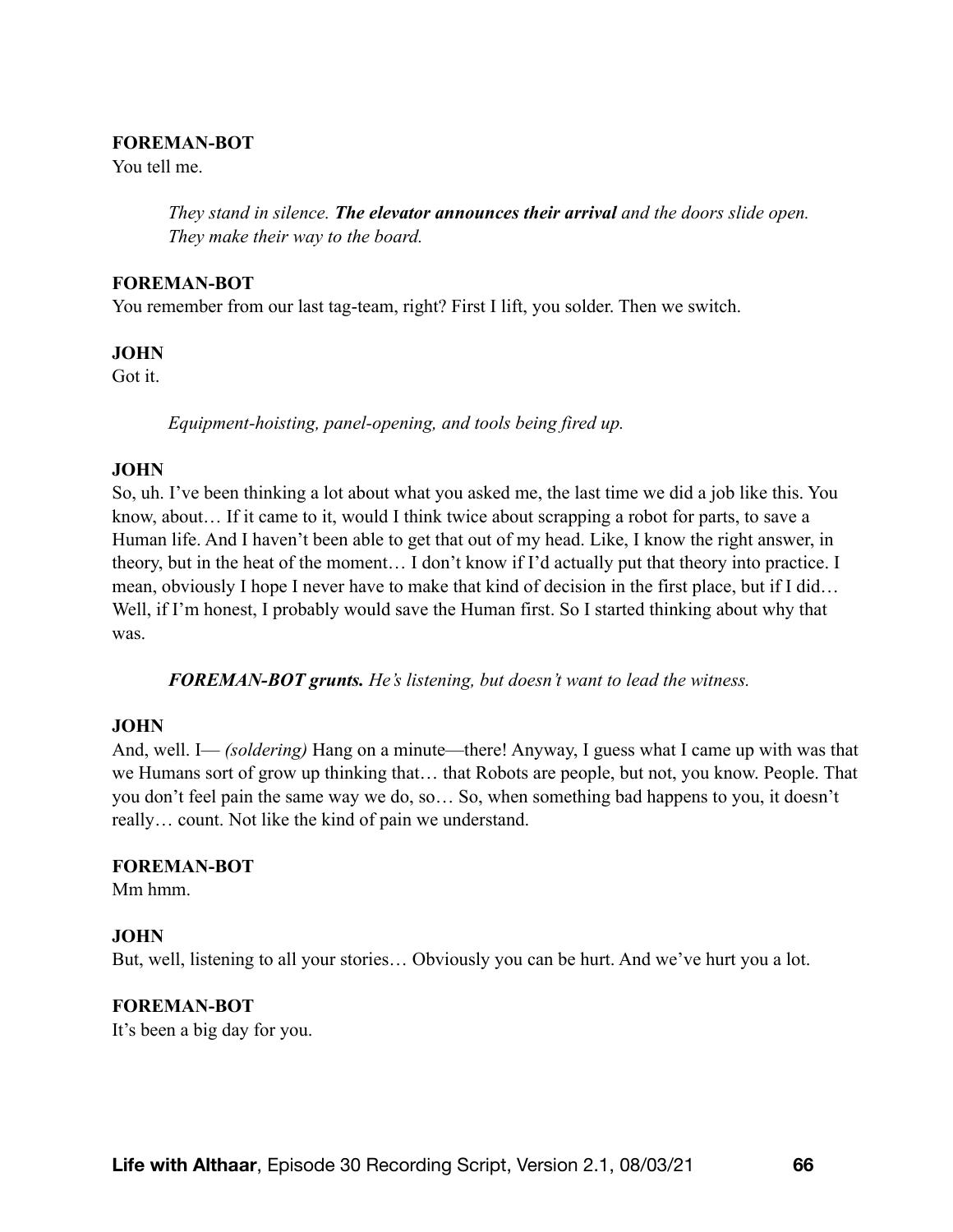### **JOHN**

Yeah. So I realized, like… Even if I literally never have to choose between a Human and a Robot, I'm still making choices. All the time. About what I'll speak up about, and what I'll put up with. I used to think that, you know, I wasn't actually exploiting any bots myself, I would never do anything like that, so… And, you know, even if you want to help, it's hard to figure out how you can. There are, like, all these systems, that have been chugging along forever and ever, keeping things the way they are. So what can one Human possibly do about it? But that's not really enough, is it? Letting it happen isn't as bad as making it happen, but it isn't good either. So I think I need to step up. And, you know, I am just one Human, but, I'm a Human who's also a bot. So maybe I *can* do something. Convince a few of my fellow Humans to listen to my fellow bots. Or maybe not. But I think I should try.

### **FOREMAN-BOT**

I'm glad to hear it, kid. Hold that up a little higher, would ya?

*They work in silence for a moment. Sparks.* 

#### **JOHN**

And, you know, I may not be able to scan any memory files from the bad old days of the RRF, but, like, the reason I have days off, and a paycheck I can spend wherever I want, and, at least theoretically, the right to not get crushed by large machinery? That's all because some Humans had to fight other Humans who didn't want us to have any of that. Every single good thing we have, all of us, is because someone fought like hell to get it. And… I mean, I knew that before, but. After talking to you all? I think I actually get it.

#### **FOREMAN-BOT**

*(not unkindly)*  We're more alike than I think, you and me? That sorta thing?

#### **JOHN**

Pretty much.

#### **FOREMAN-BOT**

*(finishes soldering)*  Heh. All right, that should do it. Let's see if she still runs.

> *A switch, and then the sound of lights vooming on, a carousel shuttering alive, recorded audience cheering for Foreman and Ali, the bell in the ring.*

#### **JOHN**

Whoa.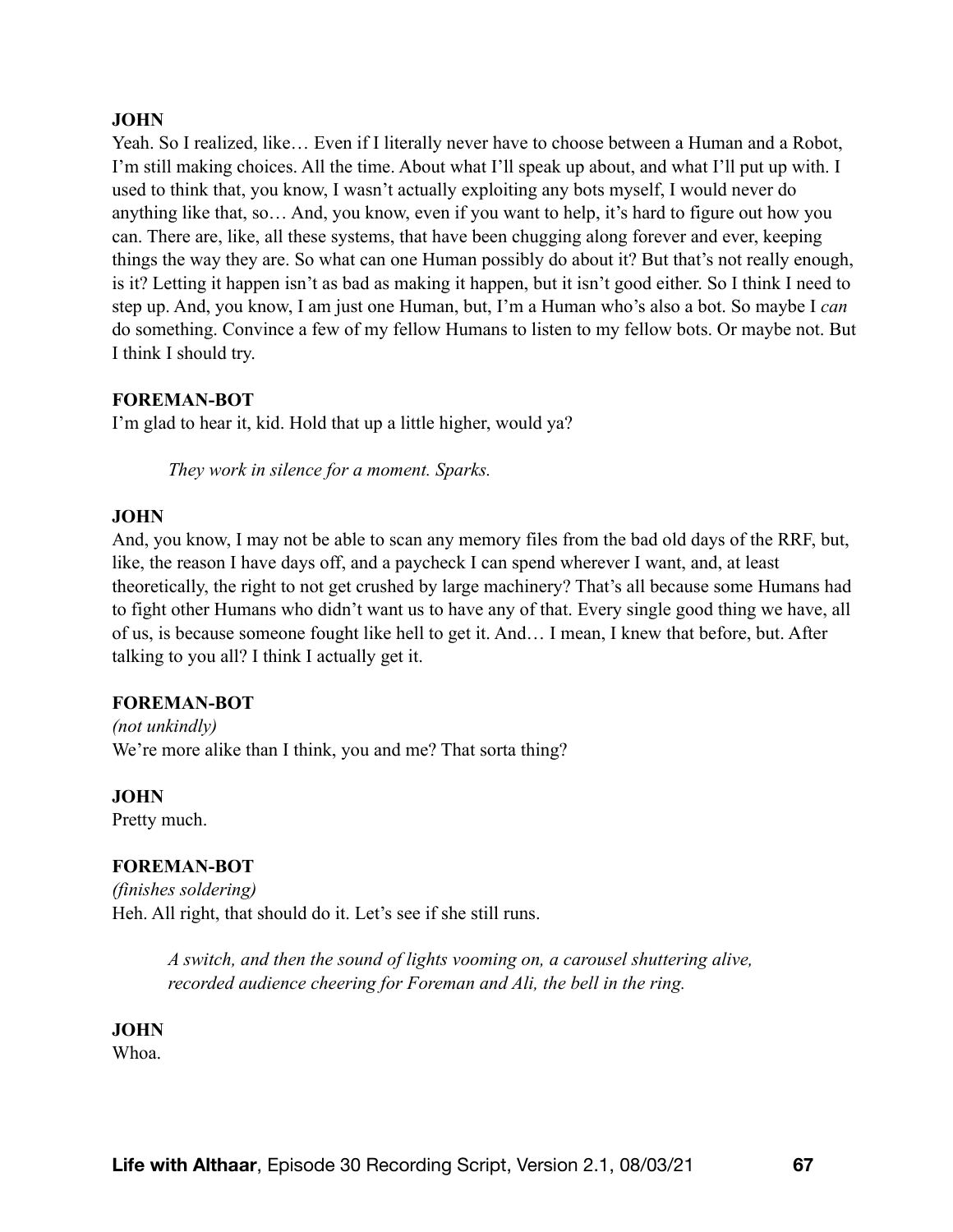### **FOREMAN-BOT**

*(chuckles)*  Right?

# **JOHN**

It's too bad all this is just sitting down here, with no one to appreciate it.

### **FOREMAN-BOT**

Yeah. Although, I lost the title in this one. Or, you know, the Human Foreman did. You ever hear what he said afterwards?

### **JOHN**

No.

### **FOREMAN-BOT**

It just wasn't my night.

### **JOHN**

Heh.

*FOREMAN-BOT shuts the display back off, and it slowly winds down.* 

### **FOREMAN-BOT**

It's strange, being a bot programmed to act like a Human. All that information zipping up and down my circuitry, and I still don't understand why you folks would want to hurt each other. Robots can be programmed. Humans… well. I guess it's like you said, Humans can be programmed too.

### **JOHN**

Yeah.

*Beat.* 

### **JOHN**

Foreman-Bot? I wanna answer your question. From before. About who I am.

### **FOREMAN-BOT**

Oh?

### **JOHN**

Yeah. It's… It's actually not a question it's necessarily a good idea for me to answer? But I think I need to. So you can understand.

### **FOREMAN-BOT**

Okay.

**Life with Althaar**, Episode 30 Recording Script, Version 2.1, 08/03/21 **68**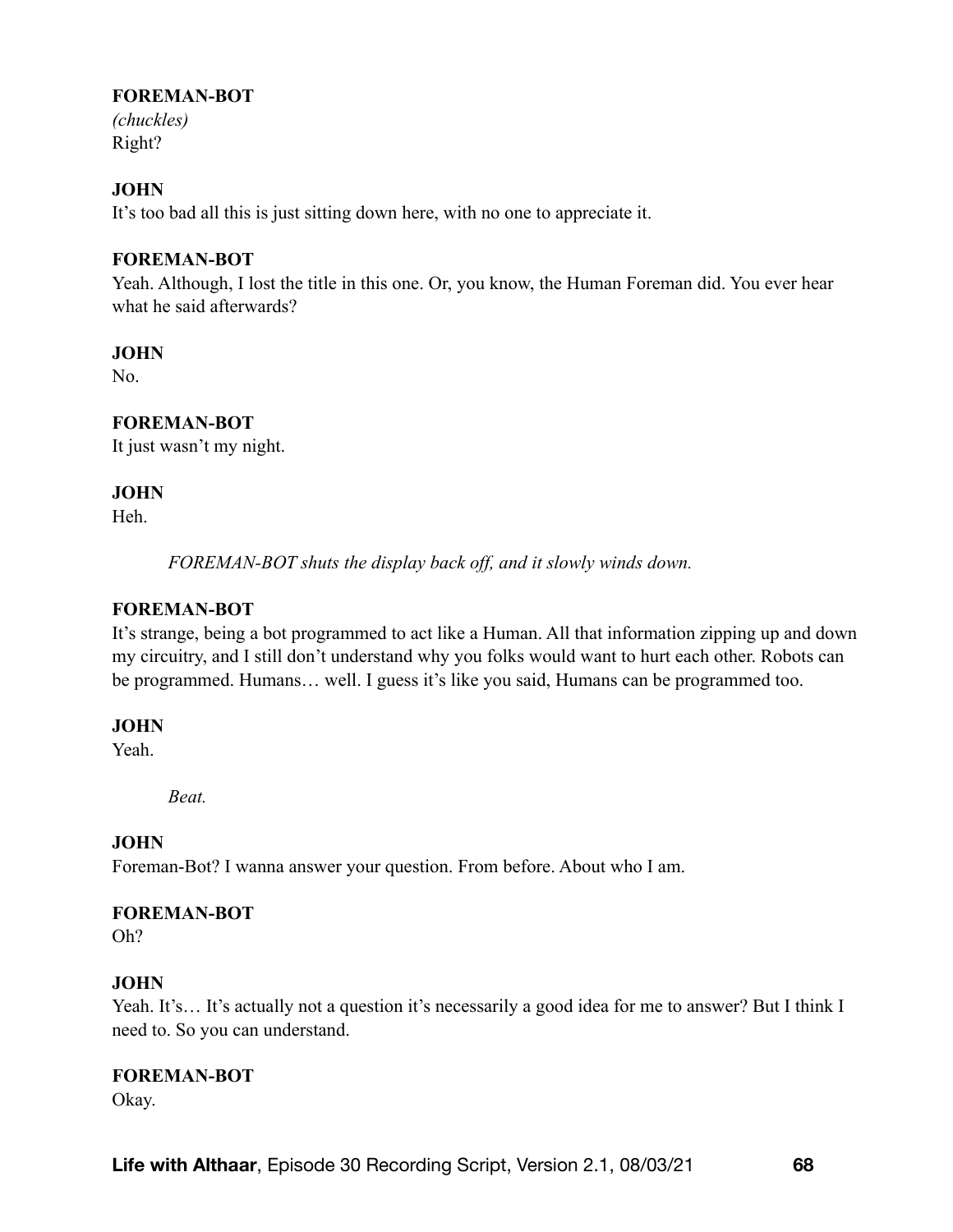### **JOHN**

All right. So. After what went down at New Year's— You remember?

### **FOREMAN-BOT**

With RAM like mine, kid, I remember everything. But I doubt anyone around here is going to forget that night anytime soon.

### **JOHN**

Right. Well, after that, some people—and don't ask me who, because that's definitely not my secret to be spilling—they asked me to, well, to pretend to be something I'm not. To pretend… to support the Fugulnari. To sign up as a Booster, to publicly declare my allegiance to the aliens who want to subjugate my species, so I could get information from the inside. So I could maybe help put a stop to it. And… I didn't know if I could. But I said yes.

### **FOREMAN-BOT**

*(understanding him)*  My man. Good on you.

### **JOHN**

So, yeah. That's who I am. Not actually a Booster, not legally a Human, not really a robot. Just a guy who was asked to take a reckless, terrifying, potentially lethal, possibly pointless risk. A guy who peed in his pants a little about it, and then went ahead and did it anyway. And now, a guy you could get mulched with a quick word in the wrong ear. Or whatever the Foogs hear with, I've never been clear on that. I'm placing a lot of trust in you here, is what I'm saying.

### **FOREMAN-BOT**

I appreciate it, kid. And you don't have anything to worry about. Not from me.

### **JOHN**

**Thanks** 

*They sit in silence for a while, listening to the bells and the crowd* 

### **JOHN**

Didja ever, you know. Win one?

### **FOREMAN-BOT**

Against Ali-Bot? Ha. He's the greatest, you know.

### **JOHN**

But you were no slouch either, right? And you fought a lot of bouts before they shut this place down, I'd think every once in a while you'd manage to beat the odds.

**Life with Althaar**, Episode 30 Recording Script, Version 2.1, 08/03/21 **69**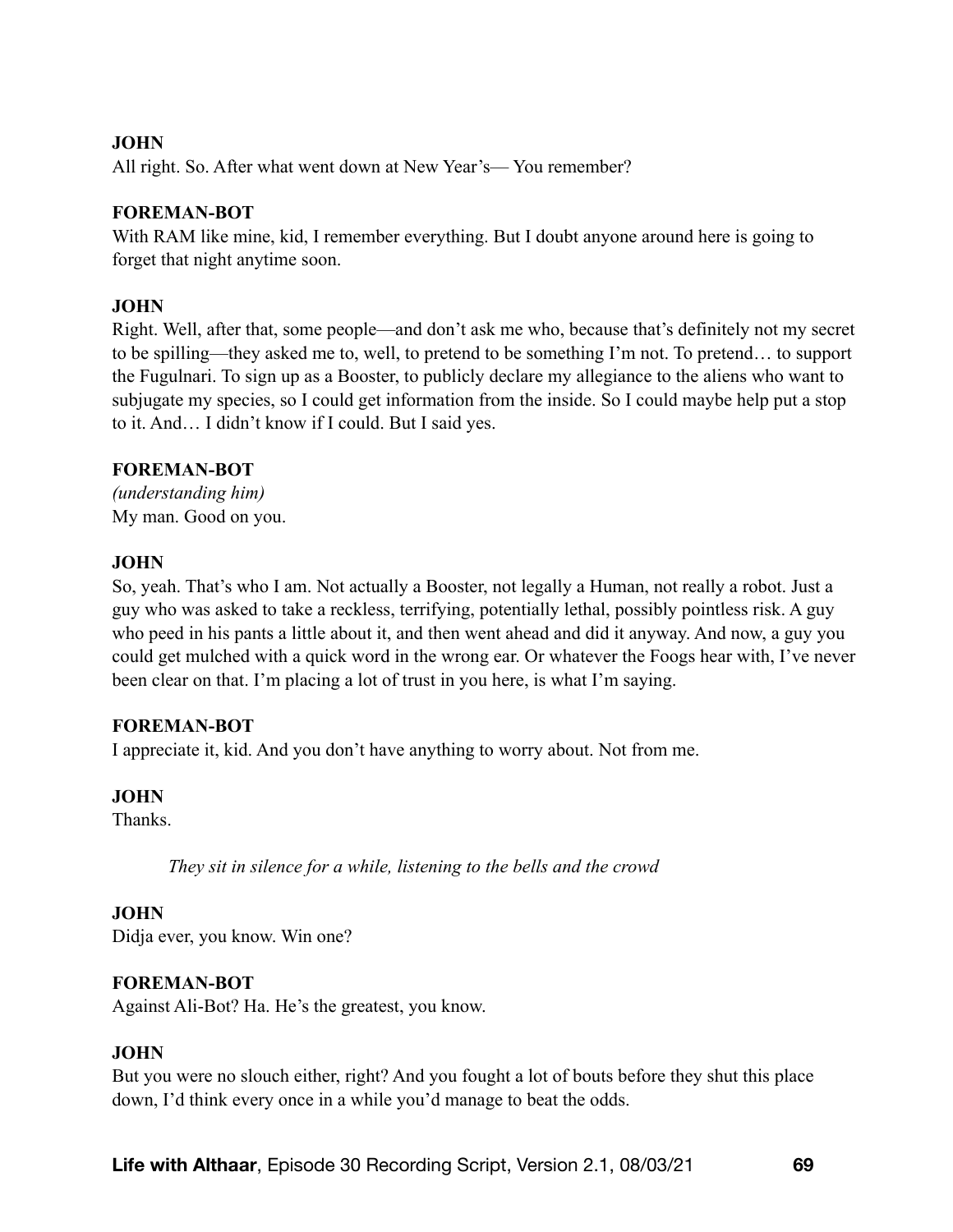### **FOREMAN-BOT**

Well, between you and me? Couple of rehearsals, I slipped a teensy magnet in one of his gloves. *(laughs)* Told him about it afterwards. Had a laugh over it. Ah, good times. He's long gone, though, headed out as soon as he managed to finance his refit. Think he's somewhere in the Proxima system now, working as a mail-bot? Something like that.

### **JOHN**

Delivering mail? So… are you still in touch? Because…

### **FOREMAN-BOT**

Because?

### **JOHN**

Okay, I don't want to get you in trouble or anything, but the Resistance could really use your help.

#### **FOREMAN-BOT**

With?

### **JOHN**

Getting messages off station. With the travel restrictions getting even tighter, and the Foogs inspecting the mail, we can't contact any sympathizers in other Human settlements, or even be sure they exist. But you bots are pretty much free to go where you please. At least, more than we are. So if you were willing to… to pass messages for us, to help us co-ordinate, share information… I understand if you don't want to take the risk, but—

#### **FOREMAN-BOT**

Hey, don't sweat it, kid. I'll help.

#### **JOHN**

Just like that?

#### **FOREMAN-BOT**

Would it surprise you to know I've already been doing that very thing?

### **JOHN**

Uh, yeah? I feel like someone should have mentioned that at some point before I spent weeks stewing about how I was going to broach the subject. I mean, I know I'm undercover, but streez.

#### **FOREMAN-BOT**

Oh, I haven't been doing it for the Resistance. Just, you know, the occasional favor for a friendly Human. And then, well, you got a big Foogy pat on the back for getting one of those friendly Humans disappeared, so I wasn't exactly in a trusting mood after that, you know?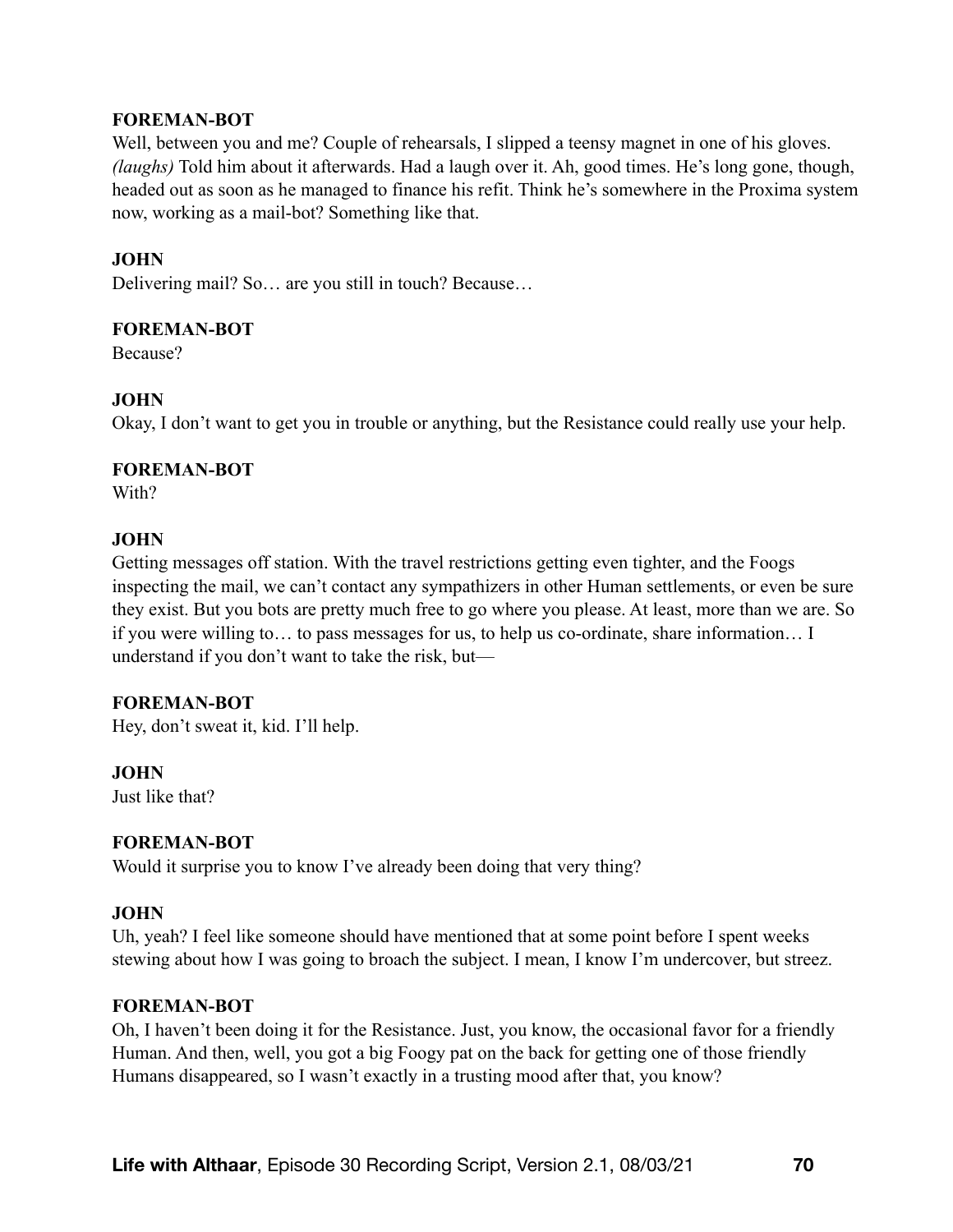# **JOHN**

Oh. Right. Sorry. For what it's worth, I didn't get those people in DPC 5 arrested. Not on purpose, at least.

### **FOREMAN-BOT**

Sure, I figured it was something like that. Anyway, yeah, I've been passing on some messages, no reason I couldn't manage a few more. The other card sharks'll help too. And the regular shark. We've actually been cooking something up.

### **JOHN**

That's, wow. That's really really good to hear. I'll pass that on, ok? Probably they won't want me to be directly involved, in case the Foogs get suspicious, but someone will be in touch.

### **FOREMAN-BOT**

Got it. I'll keep my receptors peeled.

### **JOHN**

…Can I ask you something else?

### **FOREMAN-BOT**

You want some fighting tips? Step one: you need to put in some serious work on those noodle arms of yours.

#### **JOHN**

I'll see what I can do. But that wasn't the question.

#### **FOREMAN-BOT**

Shoot.

#### **JOHN**

Yeah, that kind of is the question. If this ends up being a shooting war? What side do you think the bots will take? I know I asked you before, but we didn't get into the specifics. And this could end up being really important.

#### **FOREMAN-BOT**

Left to their own devices, probably most of 'em won't take a side.

#### **JOHN**

That's what I was afraid of. Do you think… do you think there's any way of convincing them to help us? Not forcing them to, or reprogramming them, just, you know. Asking. Do you think that might make a difference?

#### **FOREMAN-BOT**

That. Is a very good question.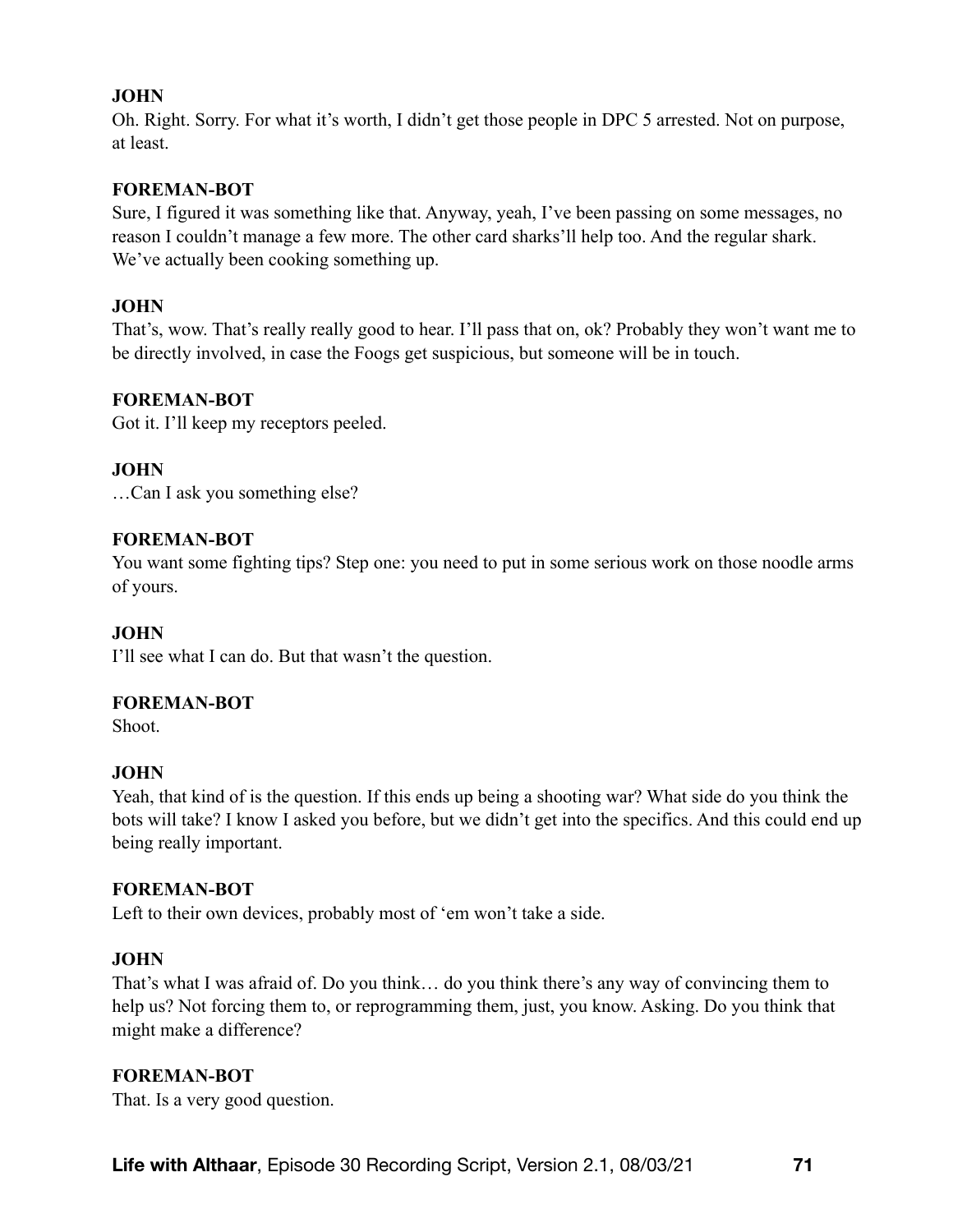### **JOHN**

You don't know either, huh.

#### **FOREMAN-BOT**

I didn't say that. I said it's a good question. It might be the first time a Human…ish person has ever asked us for something like that, instead of just taking it.

### **JOHN**

Well, I'm asking.

### **FOREMAN-BOT**

I think… there is a decidedly non-zero chance that there is a way to do this.

### **JOHN**

There is?!

### **FOREMAN-BOT**

But you've been a bot long enough to know that the only way to get anything done is through the Union. Give me some time to whip votes, maybe we can reopen the the Priority Override discussion at the next meeting. You do this right, you might could get a strike going.

### **JOHN**

Really? That would be amazing.

#### **FOREMAN-BOT**

Mm, now that I think about it, better make it the meeting after next. Your motion to table didn't technically go through.

#### **JOHN**

Hey, I'll take it. That'll give me time to brush up on Robots' Rules of Order beforehand. And make sure the proposal is the recommended 17 pages, and, oh streez, I'd better—

### **FOREMAN-BOT**

Kid.

### **JOHN**

Yeah?

*Sounds of a robot arm extending; a "hand" shake.* 

### **FOREMAN-BOT**

Don't worry. I've got your back. You're a Union bot.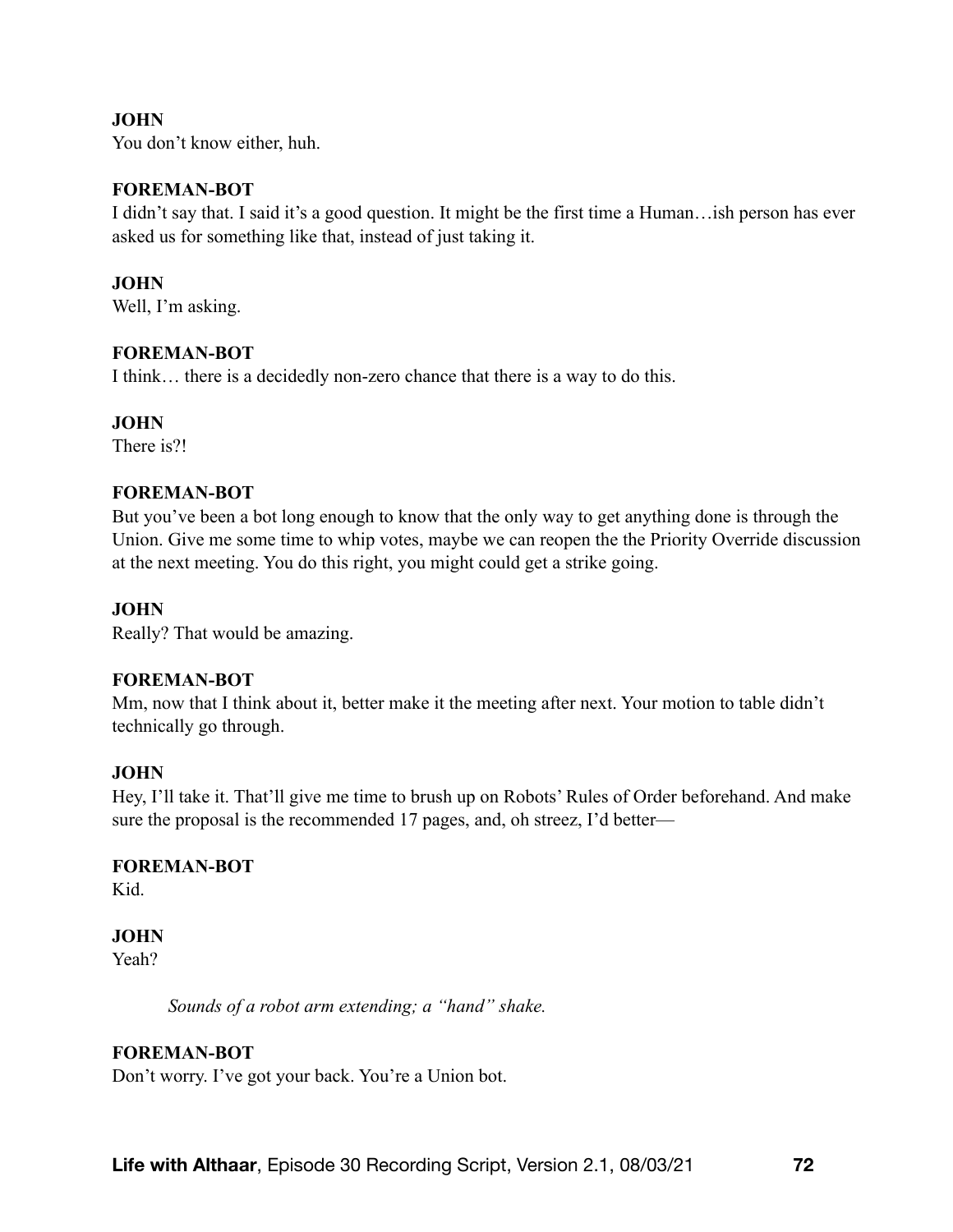### **JOHN**

**Thanks** 

*They shake. Footsteps and wheels move off toward the elevator. Creaking from the vents. A rustle of jungle-grass…* 

## **H.F.**

*(in the vent)*  …No flottin' way.

> *[scene 13] Interstitial music. TORIANNA and FRALL, back in the Commander's office.*

## **TORIANNA**

Well! That went, uh, swimmingly. Much better than I had expected.

# **FRALL**

Agreed, Commander. Big Steve took to you like, well, like a Dilurian to an omni-directional bidet.

## **TORIANNA**

…I'm not sure I appreciate that comparison, but I'm not going to squander this rare celebratory mood making a thing of it.

## **FRALL**

As you like, sir.

## **TORIANNA**

So you were watching all that, then?

## **FRALL**

Yes, sir, I was… poking my nose in. So to speak.

#### **TORIANNA**

Eugh. So, what do you think? It seems like we got everything we could have hoped for out of that meeting.

## **FRALL**

I agree, sir. We will of course need to establish some manner of covert delivery system for Caridada's… aid packages before they can be of any actual use. But all in all, a very productive cycle's work.

#### **TORIANNA**

Thank you, Frall.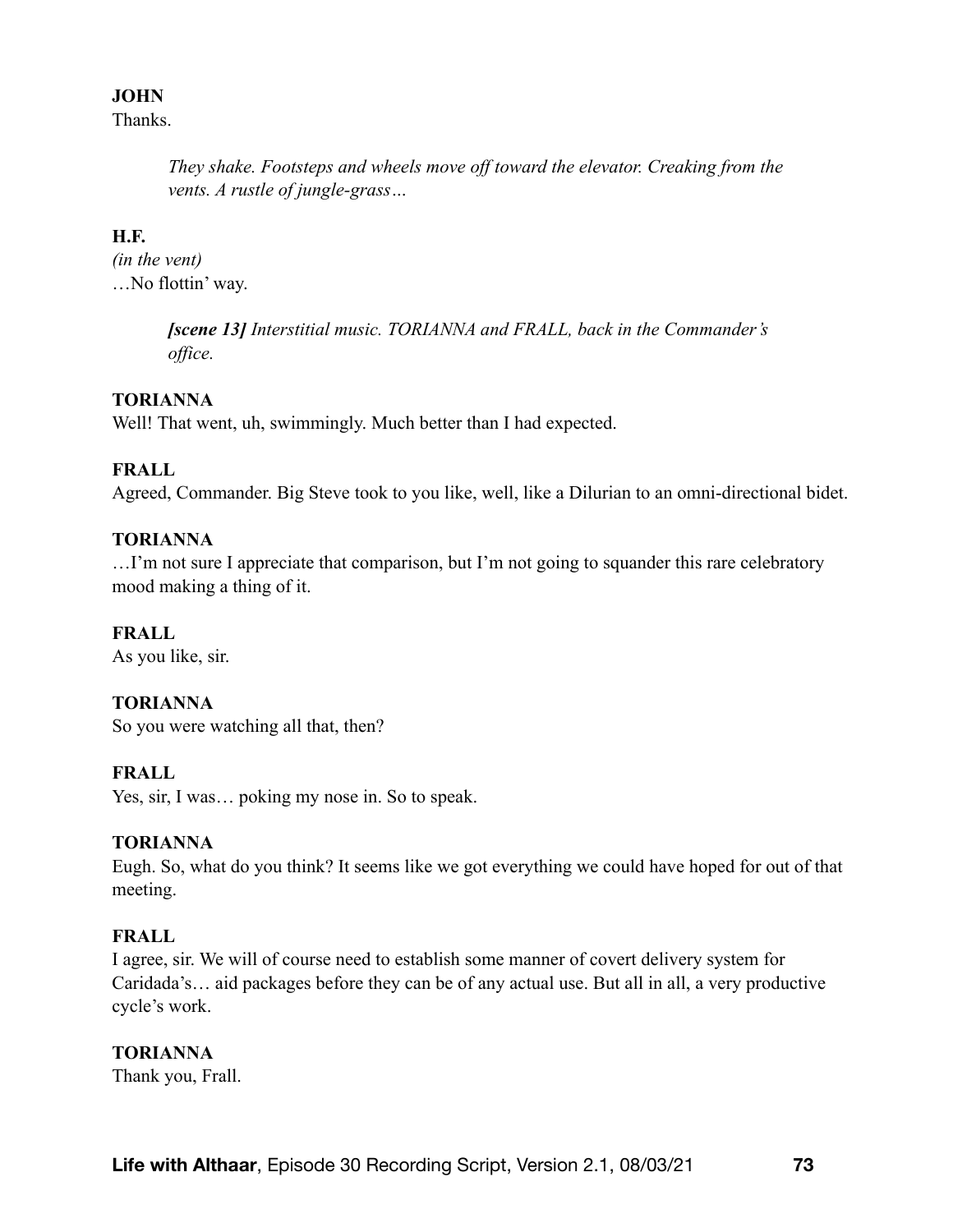### **FRALL**

You could celebrate your accomplishment with a sampling from the EnervaCrunch sampler basket on your desk.

### **TORIANNA**

The what now? Where did *that* come from?

### **FRALL**

It would appear the Dilurians have, within the past six hours, branched out into the masticable Clean Energy Bar market as well. Would you care to sample one?

### **TORIANNA**

Eh, I don't think so. My taste buds are still recovering from all those RevitaSlams.

### **FRALL**

Are you sure, sir? You have not eaten anything for the last 16.23 hours.

### **TORIANNA**

Really? *(thinks over her day)* Huh. I guess you're right. I was so keyed up about my presentation, I didn't even notice. And I suppose these lovingly-crafted gift baskets are a kind gesture, even if they were put together by a collection of assholes.

#### **FRALL**

Was that double entendre deliberate?

#### **TORIANNA**

You're the one who can read my thoughts, Frall, I'm sure you can figure it out.

#### **FRALL**

Oh, I was fully aware of your intent, Commander. But I felt the follow-up question would be appropriate, by way of demonstrating that I did indeed "get" the play on words.

#### *TORIANNA crunches into the energy bar.*

## **TORIANNA**

*(sputtering)*  Yeccchhh! That's even worse than the teas!

#### **FRALL**

Speaking of gift-baskets, Commander…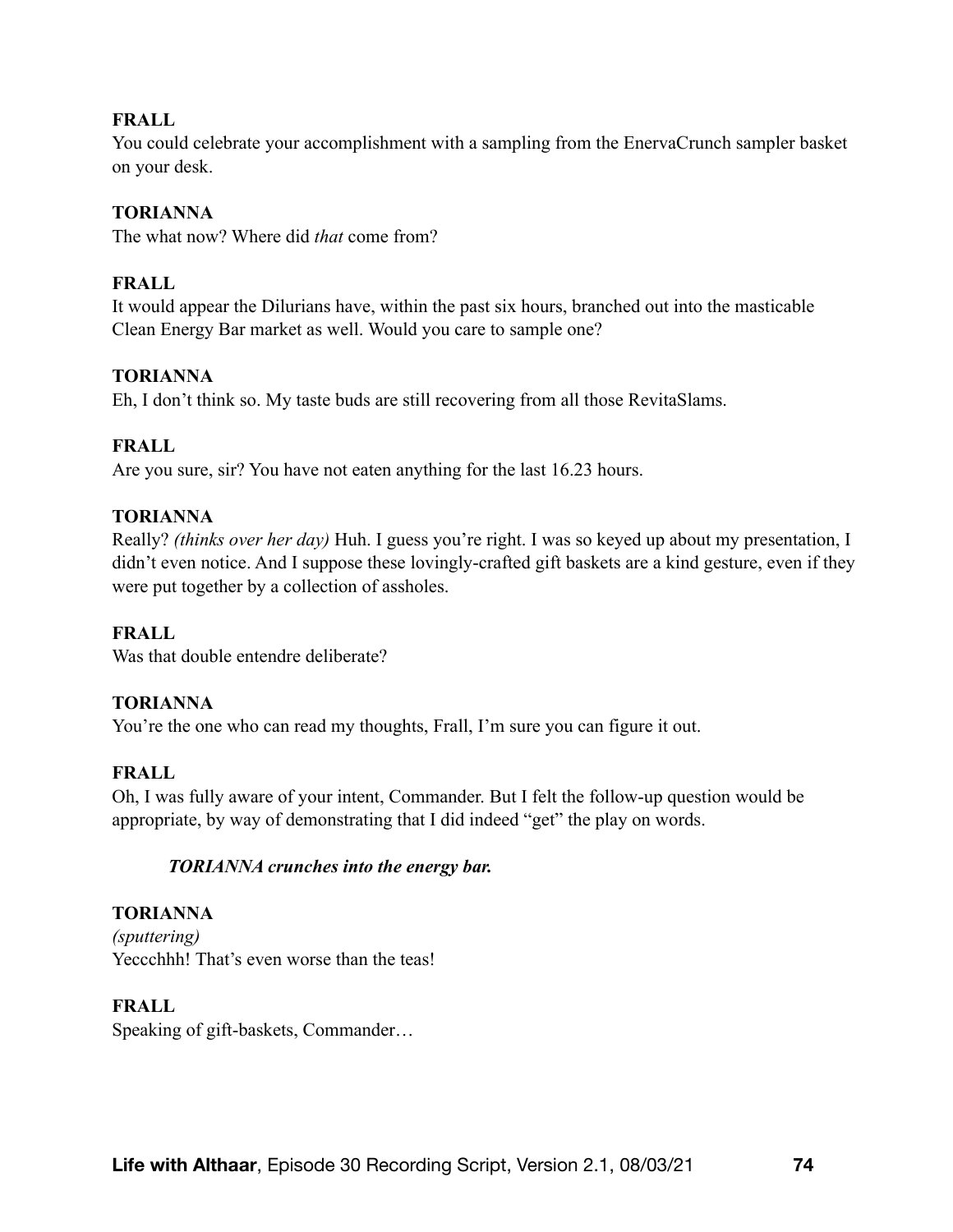### **TORIANNA**

Oh! I'm sorry, Frall, I completely forgot to get you your own basket, I was so preoccupied with— Hey! Did you trick me into taking a bite of this disgusting concentrated dog-food plank just to get back at me for that?!

### **FRALL**

Me, sir? Why, I wouldn't dream of it. *(beat)* Would you care for another cup of RevitaSlam to wash out the taste?

> *[scene 14] Transition to the green room at the Egg. XTOPPS has received a diplomatic pouch.*

#### **XTOPPS**

Ah! Another delivery has crossed the rubric! Would this correspondence be double-marsupial? Open, says me! *(he retrieves a datastick from the secret compartment)* It is indeed! Hello, hello, my shiny new friendo. Allow me to plug you in, and perhaps I shall gauge the metric of your datastick—

*A blooping.* 

### **FACTOTUM**

*(from the datastick)* 

Gird your unworthy selves for the imminent splendor of The Most Serene Amplified High Notability, J'Yallen Dwan B'techer Men'Walz, Daughter of J'Bellent, House Byllaburt, of the Grand Duchy of Prang!

#### **XTOPPS**

*(baffled)* Auntie Len?

## **J'YALLEN**

*(also on the datastick)*  Ahem… is this thing on?

Very well. Dearest quarter-cousin. I address you on behalf of the Grand Duchess your mother, as she remains too grief-stricken by your disregard for the Fifty-Three Principles, not to mention the very honor of House Byllaburt, to engage in any correspondence. I hope this missive finds you well, although in truth it should not be finding you at all, as the Baronet of Kandephaa'a ought rightly to be receiving his correspondence in the Tourmaline Palace of ancient Hwyine, and not in some musician's hovel at the back of an utterly irredeemable *cesspit* of imbibational degeneracy!

*(cont.)*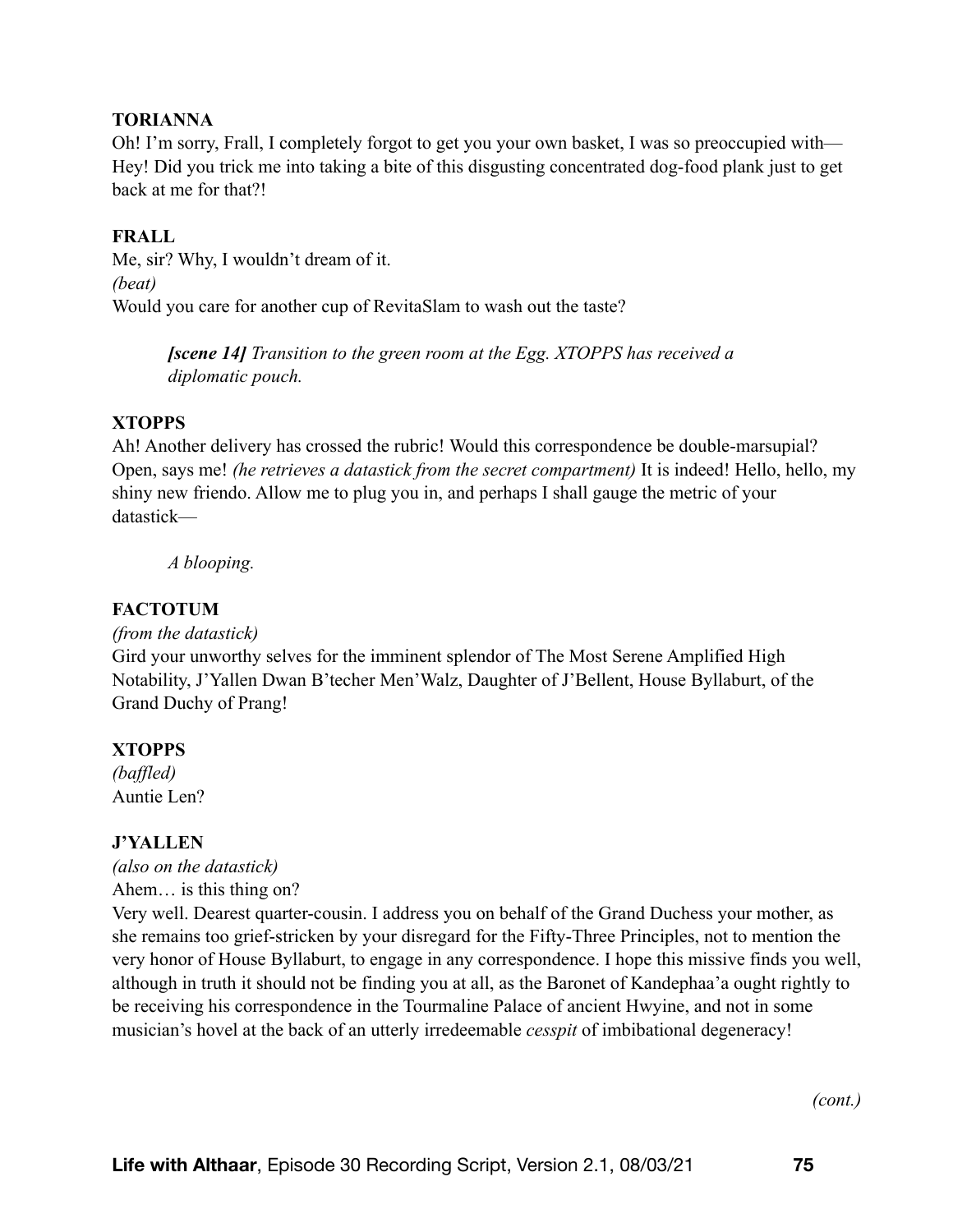Nonetheless. Those of your House who still adhere to *some* sense of *decorum* have perused your dispatches, and have moreover received confirmation of these troubling reports from this "special friend" of yours, whom you have instructed us not to mention by name—perhaps the first act of subtlety you have managed to perform since you first abandoned your ancestral exigencies and decamped to wallow in the League of Humans' most utterly squalid hinterlands. So I suppose you are to be congratulated in that regard. Factotum—clap for me!

### **FACTOTUM**

Marvel at this round of applause, commissioned for your unworthy ears by The Most Serene Amplified High Notability, J'Yallen Dwan B'techer Men'Walz, Daughter of J'Bellent, House Byllaburt, of the Grand Duchy of Prang!

*Rapid clapping noises.* 

### **J'YALLEN**

No, no! Slower! Slower, you fool! I was being sarcastic!

*Slower, sarcastic clapping noises.* 

#### **J'YALLEN**

Enough! Now, then.

While we do find the contents of your dispatches to be of concern, quarter-cousin, it should come as no surprise to you that we, the illustrious and *highly decorous* House Byllaburt, cannot appear to cater to the whims of such a profligately unorthodox junior member as yourself, regardless of the high regard in which the Grand Duchess your mother is held by her colleagues in the Resplendent Assembly. While Her Grandiosity's intelligencers have of course done their best to prevent news of your various… proclivities from achieving general circulation among the unwashed vulgus, the very fact of your remote *locale delabree,* and the concomitant abandonment of your duties, can not help but make itself apparent to all. And should we attract further attention to your various undertakings, it would only be a matter of time before tidings of the base depravity of your nonmusical indulgences should reach the Assembly. I speak, of course, of your intemperate luxuriance in… in… *peanut butter.* Oh, I can barely abide the passing of those loathèd words betwixt my mouthparts! Bolster me, factotum, I may faint!

#### **FACTOTUM**

I blissfully attend, Most Amplified!

## *A somewhat performative gasp as J'YALLEN collapses into the rushed embrace of the factotum, then a beat as she recovers her composure.*

#### **J'YALLEN**

Ah. My equilibrium is restored. Now unhand me, scull! I must complete the upbraiding of my delinquent quarter-cousin before we depart for the Ceremony of Diurnal Magnification. Where was I?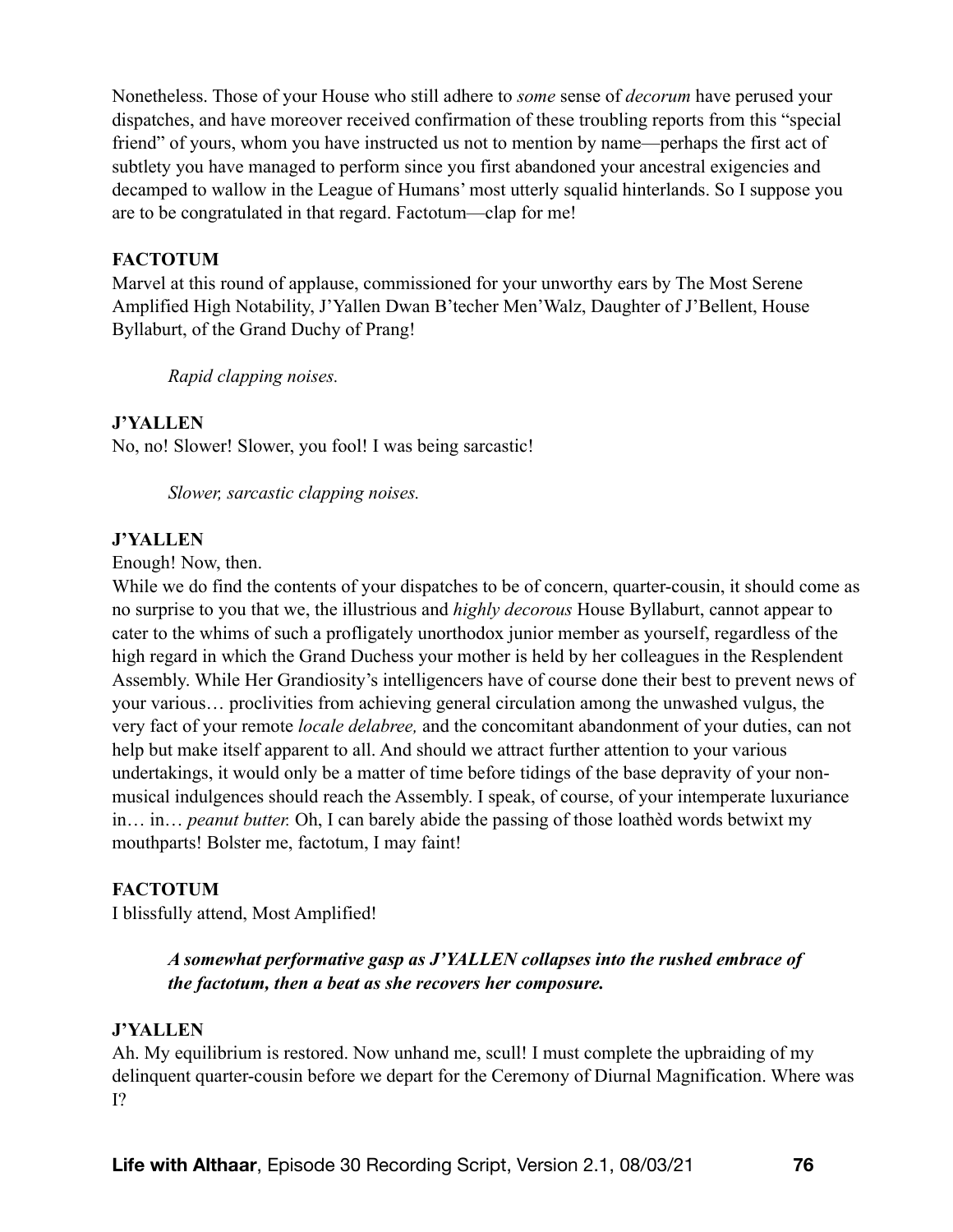### **FACTOTUM**

You were remonstrating with the Baronet on the problem of creditability caused by his ignominious roguery, Your Effulgence!

### **J'YALLEN**

Ah, yes. In short, quarter-cousin, you are un-reliable, in every sense of the word. Thus, I have been requested to convey to you that, disquieting though your intelligence from within the League of Humans may be, there is very little that can be achieved on the basis of reports from such a sybaritic and willfully inconstant source. Indeed, there are those within our house who have suggested that all these dire portents may be the mere phantasms of a legume-addled intellect. So heed well my words, Your Radiance! Unless it is your intention to reverse the dire course you have pursued since your unfortunate leave-taking, return to ancient Hwyine, and resume your appurtenant service to the Blessed Imperium, I am afraid any further implorations on your part will be for naught.

Factotum! The closing salutation!

### **FACTOTUM**

Now follows the official Valediction of Her Most Serene Amplified High Notability, J'Yallen Dwan B'tech—

*A bleep as the message is cut off.* 

#### **XTOPPS**

…Nertz.

*[scene 15] Transition to the In-Betweens. H.F. knocks on a bulkhead wall.* 

#### **H.F.**

Hey, Stella?

## **STELLA**

H.F.

#### **H.F.**

You got a minute? I wanted to talk to you about… you know.

#### **STELLA**

Right. Listen, H.F., I know I was harsh with you back there, but you know as well as anybody how important operational security is for us.

## **H.F.**

Yeah.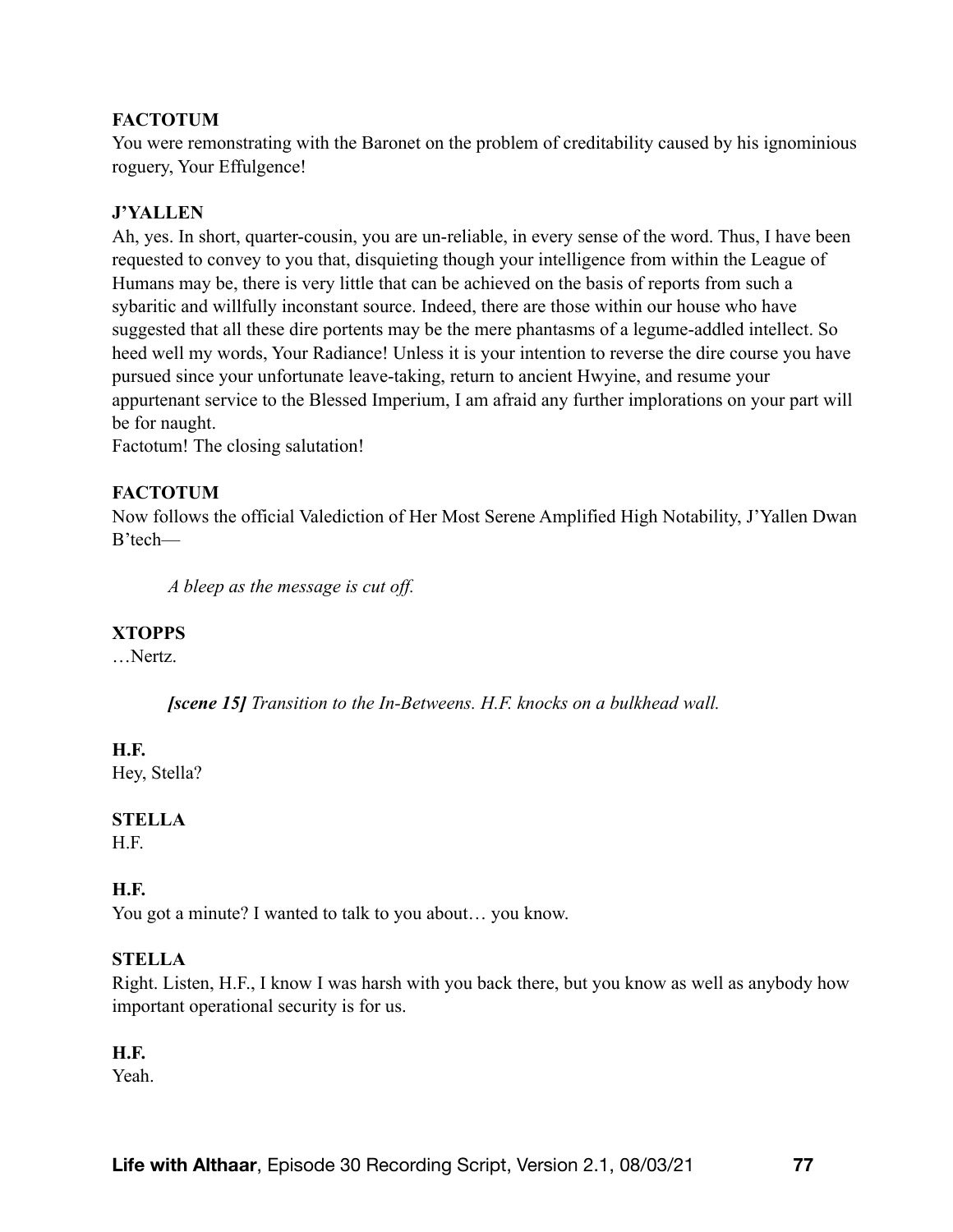## **STELLA**

So, you know what kind of disaster it would be for a Booster to discover our location. Even a Booster we both used to… to care about. There's no way we could justify taking that kind of risk.

## **H.F.**

Sure, I know all that. But I also know John B's no Booster.

*A beat.* 

# **H.F.**

And I'm pretty sure you knew that already.

# **STELLA**

*(she lets out a sigh she's been holding in for a long, long time)*  …How?

## **H.F.**

I managed to arrange a co-work situation with him and Foreman-Bot, so I could listen in. But I'm guessing you'll be hearing all about it from the kid pretty soon. Ah, if you don't mind me asking, how exactly have you been hearing from him?

## **STELLA**

No, I don't mind. I've been getting antsy about not having a backup on that, anyway. We've been talking through Frall.

## **H.F.**

Ah, smart. They're one line of communication the Foogs definitely can't intercept.

## **STELLA**

Exactly. So, John's got a code word he can use whenever he has a job on the Bridge, and that cues Torianna to drag him into her office so he can pass on information while she pretends to bite his head off.

#### **H.F.**

Mindy's in on this, too? You're kidding. I mean, I knew she wasn't exactly sympathetic to the Foogs, but I could have sworn she was playing it safe just to keep her job. She even called me a couple weeks ago to tip me off about that camera thing, and I never guessed. Boy, did you all drop the blast shield over my eyes.

#### **STELLA**

It's nothing personal, H.F. We all agreed at the beginning that we had to keep this strictly between us. One word to the wrong person could cost John his life.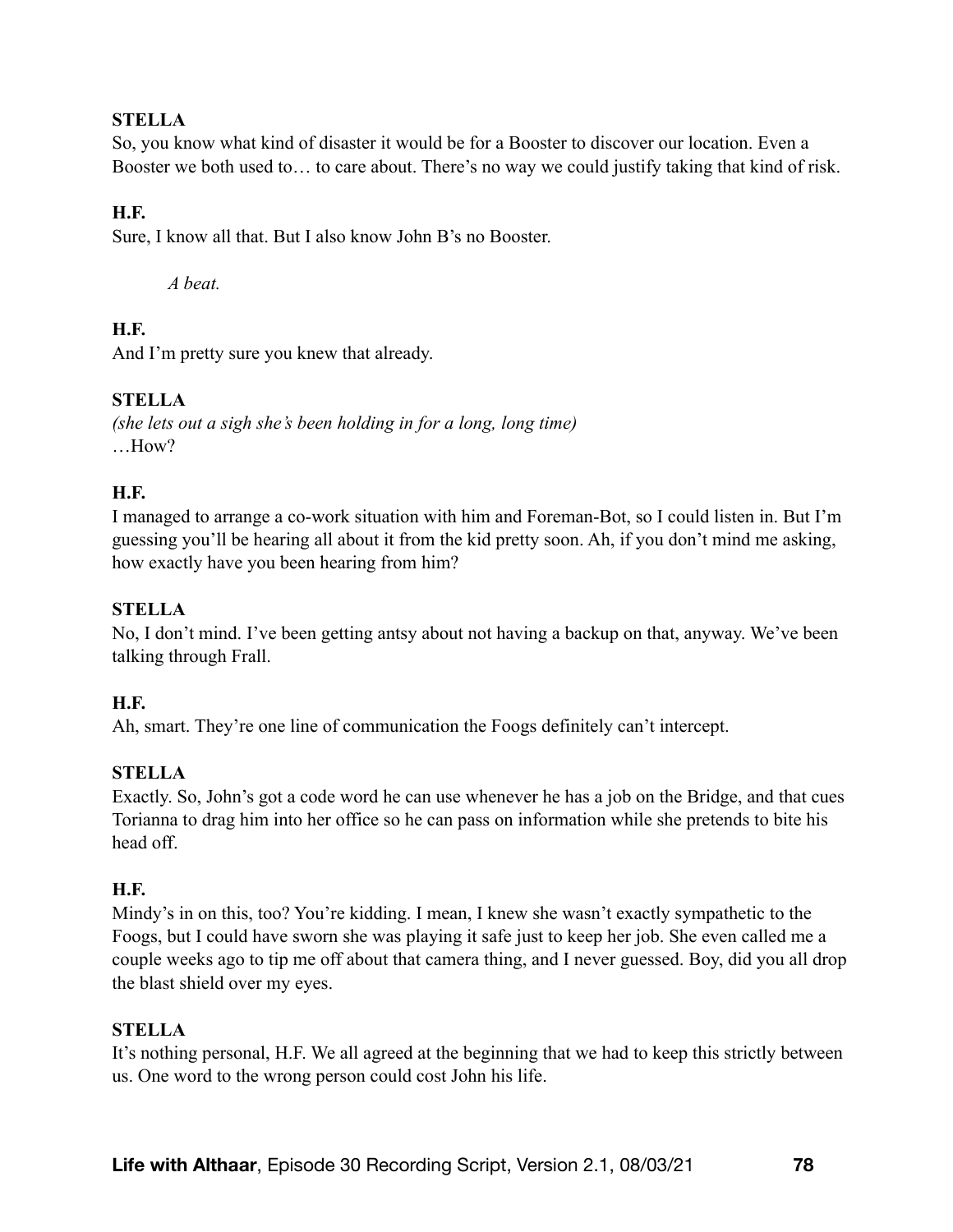### **H.F.**

No, yeah, of course. So… when was the beginning? How long has the kid been doing this?

### **STELLA**

Ever since we went off the grid. New Year's.

### **H.F.**

Wow, that's… *(softly awed)* Wow. Never would have thought he had it in him. But I guess the Fairgrounds changes people.

### **STELLA**

Yeah.

### **H.F.**

Of all the dumb things that kid could have done… this is the bravest, and the dumbest, I think I've ever heard of. And here I was just getting used to the idea that one of my under-assistants might actually survive long enough to make it off this heap.

### **STELLA**

He will if I have anything to say about it. So, listen, H.F. I trust you, and I have to admit it will be a relief to have someone else around to talk to about all of this, but—

#### **H.F.**

But Johnny's gonna get mulched if I keep running my mouth.

#### **STELLA**

That's the long and short of it, yeah.

#### **H.F.**

No, I get it. I mean, now I do. Better late than never, though, right? So, if anyone should ask me about this conversation, I am in here offering you a mostly-sincere apology, after which you're going to give me a stern-but-fair lecture about operational security and risk management, and in a few minutes, I'll be fully on board the ISS John-is-a-Useless-Traitor.

#### **STELLA**

Works for me. And thanks.

*A beat.* 

### **H.F.**

So the kid's just… out there? All alone? With no one to back him up? Or, well, not no one, now that he spilled the beans to Foreman-Bot, but—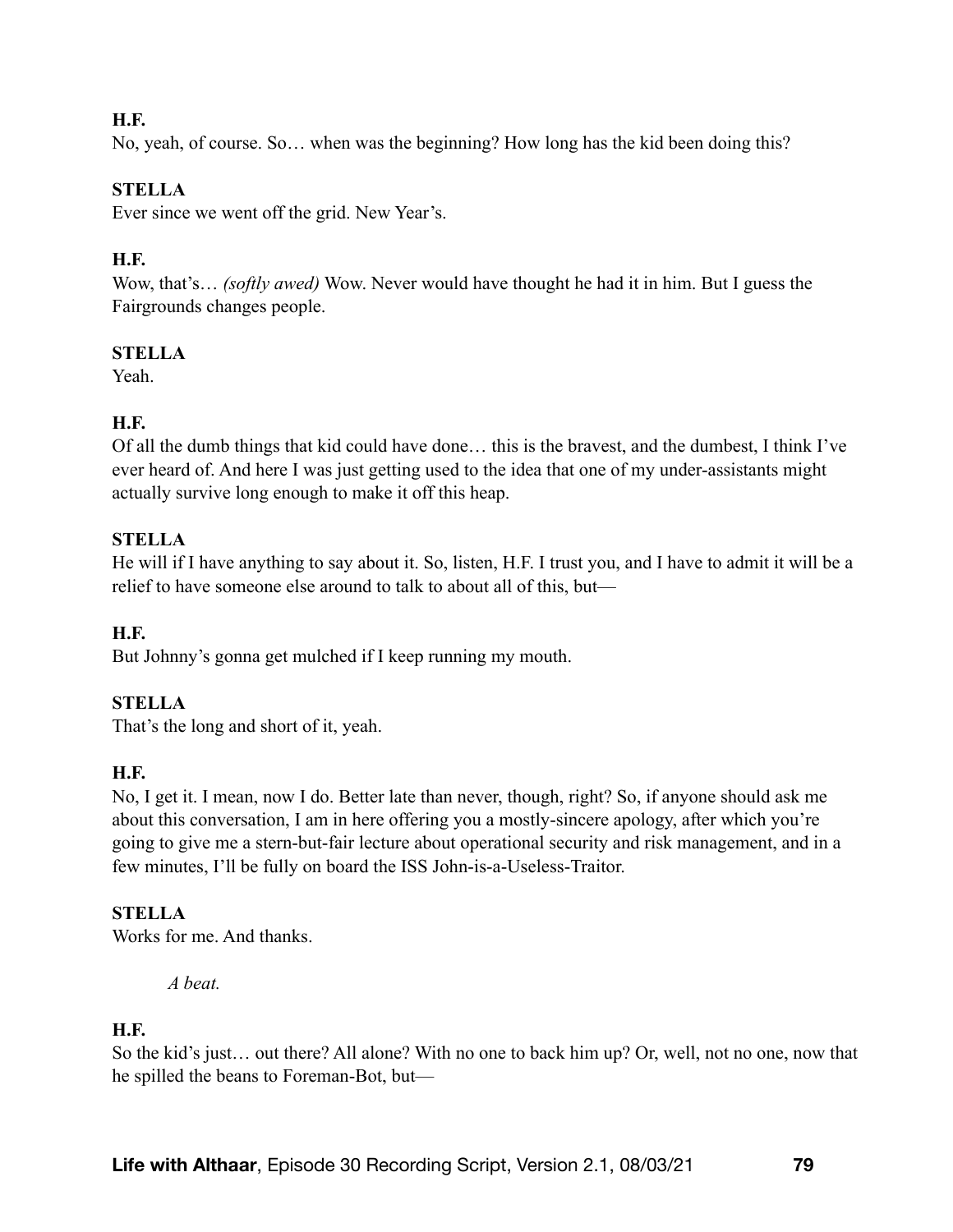#### **STELLA**

He what?!

### **H.F.**

Yeah, they had a real heart-to-processing-core down in the old Trundle in the Jungle Pavilion.

## **STELLA**

Crap.

# **H.F.**

Nah, we got nothing to worry about there, I heard the whole thing. Either Foreman-Bot's on our side, or he's the best robotic actor since EmotiBot 913.

*[scene 16] Closing credits music.* 

## **ANNOUNCER**

You've been listening to *Life With Althaar*, episode 30! This episode was written by John Amir and Lex Friedman for Gemini CollisionWorks and starred Amanda La Pergola as Mrs. Frondrinax Zuri Washington as Dee Berit Johnson as Althaar John Amir as John B Ivanna Cullinan as Commander Torianna Alyssa Simon as Lieutenant Frall Derrick Peterson as Xtopps Eli Ganias as H.F. and Chris Lee as Chip Frinkel and also featured David Arthur Bachrach, Ian W. Hill, Jessica Stoya, Linus Gelber, Olivia Baseman, Holly Pocket McCaffrey, Anna Stefanic, Leila Okafor, Lex Friedman, Fred Backus, Clara Francesca, Leila Okafor, Dean Haspiel, Rolls Andre, and Philip Cruise. *Life With Althaar* was created by Berit Johnson and Ian W. Hill Berit is the supervising producer, showrunner, and script supervisor Ian is the audio producer, sound designer, and technical supervisor The writers' room consists of Berit, Ian, John, Philip, Lex, Linus, Amanda, and Chris Theme and Interstitial Music composed and performed by Anna Stefanic *Life With Althaar* logo and illustration created by Dean Haspiel Library Music and Sound Effects licensed from Storyblocks The entire production is copyright 2021, Gemini CollisionWorks We'll be back in two weeks with another "Tale from the Fairgrounds," but first, let's see how a busy young Iltorian relaxes after a day filled with vital diplomatic correspondence…

*[scene 17] ALTHAAR in his suite, watching television.*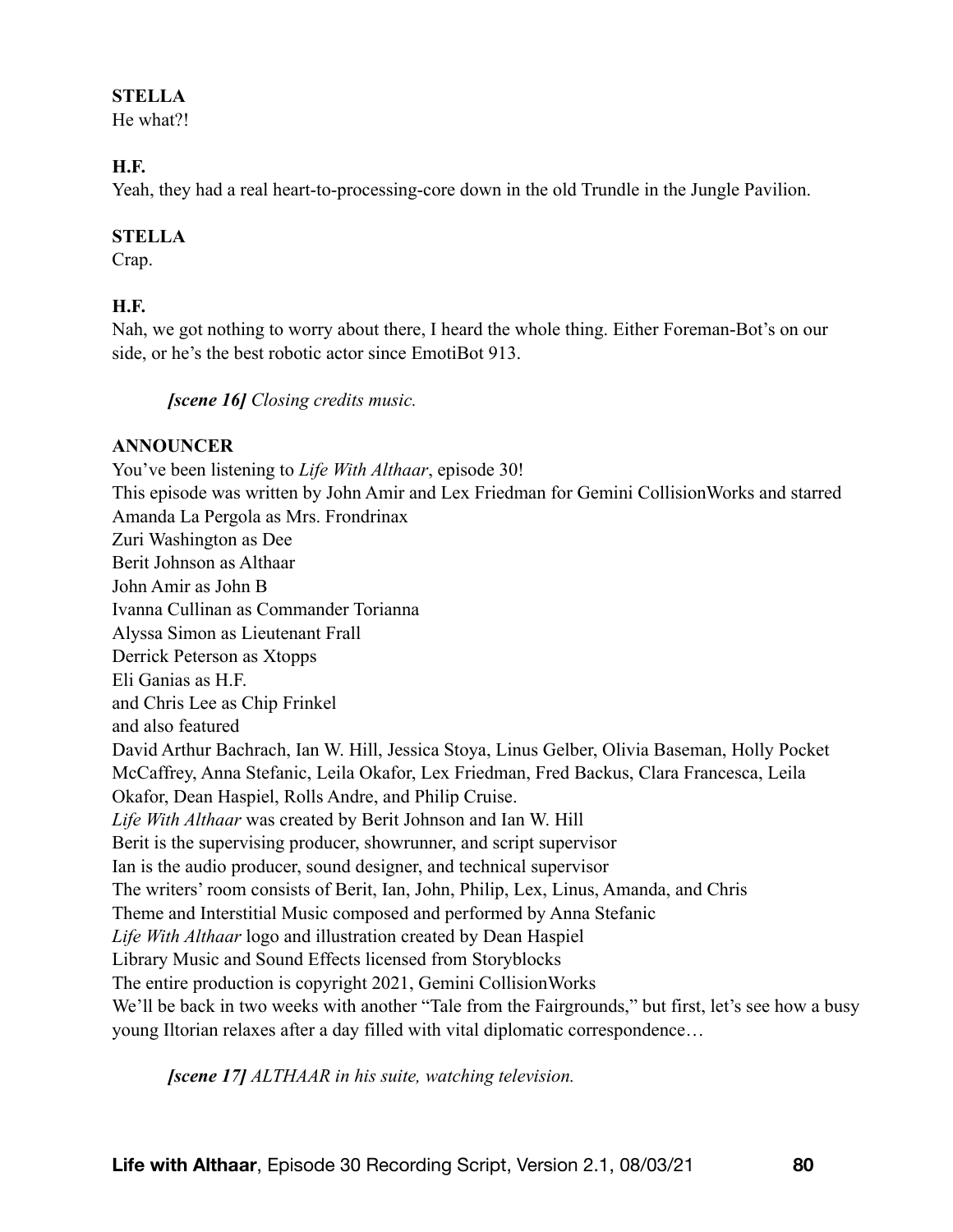#### **ALTHAAR**

Ee! But do not be galumphing in that direction, Sin Pagophilus, for in that way, danger is lying!

*The door buzzer.* 

#### **ALTHAAR**

Oh! Who is making arrival at the home of FriendJohn and Althaar?

*Bloop.* 

### **ALTHAAR**

Greeting to you! Who is it that is requesting entry, please?

#### **ROOHAND**

I return your greeting, esteemed Iltorian! It is I, Roohand, of the Diplomatic Legion of the Federated States of Gendar, who has arrived to proffer his services, and now requests entry! Also, please hurry, because I have with me a full cohort of my compatriots, several of whom must beg the use of your restroom with great urgency!

### **ALTHAAR**

Oh! Enter and be welcomed, please!

*Door whoosh. A never-ending series of "Hi", "Heyo," "Nice digs" "greetings, your illustriousness!," "Is that a freestanding plasmoid television?" etc. as various Gendarans enter, and throughout the rest of the scene.* 

#### **ALTHAAR**

The apparatus of excretion can be found down the widdershins hallway, behind the last aperture on the left, esteemed guests!

#### **A GENDARAN**

*(vanishing down the hallway)* I call dibs!

#### **ROOHAND**

My apologies, gesin, for the unseemly haste of my colleagues, but we purchased several curious meat-sticks at the 7/25 after our arrival, and it appears to be having a negative interaction with many of their various medications.

#### **ALTHAAR**

It is of no trouble to Althaar! Is there any other assistance he can make offering of to you, beyond the use of the toileting facilities?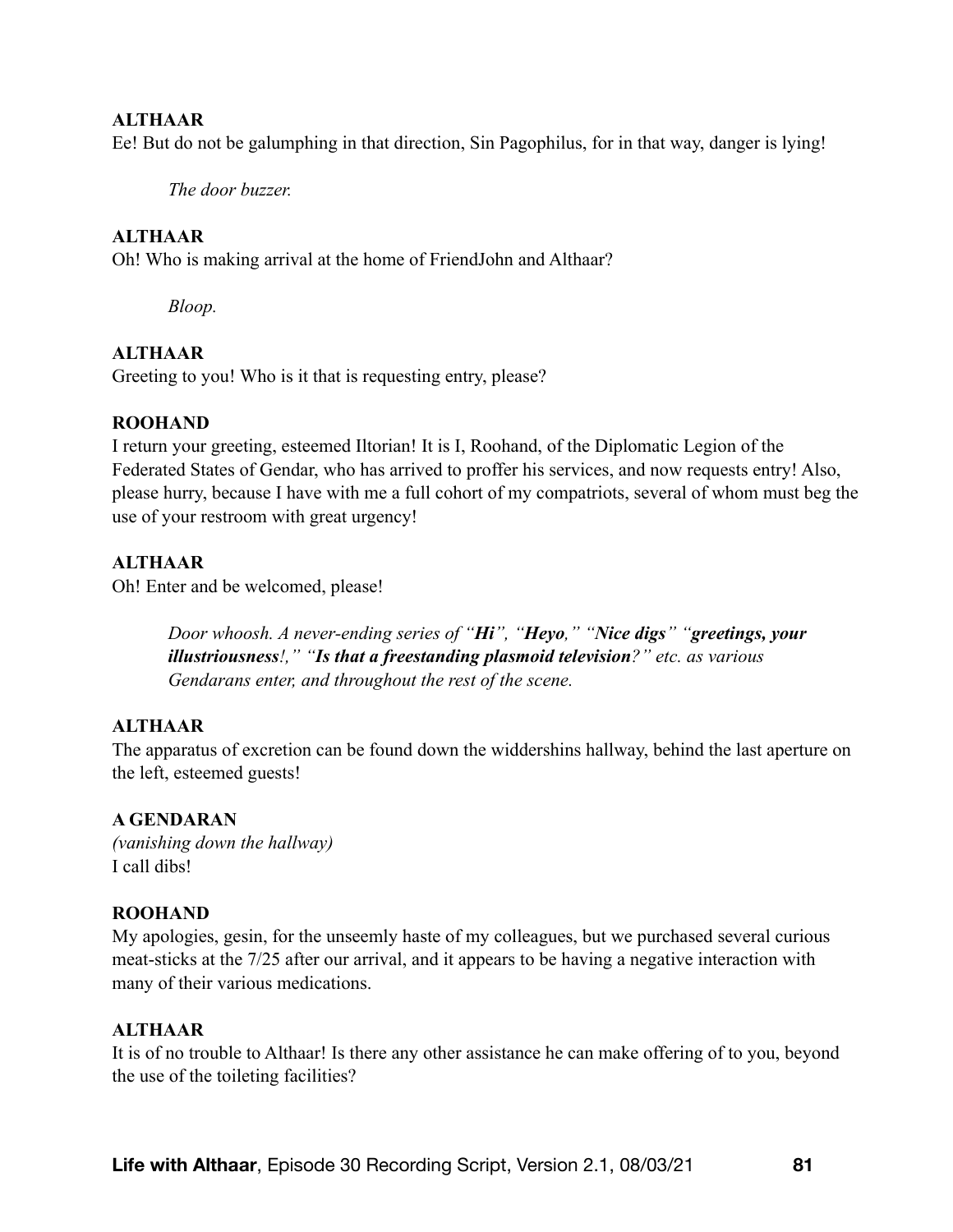#### **ROOHAND**

But, it is we who have come to assist you! You are the same Althaar who of late sent a call of distress to the Federated States, are you not?

## **ALTHAAR**

Oh! Yes, Althaar was making correspondence with the Gendaran leadership! But Althaar had not expectation of so swift a response from your people, and in the person! This is the surprise of great pleasant-ness!

## **ROOHAND**

And it's a great pleasure to meet you, Sin Althaar! Not to mention a great relief to have at last located your lodgings. Whoever planned the corridors in this place must have been higher than Mount Oobliotis. But no matter. Ahem.

*(very pronounced, statesman-like)*

I, Roohand, special diplomatic envoy from the Federated States of Gendar, answer your call! I proffer my services as a seasoned diplomat, adventurer, and Intergalactic Gendaran of Mystery, and… Ah. Perhaps we may complete our formal introductions at a later time? I believe I must also avail myself of your facilities without delay.

# **ALTHAAR**

But of course, Sin Roohand! You are most welcomed!

## **ROOHAND**

Much obliged!

*ROOHAND runs off down the corridor as quickly as they are able, given the biological exigencies of the situation, while exhorting their colleagues to make way.* 

## **ALTHAAR**

Althaar is pleased to be making acquaintance on so many new Gendaran friends! Please be sharing all of your names, so Althaar may—oh! No! Althaar must not commit a rudeness! Please be excusing of Althaar, gentlebeings. It has been many metristals since he has made up-brushing upon the Gendaran ceremonial greetings. Hm.

*(a well-practiced speech)*

Althaar, seeker of kindness and light, and ephemeral blob of alimentative warmth, wishes to extend to all of good will the Most Sacred Profferment of Lodgings! It is to be wished that his accommodations provide merriment, mirth, and… er… ah…

## **PATTORVANE**

*(whispering)* "A good spread."

## **ALTHAAR**